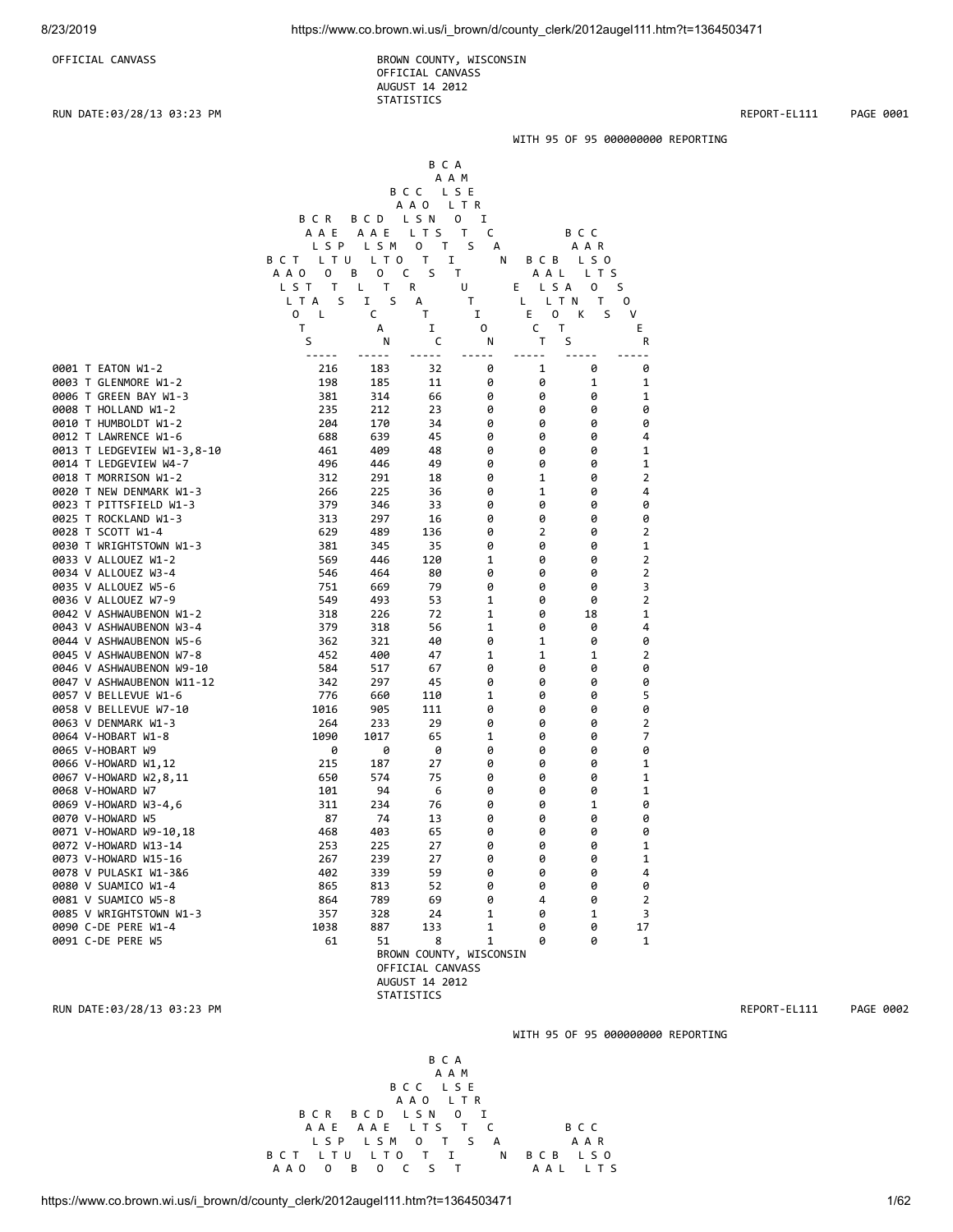|                                              | LST<br>Τ     | L<br>Τ       | R                | U                       | E<br>L S A       | 0      | S              |
|----------------------------------------------|--------------|--------------|------------------|-------------------------|------------------|--------|----------------|
|                                              | L T A<br>S   | S<br>I       | А                | т                       | L T N<br>L       | т      | 0<br>v         |
|                                              | 0<br>L<br>т  | C<br>А       | т<br>I           | 1<br>0                  | E<br>0<br>Τ<br>с | К<br>S | E              |
| (CONTINUED FROM PREVIOUS PAGE)               | S            | N            | С                | N                       | т                | S      | R              |
| 0092 C-DE PERE W6-8                          | -----<br>617 | -----<br>522 | -----<br>89      | -----<br>0              | -----<br>0       | 0      | $ -$<br>6      |
| 0093 C-DE PERE W9                            | 106          | 99           | 6                | 0                       | 1                | 0      | 0              |
| 0094 C-DE PERE W10-12                        | 581          | 468          | 98               | 1                       | 2                | 0      | 12             |
| 0095 C-DE PERE W16-17                        | 4            | 2            | $\overline{2}$   | 0                       | 0                | 0      | 0              |
| 0096 C-DE PERE W13-15                        | 749          | 670          | 73               | 0                       | 0                | 1      | 5              |
| 0107 C GREEN BAY W1                          | 8            | 8            | 0                | 0                       | 0                | 0      | 0              |
| 0109 C GREEN BAY W2                          | 315          | 249          | 66               | 0                       | 0                | 0      | 0              |
| 0120 C GREEN BAY W3                          | 276          | 232          | 43               | 0                       | 0                | 1      | 0              |
| 0140 C GREEN BAY W4                          | 418          | 355          | 61               | 0                       | 2                | 0      | 0              |
| 0160 C GREEN BAY W5                          | 182          | 163          | 19               | 0                       | 0                | 0      | 0              |
| 0180 C GREEN BAY W6                          | 465          | 417          | 40               | 0                       | 0                | 0      | 8              |
| 0200 C GREEN BAY W7                          | 205          | 171          | 33               | 0                       | 0                | 0      | 1              |
| 0202 C GREEN BAY W8                          | 406          | 358          | 47               | 0                       | 0                | 1      | 0              |
| 0204 C GREEN BAY W9                          | 86           | 75           | 11               | 0                       | 0                | 0      | 0              |
| 0206 C GREEN BAY W10                         | 188          | 151          | 37               | 0                       | 0                | 0      | 0              |
| 0208 C GREEN BAY W11                         | 158          | 143          | 14               | 0                       | 0                | 0      | 1              |
| 0210 C GREEN BAY W12                         | 169          | 137          | 30               | 0                       | 0                | 0      | 2              |
| 0212 C GREEN BAY W13                         | 126          | 89           | 36               | 1                       | 0                | 0      | 0              |
| 0214 C GREEN BAY W14                         | 166          | 135          | 29               | 0                       | 0                | 0      | $\overline{2}$ |
| 0216 C GREEN BAY W15                         | 221          | 169          | 49               | 0                       | 0                | 0      | 3              |
| 0218 C GREEN BAY W16                         | 246          | 192          | 54               | 0                       | 0                | 0      | 0              |
| 0220 C GREEN BAY W17                         | 261          | 183          | 77               | 0                       | 1                | 0      | 0              |
| 0222 C GREEN BAY W18                         | 278          | 229          | 49               | 0                       | 0                | 0      | 0              |
| 0224 C GREEN BAY W19                         | 100          | 88           | 11               | 0                       | 0                | 0      | 1              |
| 0226 C GREEN BAY W20                         | 141          | 114          | 25               | 0                       | 2                | 0      | 0              |
| 0228 C GREEN BAY W21                         | 112          | 79           | 32               | 0                       | 0                | 0      | 1              |
| 0230 C GREEN BAY W22                         | 62           | 42           | 20               | 0                       | 0                | 0      | 0              |
| 0232 C GREEN BAY W23                         | 114          | 93           | 21               | 0                       | 0                | 0      | 0              |
| 0234 C GREEN BAY W24                         | 171          | 125          | 44               | 2                       | 0                | 0      | 0              |
| 0236 C GREEN BAY W25<br>0238 C GREEN BAY W26 | 180          | 122<br>93    | 57<br>43         | 0<br>0                  | 1<br>0           | 0<br>0 | 0<br>0         |
| 0240 C GREEN BAY W27                         | 136<br>53    | 43           | 10               | 0                       | 0                | 0      | 0              |
| 0242 C GREEN BAY W28                         | 130          | 99           | 30               | 0                       | 1                | 0      | 0              |
| 0244 C GREEN BAY W29                         | 239          | 187          | 51               | 0                       | 0                | 0      | 1              |
| 0246 C GREEN BAY W30                         | 196          | 119          | 74               | 0                       | 0                | 0      | 3              |
| 0248 C GREEN BAY W31                         | 255          | 208          | 46               | 0                       | 1                | 0      | 0              |
| 0250 C GREEN BAY W32                         | 226          | 182          | 42               | 1                       | 0                | 1      | 0              |
| 0252 C GREEN BAY W33                         | 139          | 109          | 30               | 0                       | 0                | 0      | 0              |
| 0254 C GREEN BAY W34                         | 347          | 269          | 74               | 0                       | 0                | 0      | 4              |
| 0256 C GREEN BAY W35                         | 266          | 224          | 41               | 0                       | 1                | 0      | 0              |
| 0258 C GREEN BAY W36                         | 141          | 94           | 47               | 0                       | 0                | 0      | 0              |
| 0260 C GREEN BAY W37                         | 248          | 197          | 51               | 0                       | 0                | 0      | 0              |
| 0262 C GREEN BAY W38                         | 282          | 223          | 56               | 1                       | 1                | 0      | 1              |
| 0264 C GREEN BAY W39                         | 371          | 297          | 74               | 0                       | 0                | 0      | 0              |
|                                              |              |              |                  | BROWN COUNTY, WISCONSIN |                  |        |                |
|                                              |              |              | OFFICIAL CANVASS |                         |                  |        |                |
|                                              |              |              | AUGUST 14 2012   |                         |                  |        |                |
|                                              |              |              | STATISTICS       |                         |                  |        |                |

RUN DATE:03/28/13 03:23 PM REPORT-EL111 PAGE 0003



BROWN COUNTY, WISCONSIN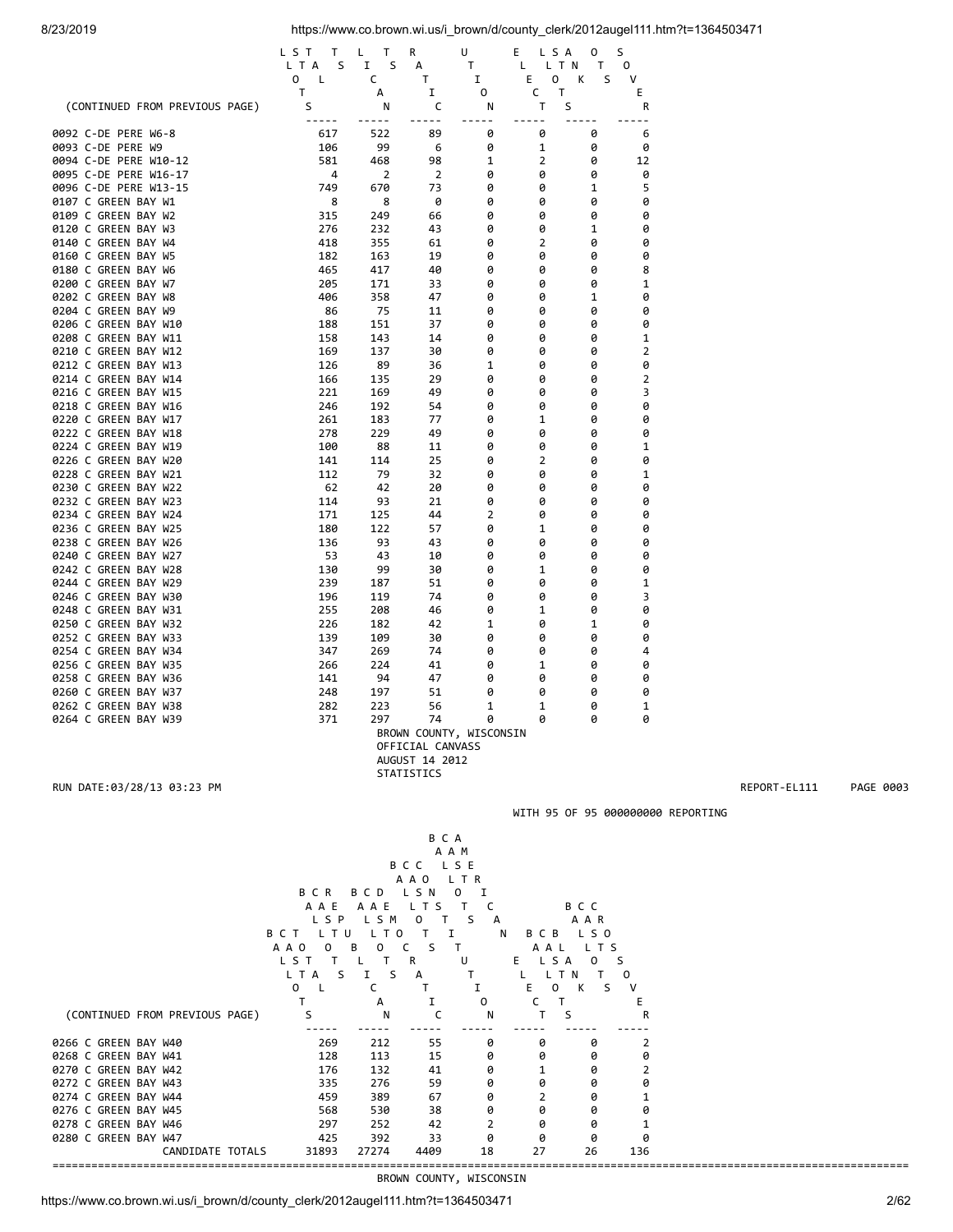OFFICIAL CANVASS AUGUST 14 2012

## RUN DATE:03/28/13 03:23 PM REPORT-EL111 PAGE 0004

VOTE FOR NOT MORE THAN 1

|                                                    |   |             | с        |                  |                         |
|----------------------------------------------------|---|-------------|----------|------------------|-------------------------|
|                                                    |   |             | 0        |                  |                         |
|                                                    | R | D           | N        |                  |                         |
|                                                    | Е | Е           | S        | A E              |                         |
|                                                    | P | М           | Τ        | M L              |                         |
|                                                    | U | 0           | I        | E E              |                         |
|                                                    | В | c           |          | Τ<br>R C         |                         |
|                                                    | Г |             | R        | U<br>Τ           | IT<br>c                 |
|                                                    |   | I<br>c      | А<br>T.  | Ι.               | A                       |
|                                                    |   | А           | Ι.       | 0                | Ν                       |
|                                                    |   | Ν           | С        | N                | S                       |
|                                                    |   | (REP)       | (DEM)    | (CON)            | (AME)                   |
|                                                    |   | $- - - - -$ | -----    | $- - - - -$      |                         |
| 0001 T EATON W1-2                                  |   | 97          | 17       | 0                | 0                       |
| 0003 T GLENMORE W1-2                               |   | 110         | 5        | 0                | 0                       |
| 0006 T GREEN BAY W1-3                              |   | 190         | 45       | 0                | 0                       |
| 0008 T HOLLAND W1-2                                |   | 177         | 16       | 0                | 0                       |
| 0010 T HUMBOLDT W1-2                               |   | 96          | 21       | 0                | 0                       |
| 0012 T LAWRENCE W1-6                               |   | 388         | 34       | 0                | 0                       |
| 0013 T LEDGEVIEW W1-3,8-10                         |   | 257         | 30       | 0                | 0                       |
| 0014 T LEDGEVIEW W4-7                              |   | 288         | 34       | 0                | 0                       |
| 0018 T MORRISON W1-2                               |   | 175         | 14       | 0                | 1                       |
| 0020 T NEW DENMARK W1-3                            |   | 137         | 28       | 0                | 0                       |
| 0023 T PITTSFIELD W1-3                             |   | 220         | 24       | 0                | 0                       |
| 0025 T ROCKLAND W1-3                               |   | 186         | 12       | 0                | 0                       |
| 0028 T SCOTT W1-4                                  |   | 335         | 71       | 0                | 0                       |
| 0030 T WRIGHTSTOWN W1-3                            |   | 179         | 24       | 0                | 0                       |
| 0033 V ALLOUEZ W1-2                                |   | 334         | 101      | 1                | 0                       |
| 0034 V ALLOUEZ W3-4                                |   | 300         | 54       | 0                | 0                       |
| 0035 V ALLOUEZ W5-6                                |   | 466         | 58       | 0                | 0                       |
| 0036 V ALLOUEZ W7-9                                |   | 304         | 43       | 1                | 0                       |
| 0042 V ASHWAUBENON W1-2                            |   | 141         | 52       | 1                | 0                       |
| 0043 V ASHWAUBENON W3-4                            |   | 185         | 37       | 1                | 0                       |
| 0044 V ASHWAUBENON W5-6<br>0045 V ASHWAUBENON W7-8 |   | 261         | 33<br>30 | 0<br>1           | 1<br>1                  |
| 0046 V ASHWAUBENON W9-10                           |   | 266<br>348  | 51       | 0                | 0                       |
| 0047 V ASHWAUBENON W11-12                          |   | 175         | 29       | 0                | 0                       |
| 0057 V BELLEVUE W1-6                               |   | 430         | 79       | 1                | 0                       |
| 0058 V BELLEVUE W7-10                              |   | 627         | 80       | 0                | 0                       |
| 0063 V DENMARK W1-3                                |   | 136         | 15       | 0                | 0                       |
| 0064 V-HOBART W1-8                                 |   | 658         | 43       | 1                | 0                       |
| 0065 V-HOBART W9                                   |   | 0           | 0        | 0                | 0                       |
| 0066 V-HOWARD W1,12                                |   | 134         | 16       | 0                | 0                       |
| 0067 V-HOWARD W2,8,11                              |   | 452         | 64       | 0                | 0                       |
| 0068 V-HOWARD W7                                   |   | 69          | 6        | 0                | 0                       |
| 0069 V-HOWARD W3-4,6                               |   | 164         | 64       | 0                | 0                       |
| 0070 V-HOWARD W5                                   |   | 70          | 9        | 0                | 0                       |
| 0071 V-HOWARD W9-10,18                             |   | 354         | 63       | 0                | 0                       |
| 0072 V-HOWARD W13-14                               |   | 174         | 20       | 0                | 0                       |
| 0073 V-HOWARD W15-16                               |   | 199         | 22       | 0                | 0                       |
| 0078 V PULASKI W1-3&6                              |   | 208         | 46       | 0                | 0                       |
| 0080 V SUAMICO W1-4                                |   | 481         | 37       | 0                | 0                       |
| 0081 V SUAMICO W5-8                                |   | 489         | 48       | 0                | 0                       |
| 0085 V WRIGHTSTOWN W1-3                            |   | 193         | 20       | 1                | 0                       |
| 0090 C-DE PERE W1-4                                |   | 497         | 85       | 1                | 0                       |
| 0091 C-DE PERE W5                                  |   | 36          | 5        | 1                | 0                       |
| 0092 C-DE PERE W6-8                                |   | 288         | 55       | 0                | 0                       |
|                                                    |   |             |          | OFFICIAL CANVASS | BROWN COUNTY, WISCONSIN |
|                                                    |   |             |          | AUGUST 14 2012   |                         |
|                                                    |   |             |          |                  |                         |

## RUN DATE:03/28/13 03:23 PM REPORT-EL111 PAGE 0005

PARTY PREFERENCE WITH 95 OF 95 REPORTING

VOTE FOR NOT MORE THAN 1



PARTY PREFERENCE **WITH 95 OF 95 REPORTING**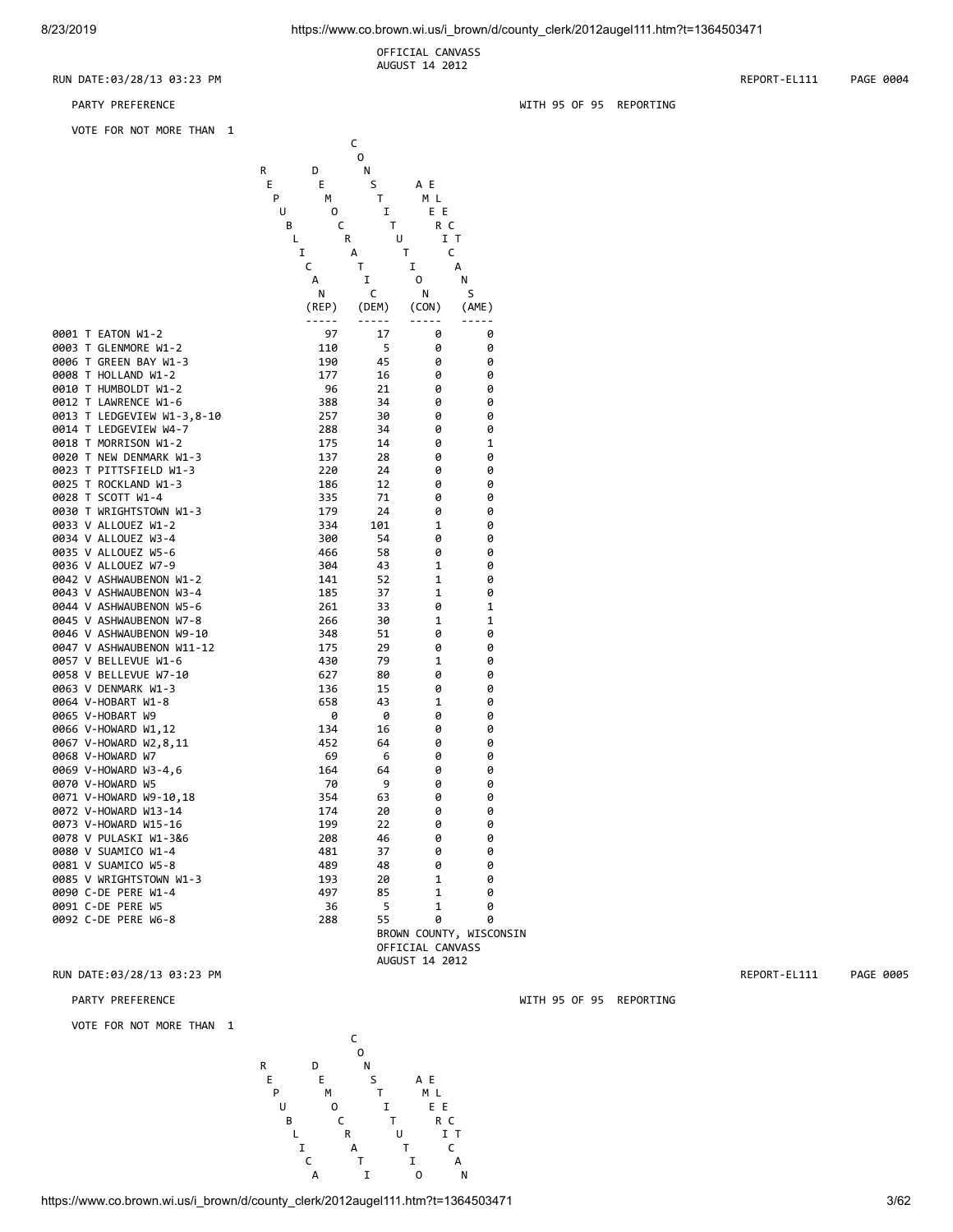| (CONTINUED FROM PREVIOUS PAGE)               | Ν<br>(REP)  | C<br>(DEM) | N<br>(CON)       | S<br>(AME)              |
|----------------------------------------------|-------------|------------|------------------|-------------------------|
| 0093 C-DE PERE W9                            | -----<br>53 | -----<br>3 | $- - - - -$<br>0 | -----<br>0              |
| 0094 C-DE PERE W10-12                        | 230         | 54         | 1                | 0                       |
| 0095 C-DE PERE W16-17                        | 1           | 1          | 0                | 0                       |
| 0096 C-DE PERE W13-15                        | 407         | 47         | 0                | 0                       |
| 0107 C GREEN BAY W1                          | 6           | 0          | 0                | 0                       |
| 0109 C GREEN BAY W2                          | 176         | 47         | 0                | 0                       |
| 0120 C GREEN BAY W3                          | 173         | 35         | 0                | 0                       |
| 0140 C GREEN BAY W4                          | 243         | 44         | 0                | $\mathbf{1}$            |
| 0160 C GREEN BAY W5                          | 94          | 14         | 0                | 0                       |
| 0180 C GREEN BAY W6                          | 278         | 26         | 0                | 0                       |
| 0200 C GREEN BAY W7                          | 111         | 31         | 0                | 0                       |
| 0202 C GREEN BAY W8                          | 250         | 32         | ø                | 0                       |
| 0204 C GREEN BAY W9                          | 52          | 6          | 0                | 0                       |
| 0206 C GREEN BAY W10                         | 112         | 23         | ø                | 0                       |
| 0208 C GREEN BAY W11                         | 119         | 10         | 0                | 0                       |
| 0210 C GREEN BAY W12                         | 88          | 20         | 0                | 0                       |
| 0212 C GREEN BAY W13                         | 60          | 33         | 1                | 0                       |
| 0214 C GREEN BAY W14                         | 92          | 20         | 0                | 0                       |
| 0216 C GREEN BAY W15                         | 114         | 34         | 0                | 0                       |
| 0218 C GREEN BAY W16                         | 132         | 42         | 0                | 0                       |
| 0220 C GREEN BAY W17                         | 132         | 58         | 0                | 1                       |
| 0222 C GREEN BAY W18                         | 159         | 38         | 0                | 0                       |
| 0224 C GREEN BAY W19                         | 74          | 8          | 0                | 0                       |
| 0226 C GREEN BAY W20                         | 86          | 17         | 0                | 0                       |
| 0228 C GREEN BAY W21                         | 52          | 24         | 0                | 0                       |
| 0230 C GREEN BAY W22<br>0232 C GREEN BAY W23 | 30          | 14<br>13   | 0<br>0           | 0<br>0                  |
| 0234 C GREEN BAY W24                         | 60<br>78    | 32         | 2                | 0                       |
| 0236 C GREEN BAY W25                         | 75          | 41         | 0                | $\mathbf{1}$            |
| 0238 C GREEN BAY W26                         | 84          | 41         | 0                | 0                       |
| 0240 C GREEN BAY W27                         | 27          | 9          | 0                | 0                       |
| 0242 C GREEN BAY W28                         | 68          | 18         | 0                | $\mathbf{1}$            |
| 0244 C GREEN BAY W29                         | 122         | 37         | 0                | 0                       |
| 0246 C GREEN BAY W30                         | 80          | 66         | 0                | 0                       |
| 0248 C GREEN BAY W31                         | 132         | 35         | 0                | 1                       |
| 0250 C GREEN BAY W32                         | 116         | 35         | 1                | 0                       |
| 0252 C GREEN BAY W33                         | 67          | 26         | 0                | 0                       |
| 0254 C GREEN BAY W34                         | 191         | 40         | 0                | 0                       |
| 0256 C GREEN BAY W35                         | 157         | 26         | 0                | 0                       |
| 0258 C GREEN BAY W36                         | 54          | 35         | 0                | 0                       |
| 0260 C GREEN BAY W37                         | 157         | 46         | 0                | 0                       |
| 0262 C GREEN BAY W38                         | 140         | 43         | 1                | 1                       |
| 0264 C GREEN BAY W39                         | 222         | 58         | 0                | 0                       |
| 0266 C GREEN BAY W40                         | 158         | 46         | 0                | 0                       |
| 0268 C GREEN BAY W41                         | 86          | 9          | 0                | 0                       |
|                                              |             |            | OFFICIAL CANVASS | BROWN COUNTY, WISCONSIN |

RUN DATE:03/28/13 03:23 PM REPORT-EL111 PAGE 0006

## PARTY PREFERENCE **WITH 95 OF 95 REPORTING**

VOTE FOR NOT MORE THAN 1

| VUIE FUR NUI MURE IHAN I       |        |              |                  |                         |  |              |           |
|--------------------------------|--------|--------------|------------------|-------------------------|--|--------------|-----------|
|                                |        |              |                  |                         |  |              |           |
|                                |        | 0            |                  |                         |  |              |           |
|                                | R<br>D | N            |                  |                         |  |              |           |
|                                | E<br>Ε | S            | A E              |                         |  |              |           |
|                                | M<br>P |              | M L              |                         |  |              |           |
|                                | U<br>0 |              | E E              |                         |  |              |           |
|                                | В      | T.           | R C              |                         |  |              |           |
|                                |        | $\mathsf{R}$ | U                | I T                     |  |              |           |
|                                |        | А            |                  | C                       |  |              |           |
|                                |        |              |                  | А                       |  |              |           |
|                                | А      |              | 0                | N                       |  |              |           |
|                                | N      |              | N                | S                       |  |              |           |
| (CONTINUED FROM PREVIOUS PAGE) | (REP)  | (DEM)        | (CON)            | (AME)                   |  |              |           |
|                                |        |              |                  |                         |  |              |           |
| 0270 C GREEN BAY W42           | 106    | 34           | 0                |                         |  |              |           |
| 0272 C GREEN BAY W43           | 176    | 50           | 0                | 0                       |  |              |           |
| 0274 C GREEN BAY W44           | 237    | 51           | 0                | 0                       |  |              |           |
| 0276 C GREEN BAY W45           | 339    | 31           | 0                | 0                       |  |              |           |
| 0278 C GREEN BAY W46           | 140    | 31           |                  | 0                       |  |              |           |
| 0280 C GREEN BAY W47           | 273    | 22           | 0                | 0                       |  |              |           |
| CANDIDATE TOTALS               | 17943  | 3196         | 17               | 10                      |  |              |           |
| CANDIDATE PERCENT              | 84.77  | 15.09        | .08              | .04                     |  |              |           |
|                                |        |              |                  | BROWN COUNTY, WISCONSIN |  |              |           |
|                                |        |              | OFFICIAL CANVASS |                         |  |              |           |
|                                |        |              | AUGUST 14 2012   |                         |  |              |           |
|                                |        |              | REPUBLICAN       |                         |  |              |           |
| RUN DATE:03/28/13 03:23 PM     |        |              |                  |                         |  | REPORT-EL111 | PAGE 0007 |
|                                |        |              |                  |                         |  |              |           |

AUGUST 14 2012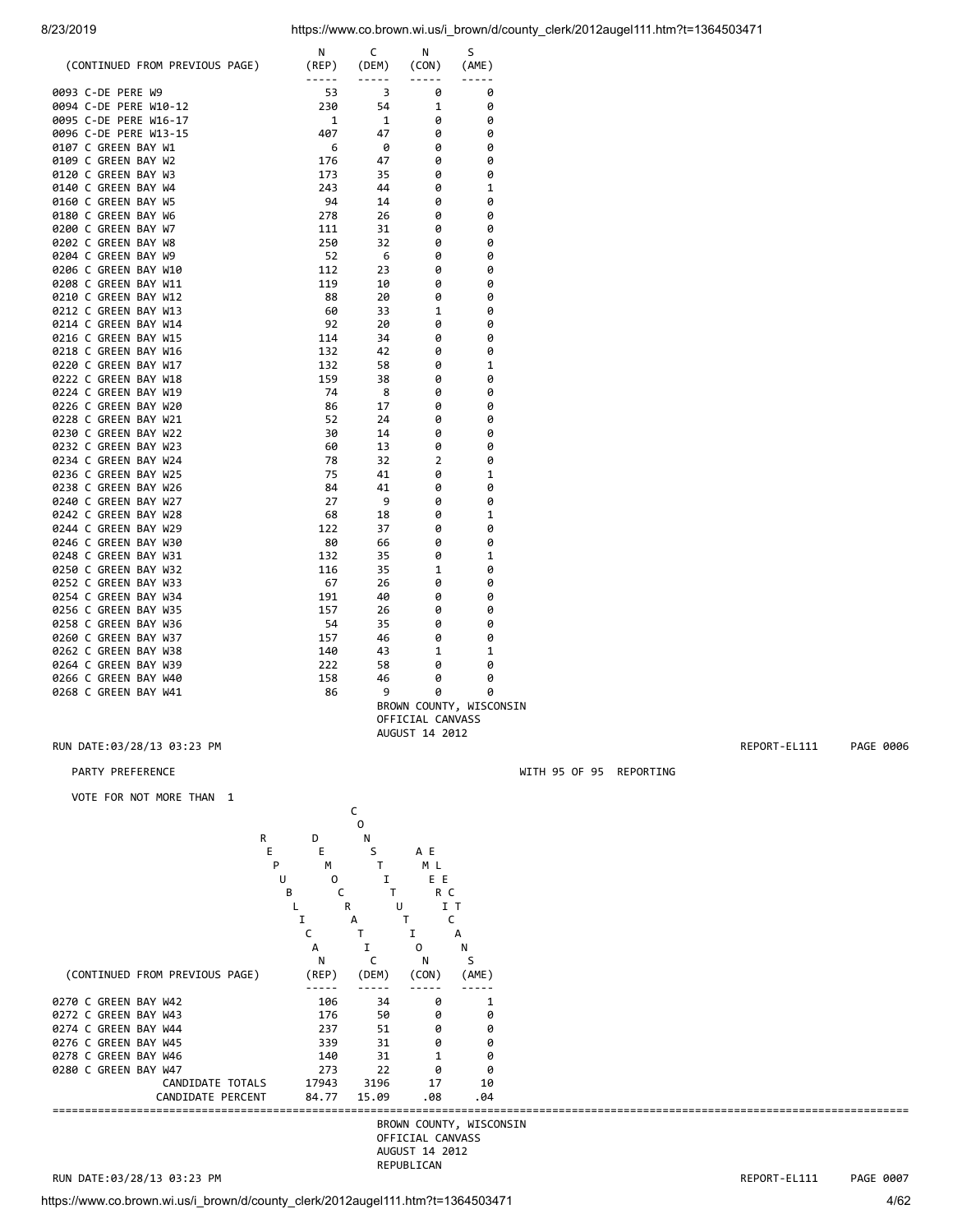## UNITED STATES SENATOR

VOTE FOR NOT MORE THAN 1

|  |  | WITH 95 OF 95 REPORTING |
|--|--|-------------------------|
|  |  |                         |

|                                                     |             |                | JF                      |          |                                                                                                                                                                                                                                                                                                                                                                                              |              |           |
|-----------------------------------------------------|-------------|----------------|-------------------------|----------|----------------------------------------------------------------------------------------------------------------------------------------------------------------------------------------------------------------------------------------------------------------------------------------------------------------------------------------------------------------------------------------------|--------------|-----------|
|                                                     |             |                | E I                     |          |                                                                                                                                                                                                                                                                                                                                                                                              |              |           |
|                                                     | M W N       | T G T<br>0 . H | F T<br>F Z              | W<br>R   |                                                                                                                                                                                                                                                                                                                                                                                              |              |           |
|                                                     |             | A.E MO         | G                       | Ι.       |                                                                                                                                                                                                                                                                                                                                                                                              |              |           |
|                                                     | E H<br>R    | U<br>M M       |                         | E.<br>T  |                                                                                                                                                                                                                                                                                                                                                                                              |              |           |
|                                                     | К<br>R O    | M Y            | P                       | R        | Е                                                                                                                                                                                                                                                                                                                                                                                            |              |           |
|                                                     | I V         | А              | S                       | А        | $\sim$                                                                                                                                                                                                                                                                                                                                                                                       |              |           |
|                                                     | C D<br>Ε    | Ν<br>Ν         | 0<br>Ν                  | L<br>D   | Ι.<br>N                                                                                                                                                                                                                                                                                                                                                                                      |              |           |
|                                                     | $- - - - -$ | $- - - - - -$  | -----                   | -----    | $\frac{1}{2} \frac{1}{2} \frac{1}{2} \frac{1}{2} \frac{1}{2} \frac{1}{2} \frac{1}{2} \frac{1}{2} \frac{1}{2} \frac{1}{2} \frac{1}{2} \frac{1}{2} \frac{1}{2} \frac{1}{2} \frac{1}{2} \frac{1}{2} \frac{1}{2} \frac{1}{2} \frac{1}{2} \frac{1}{2} \frac{1}{2} \frac{1}{2} \frac{1}{2} \frac{1}{2} \frac{1}{2} \frac{1}{2} \frac{1}{2} \frac{1}{2} \frac{1}{2} \frac{1}{2} \frac{1}{2} \frac{$ |              |           |
| 0001 T EATON W1-2                                   | 83          | 44             | 37                      | 10       | 0                                                                                                                                                                                                                                                                                                                                                                                            |              |           |
| 0003 T GLENMORE W1-2                                | 92          | 44             | 27                      | 18       | 0                                                                                                                                                                                                                                                                                                                                                                                            |              |           |
| 0006 T GREEN BAY W1-3                               | 152         | 70             | 57                      | 25       | 0                                                                                                                                                                                                                                                                                                                                                                                            |              |           |
| 0008 T HOLLAND W1-2                                 | 104         | 48             | 37                      | 20       | 0                                                                                                                                                                                                                                                                                                                                                                                            |              |           |
| 0010 T HUMBOLDT W1-2                                | 68          | 60             | 24                      | 15       | 0                                                                                                                                                                                                                                                                                                                                                                                            |              |           |
| 0012 T LAWRENCE W1-6                                | 289<br>199  | 168<br>76      | 131<br>102              | 44<br>31 | 0<br>0                                                                                                                                                                                                                                                                                                                                                                                       |              |           |
| 0013 T LEDGEVIEW W1-3,8-10<br>0014 T LEDGEVIEW W4-7 | 224         | 103            | 93                      | 19       | 0                                                                                                                                                                                                                                                                                                                                                                                            |              |           |
| 0018 T MORRISON W1-2                                | 134         | 67             | 65                      | 17       | 0                                                                                                                                                                                                                                                                                                                                                                                            |              |           |
| 0020 T NEW DENMARK W1-3                             | 92          | 58             | 45                      | 20       | 0                                                                                                                                                                                                                                                                                                                                                                                            |              |           |
| 0023 T PITTSFIELD W1-3                              | 160         | 90             | 59                      | 32       | 0                                                                                                                                                                                                                                                                                                                                                                                            |              |           |
| 0025 T ROCKLAND W1-3                                | 147         | 81             | 48                      | 16       | 1                                                                                                                                                                                                                                                                                                                                                                                            |              |           |
| 0028 T SCOTT W1-4                                   | 206         | 133            | 105                     | 41       | 0                                                                                                                                                                                                                                                                                                                                                                                            |              |           |
| 0030 T WRIGHTSTOWN W1-3                             | 162         | 91             | 60                      | 29       | 0                                                                                                                                                                                                                                                                                                                                                                                            |              |           |
| 0033 V ALLOUEZ W1-2                                 | 188         | 116            | 96                      | 41       | 0                                                                                                                                                                                                                                                                                                                                                                                            |              |           |
| 0034 V ALLOUEZ W3-4                                 | 191<br>309  | 119<br>128     | 116                     | 32<br>49 | 0<br>0                                                                                                                                                                                                                                                                                                                                                                                       |              |           |
| 0035 V ALLOUEZ W5-6<br>0036 V ALLOUEZ W7-9          | 236         | 113            | 175<br>98               | 41       | 0                                                                                                                                                                                                                                                                                                                                                                                            |              |           |
| 0042 V ASHWAUBENON W1-2                             | 95          | 60             | 52                      | 18       | 0                                                                                                                                                                                                                                                                                                                                                                                            |              |           |
| 0043 V ASHWAUBENON W3-4                             | 127         | 106            | 62                      | 21       | 0                                                                                                                                                                                                                                                                                                                                                                                            |              |           |
| 0044 V ASHWAUBENON W5-6                             | 137         | 97             | 71                      | 12       | 0                                                                                                                                                                                                                                                                                                                                                                                            |              |           |
| 0045 V ASHWAUBENON W7-8                             | 187         | 105            | 75                      | 24       | 0                                                                                                                                                                                                                                                                                                                                                                                            |              |           |
| 0046 V ASHWAUBENON W9-10                            | 217         | 137            | 120                     | 42       | 0                                                                                                                                                                                                                                                                                                                                                                                            |              |           |
| 0047 V ASHWAUBENON W11-12                           | 123         | 89             | 58                      | 24       | 0                                                                                                                                                                                                                                                                                                                                                                                            |              |           |
| 0057 V BELLEVUE W1-6                                | 276         | 184            | 139                     | 51       | 0                                                                                                                                                                                                                                                                                                                                                                                            |              |           |
| 0058 V BELLEVUE W7-10                               | 416<br>82   | 244<br>65      | 167<br>57               | 65<br>22 | 0<br>0                                                                                                                                                                                                                                                                                                                                                                                       |              |           |
| 0063 V DENMARK W1-3<br>0064 V-HOBART W1-8           | 483         | 265            | 199                     | 60       | 0                                                                                                                                                                                                                                                                                                                                                                                            |              |           |
| 0065 V-HOBART W9                                    | 0           | 0              | 0                       | 0        | 0                                                                                                                                                                                                                                                                                                                                                                                            |              |           |
| 0066 V-HOWARD W1,12                                 | 91          | 53             | 33                      | 10       | 0                                                                                                                                                                                                                                                                                                                                                                                            |              |           |
| 0067 V-HOWARD W2,8,11                               | 283         | 125            | 121                     | 42       | 0                                                                                                                                                                                                                                                                                                                                                                                            |              |           |
| 0068 V-HOWARD W7                                    | 43          | 27             | 11                      | 12       | 0                                                                                                                                                                                                                                                                                                                                                                                            |              |           |
| 0069 V-HOWARD W3-4,6                                | 104         | 67             | 42                      | 18       | 0                                                                                                                                                                                                                                                                                                                                                                                            |              |           |
| 0070 V-HOWARD W5                                    | 30          | 23             | 15                      | 6        | 0                                                                                                                                                                                                                                                                                                                                                                                            |              |           |
| 0071 V-HOWARD W9-10,18                              | 198         | 100            | 77                      | 22       | 0                                                                                                                                                                                                                                                                                                                                                                                            |              |           |
| 0072 V-HOWARD W13-14                                | 112<br>118  | 50<br>61       | 51<br>47                | 11<br>12 | 0<br>0                                                                                                                                                                                                                                                                                                                                                                                       |              |           |
| 0073 V-HOWARD W15-16<br>0078 V PULASKI W1-3&6       | 154         | 74             | 66                      | 35       | 0                                                                                                                                                                                                                                                                                                                                                                                            |              |           |
| 0080 V SUAMICO W1-4                                 | 412         | 184            | 159                     | 51       | 0                                                                                                                                                                                                                                                                                                                                                                                            |              |           |
| 0081 V SUAMICO W5-8                                 | 382         | 189            | 159                     | 52       | 0                                                                                                                                                                                                                                                                                                                                                                                            |              |           |
| 0085 V WRIGHTSTOWN W1-3                             | 137         | 93             | 58                      | 35       | 0                                                                                                                                                                                                                                                                                                                                                                                            |              |           |
| 0090 C-DE PERE W1-4                                 | 390         | 211            | 202                     | 74       | 0                                                                                                                                                                                                                                                                                                                                                                                            |              |           |
| 0091 C-DE PERE W5                                   | 21          | 8              | 13                      | 8        | 0                                                                                                                                                                                                                                                                                                                                                                                            |              |           |
| 0092 C-DE PERE W6-8                                 | 249         | 129            | 105                     | 32       | 0                                                                                                                                                                                                                                                                                                                                                                                            |              |           |
| 0093 C-DE PERE W9                                   | 56          | 24             | 15                      | 3        | 1                                                                                                                                                                                                                                                                                                                                                                                            |              |           |
| 0094 C-DE PERE W10-12<br>0095 C-DE PERE W16-17      | 194<br>2    | 133<br>0       | 85<br>0                 | 47<br>0  | 0<br>0                                                                                                                                                                                                                                                                                                                                                                                       |              |           |
|                                                     |             |                | BROWN COUNTY, WISCONSIN |          |                                                                                                                                                                                                                                                                                                                                                                                              |              |           |
|                                                     |             |                | OFFICIAL CANVASS        |          |                                                                                                                                                                                                                                                                                                                                                                                              |              |           |
|                                                     |             |                | AUGUST 14 2012          |          |                                                                                                                                                                                                                                                                                                                                                                                              |              |           |
|                                                     |             |                | REPUBLICAN              |          |                                                                                                                                                                                                                                                                                                                                                                                              |              |           |
| RUN DATE:03/28/13 03:23 PM                          |             |                |                         |          |                                                                                                                                                                                                                                                                                                                                                                                              | REPORT-EL111 | PAGE 0008 |

## UNITED STATES SENATOR WITH 95 OF 95 REPORTING

VOTE FOR NOT MORE THAN 1

|                                | J F                 |        |     |    |   |
|--------------------------------|---------------------|--------|-----|----|---|
|                                |                     |        | ΕI  |    |   |
|                                |                     | T G T  | F T | W  |   |
|                                | M W N               | 0.H    | F Z | R  |   |
|                                | A.                  | E<br>M | 0   | G  |   |
|                                | R<br>E H            | M<br>U | M   | Е  |   |
|                                | К<br>R <sub>0</sub> | м<br>Υ | P   | R  | E |
|                                | I V                 | А      | s   | A  |   |
|                                | C D                 | N      | 0   |    |   |
| (CONTINUED FROM PREVIOUS PAGE) | E                   | N      | N   | D  | Ν |
|                                |                     |        |     |    |   |
| 0096 C-DE PERE W13-15          | 265                 | 198    | 142 | 54 | ø |
| 0107 C GREEN BAY W1            | 5                   | 3      | ø   | 0  | ø |
| 0109 C GREEN BAY W2            | 121                 | 58     | 55  | 13 | ø |

https://www.co.brown.wi.us/i\_brown/d/county\_clerk/2012augel111.htm?t=1364503471 5/62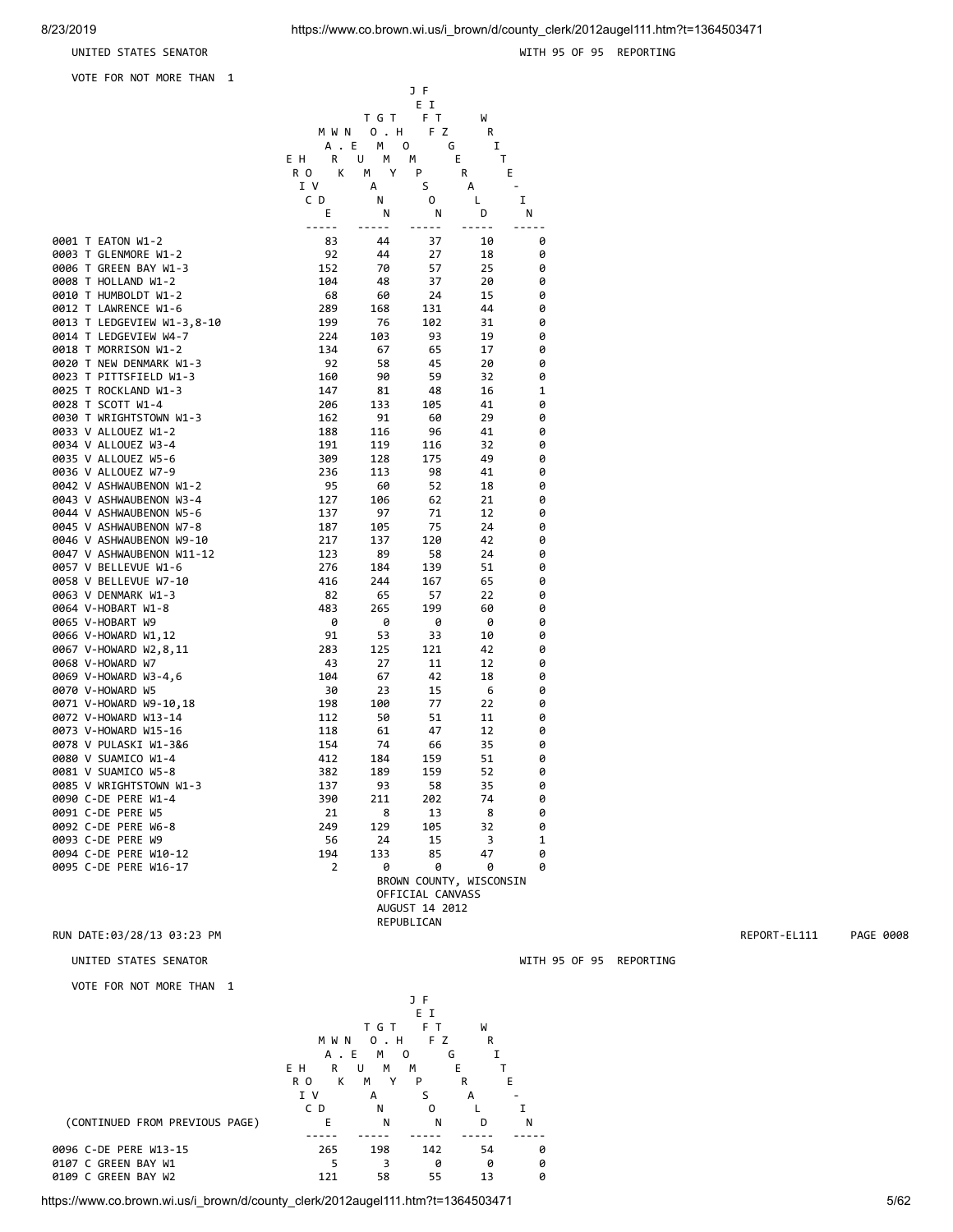| 8/23/2019                                    |                         |                                     |                              |                         |                         | https://www.co.brown.wi.us/i_brown/d/county_clerk/2012augel111.htm?t=1364503471 |              |           |
|----------------------------------------------|-------------------------|-------------------------------------|------------------------------|-------------------------|-------------------------|---------------------------------------------------------------------------------|--------------|-----------|
| 0120 C GREEN BAY W3                          | 87                      | 67                                  | 65                           | 11                      | 0                       |                                                                                 |              |           |
| 0140 C GREEN BAY W4                          | 160                     | 88                                  | 78                           | 28                      | 1                       |                                                                                 |              |           |
| 0160 C GREEN BAY W5                          | 57                      | 39                                  | 48                           | 16                      | 0                       |                                                                                 |              |           |
| 0180 C GREEN BAY W6<br>0200 C GREEN BAY W7   | 206<br>78               | 97<br>49                            | 86<br>32                     | 26<br>9                 | 0<br>0                  |                                                                                 |              |           |
| 0202 C GREEN BAY W8                          | 149                     | 98                                  | 81                           | 23                      | $\mathbf 1$             |                                                                                 |              |           |
| 0204 C GREEN BAY W9                          | 24                      | 28                                  | 17                           | 6                       | 0                       |                                                                                 |              |           |
| 0206 C GREEN BAY W10                         | 55                      | 48                                  | 33                           | 15                      | 0                       |                                                                                 |              |           |
| 0208 C GREEN BAY W11<br>0210 C GREEN BAY W12 | 49<br>47                | 32<br>48                            | 41<br>27                     | 19<br>11                | 0<br>0                  |                                                                                 |              |           |
| 0212 C GREEN BAY W13                         | 31                      | 28                                  | 18                           | 11                      | 0                       |                                                                                 |              |           |
| 0214 C GREEN BAY W14                         | 54                      | 38                                  | 27                           | 16                      | 0                       |                                                                                 |              |           |
| 0216 C GREEN BAY W15<br>0218 C GREEN BAY W16 | 79<br>75                | 33<br>45                            | 40<br>57                     | 15<br>12                | 0<br>0                  |                                                                                 |              |           |
| 0220 C GREEN BAY W17                         | 73                      | 59                                  | 37                           | 14                      | 0                       |                                                                                 |              |           |
| 0222 C GREEN BAY W18                         | 93                      | 58                                  | 59                           | 15                      | 0                       |                                                                                 |              |           |
| 0224 C GREEN BAY W19<br>0226 C GREEN BAY W20 | 34<br>52                | 40<br>30                            | 11<br>20                     | 3<br>5                  | 0<br>0                  |                                                                                 |              |           |
| 0228 C GREEN BAY W21                         | 42                      | 15                                  | 17                           | 5                       | 0                       |                                                                                 |              |           |
| 0230 C GREEN BAY W22                         | 13                      | 13                                  | 14                           | 0                       | 0                       |                                                                                 |              |           |
| 0232 C GREEN BAY W23<br>0234 C GREEN BAY W24 | 44<br>57                | 26<br>38                            | 18<br>16                     | 2<br>12                 | 0<br>0                  |                                                                                 |              |           |
| 0236 C GREEN BAY W25                         | 48                      | 38                                  | 22                           | 13                      | 0                       |                                                                                 |              |           |
| 0238 C GREEN BAY W26                         | 32                      | 30                                  | 19                           | 12                      | 0                       |                                                                                 |              |           |
| 0240 C GREEN BAY W27                         | 19                      | 4                                   | 14                           | 4                       | 0                       |                                                                                 |              |           |
| 0242 C GREEN BAY W28<br>0244 C GREEN BAY W29 | 38<br>87                | 29<br>44                            | 17<br>42                     | 11<br>11                | 1<br>0                  |                                                                                 |              |           |
| 0246 C GREEN BAY W30                         | 47                      | 38                                  | 23                           | 10                      | 0                       |                                                                                 |              |           |
| 0248 C GREEN BAY W31                         | 87                      | 59                                  | 38                           | 23                      | 0                       |                                                                                 |              |           |
| 0250 C GREEN BAY W32<br>0252 C GREEN BAY W33 | 86<br>45                | 42<br>26                            | 41<br>18                     | 11<br>19                | 0<br>0                  |                                                                                 |              |           |
| 0254 C GREEN BAY W34                         | 94                      | 87                                  | 59                           | 27                      | 0                       |                                                                                 |              |           |
| 0256 C GREEN BAY W35                         | 97                      | 68                                  | 40                           | 16                      | 0                       |                                                                                 |              |           |
| 0258 C GREEN BAY W36<br>0260 C GREEN BAY W37 | 35<br>68                | 25<br>67                            | 20<br>37                     | 13<br>22                | 0<br>1                  |                                                                                 |              |           |
| 0262 C GREEN BAY W38                         | 92                      | 62                                  | 45                           | 22                      | 0                       |                                                                                 |              |           |
| 0264 C GREEN BAY W39                         | 109                     | 90                                  | 52                           | 42                      | 0                       |                                                                                 |              |           |
| 0266 C GREEN BAY W40<br>0268 C GREEN BAY W41 | 96                      | 50                                  | 48<br>23                     | 16<br>9                 | 0<br>0                  |                                                                                 |              |           |
| 0270 C GREEN BAY W42                         | 61<br>52                | 20<br>43                            | 27                           | 8                       | 0                       |                                                                                 |              |           |
| 0272 C GREEN BAY W43                         | 116                     | 70                                  | 73                           | 13                      | 0                       |                                                                                 |              |           |
| 0274 C GREEN BAY W44                         | 136                     | 135                                 | 89                           | 24                      | 0                       |                                                                                 |              |           |
| 0276 C GREEN BAY W45<br>0278 C GREEN BAY W46 | 285<br>104              | 95<br>72                            | 114<br>52                    | 33<br>19                | 0<br>0                  |                                                                                 |              |           |
|                                              |                         |                                     |                              | BROWN COUNTY, WISCONSIN |                         |                                                                                 |              |           |
|                                              |                         |                                     | OFFICIAL CANVASS             |                         |                         |                                                                                 |              |           |
|                                              |                         |                                     | AUGUST 14 2012<br>REPUBLICAN |                         |                         |                                                                                 |              |           |
| RUN DATE:03/28/13 03:23 PM                   |                         |                                     |                              |                         |                         |                                                                                 | REPORT-EL111 | PAGE 0009 |
| UNITED STATES SENATOR                        |                         |                                     |                              |                         | WITH 95 OF 95 REPORTING |                                                                                 |              |           |
|                                              |                         |                                     |                              |                         |                         |                                                                                 |              |           |
| VOTE FOR NOT MORE THAN 1                     |                         |                                     |                              |                         |                         |                                                                                 |              |           |
|                                              |                         |                                     | J F<br>E I                   |                         |                         |                                                                                 |              |           |
|                                              |                         | T G T                               | FT.                          | W                       |                         |                                                                                 |              |           |
|                                              | M W N                   | 0 . H                               | F Z                          | R                       |                         |                                                                                 |              |           |
|                                              | A . E<br>E H<br>R       | M <sub>1</sub><br>$\circ$<br>U<br>M | G<br>M                       | Ι.<br>T<br>Е.           |                         |                                                                                 |              |           |
|                                              | К<br>R O                | м<br>Υ                              | P                            | R<br>Е                  |                         |                                                                                 |              |           |
|                                              | I V                     | A                                   | S                            | А                       |                         |                                                                                 |              |           |
| (CONTINUED FROM PREVIOUS PAGE)               | C D<br>Е                | N<br>N                              | 0<br>N                       | Ι.<br>L<br>D            | N                       |                                                                                 |              |           |
|                                              |                         |                                     |                              |                         |                         |                                                                                 |              |           |
| 0280 C GREEN BAY W47<br>CANDIDATE TOTALS     | 187<br>12126            | 78                                  | 82                           | 41                      | 0<br>6                  |                                                                                 |              |           |
| CANDIDATE PERCENT                            | 45.02                   | 7060<br>26.21                       | 5668<br>21.04                | 2069<br>7.68            | .02                     |                                                                                 |              |           |
|                                              |                         |                                     |                              |                         |                         |                                                                                 |              |           |
| REPRESENTATIVE IN CONGRESS, DISTRICT 8       |                         |                                     |                              |                         | WITH 95 OF 95 REPORTING |                                                                                 |              |           |
| VOTE FOR NOT MORE THAN 1                     |                         |                                     |                              |                         |                         |                                                                                 |              |           |
|                                              | W                       |                                     |                              |                         |                         |                                                                                 |              |           |
|                                              | R                       |                                     |                              |                         |                         |                                                                                 |              |           |
|                                              | R J R<br>Ι.<br>E.I<br>Τ |                                     |                              |                         |                         |                                                                                 |              |           |
|                                              | В<br>Ι.                 | E                                   |                              |                         |                         |                                                                                 |              |           |
|                                              | D<br>B                  |                                     |                              |                         |                         |                                                                                 |              |           |

 L I E N ----- ----- 0001 T EATON W1-2 129 0 0003 T GLENMORE W1-2 137 0 0006 T GREEN BAY W1-3 221 0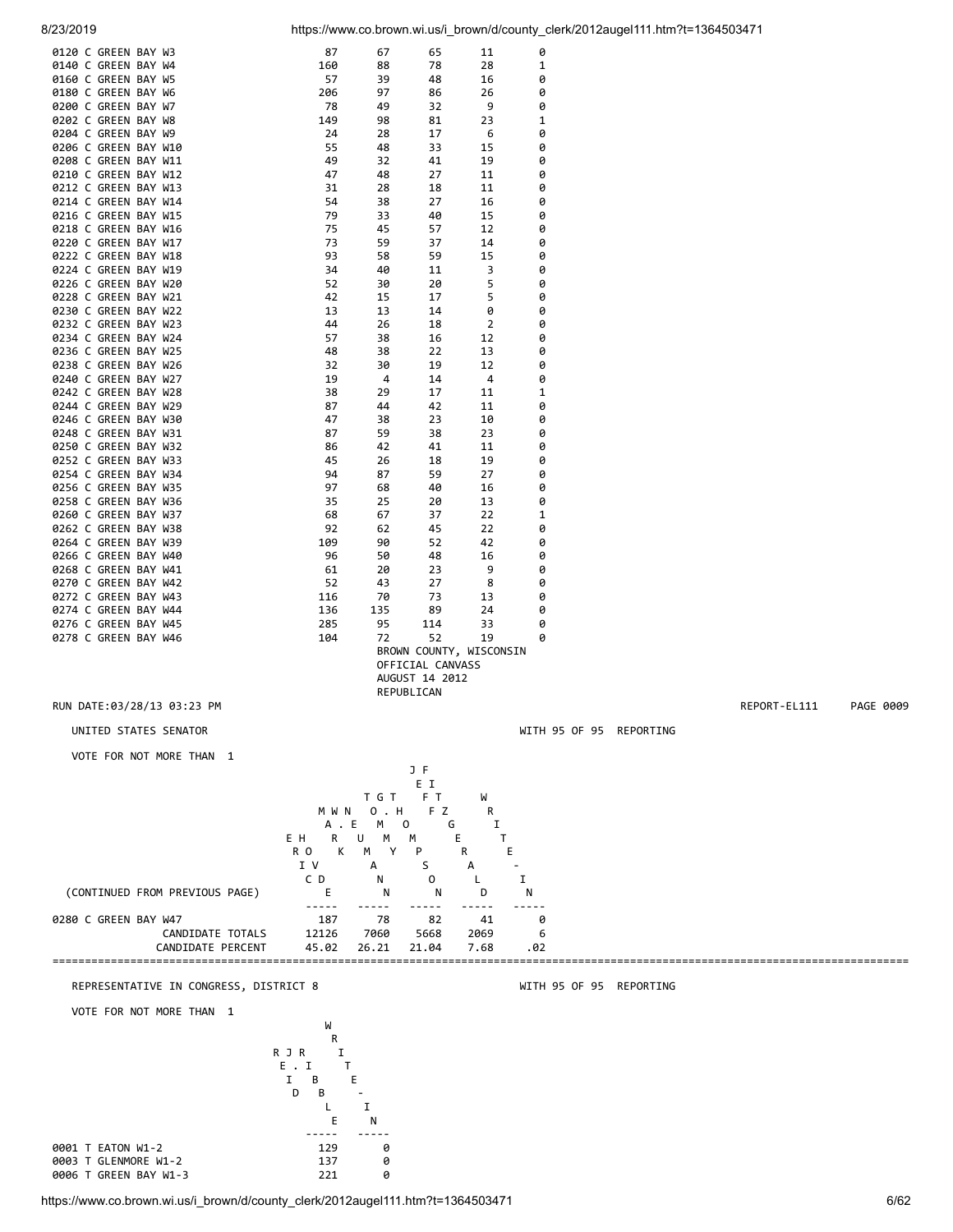| 8/23/2019 |  |  |
|-----------|--|--|
|           |  |  |

| 8/23/2019 | https://www.co.brown.wi.us/i brown/d/county clerk/2012augel111.htm?t=1364503471 |  |
|-----------|---------------------------------------------------------------------------------|--|
|           |                                                                                 |  |

| 0008 T HOLLAND W1-2        | 92  | 2              |
|----------------------------|-----|----------------|
| 0010 T HUMBOLDT W1-2       | 116 | 1              |
| 0012 T LAWRENCE W1-6       | 469 | 2              |
| 0013 T LEDGEVIEW W1-3,8-10 | 326 | $\overline{2}$ |
| 0014 T LEDGEVIEW W4-7      | 347 | $\overline{2}$ |
| 0018 T MORRISON W1-2       | 211 | $\mathbf{1}$   |
| 0020 T NEW DENMARK W1-3    | 139 | $\overline{2}$ |
| 0023 T PITTSFIELD W1-3     | 244 | 0              |
| 0025 T ROCKLAND W1-3       | 220 | 1              |
| 0028 T SCOTT W1-4          | 378 | 3              |
| 0030 T WRIGHTSTOWN W1-3    | 255 | $\overline{2}$ |
| 0033 V ALLOUEZ W1-2        | 321 | $\mathbf{1}$   |
| 0034 V ALLOUEZ W3-4        | 334 | 3              |
| 0035 V ALLOUEZ W5-6        | 522 | 3              |
| 0036 V ALLOUEZ W7-9        | 380 | 0              |
| 0042 V ASHWAUBENON W1-2    | 150 | 0              |
| 0043 V ASHWAUBENON W3-4    | 227 | 1              |
| 0044 V ASHWAUBENON W5-6    | 246 | 0              |
| 0045 V ASHWAUBENON W7-8    | 262 | $\mathbf{1}$   |
| 0046 V ASHWAUBENON W9-10   | 397 | $\mathbf{1}$   |
| 0047 V ASHWAUBENON W11-12  | 208 | $\mathbf{1}$   |
| 0057 V BELLEVUE W1-6       | 506 | 2              |
| 0058 V BELLEVUE W7-10      | 665 | 4              |
| 0063 V DENMARK W1-3        | 169 | 0              |
| 0064 V-HOBART W1-8         | 779 | $\mathbf{1}$   |
| 0065 V-HOBART W9           | ø   | 0              |
| 0066 V-HOWARD W1,12        | 140 | 0              |
|                            |     |                |

 BROWN COUNTY, WISCONSIN OFFICIAL CANVASS AUGUST 14 2012 REPUBLICAN

RUN DATE:03/28/13 03:23 PM REPORT-EL111 PAGE 0010

# REPRESENTATIVE IN CONGRESS, DISTRICT 8 WITH 95 OF 95 REPORTING

VOTE FOR NOT MORE THAN 1

|                                                                                 | W              |                          |
|---------------------------------------------------------------------------------|----------------|--------------------------|
|                                                                                 | R              |                          |
|                                                                                 | I<br>R J R     |                          |
|                                                                                 | E.I<br>т       |                          |
|                                                                                 | B<br>I         | Е                        |
|                                                                                 | D<br>B         | $\overline{\phantom{a}}$ |
|                                                                                 | L              | I                        |
| (CONTINUED FROM PREVIOUS PAGE)                                                  | E              | N                        |
|                                                                                 | 465            | -----<br>0               |
| 0067 V-HOWARD W2,8,11<br>0068 V-HOWARD W7                                       | 71             | 0                        |
| 0069 V-HOWARD W3-4,6                                                            | 182            | 0                        |
| 0070 V-HOWARD W5                                                                | 57             | 0                        |
|                                                                                 |                | $\mathbf 2$              |
| 0071 V-HOWARD W9-10,18                                                          | 320<br>172     | $\overline{2}$           |
| 0072 V-HOWARD W13-14                                                            |                |                          |
| 0073 V-HOWARD W15-16                                                            | 185            | $\mathbf 1$              |
| 0078 V PULASKI W1-3&6                                                           | 233            | $\mathbf 1$              |
| 0080 V SUAMICO W1-4                                                             | 617            | $\overline{2}$           |
| 0081 V SUAMICO W5-8                                                             | 576            | $\mathbf 2$              |
| 0085 V WRIGHTSTOWN W1-3                                                         | 232            | 0                        |
| 0090 C-DE PERE W1-4                                                             | 676            | 3                        |
| 0091 C-DE PERE W5                                                               | 40             | $\mathbf 2$              |
| 0092 C-DE PERE W6-8                                                             | 375            | 3                        |
| 0093 C-DE PERE W9                                                               | 83             | 0                        |
| 0094 C-DE PERE W10-12                                                           | 331            | $\mathbf 2$              |
| 0095 C-DE PERE W16-17                                                           | $\overline{2}$ | 0                        |
| 0096 C-DE PERE W13-15                                                           | 484            | 5                        |
| 0107 C GREEN BAY W1                                                             | 6              | 0                        |
| 0109 C GREEN BAY W2                                                             | 188            | $\mathbf 2$              |
| 0120 C GREEN BAY W3                                                             | 178            | $\overline{2}$           |
| 0140 C GREEN BAY W4                                                             | 274            | $\mathbf 1$              |
| 0160 C GREEN BAY W5                                                             | 123            | 0                        |
| 0180 C GREEN BAY W6                                                             | 330            | 0                        |
| 0200 C GREEN BAY W7                                                             | 127            | 0                        |
| 0202 C GREEN BAY W8                                                             | 263            | 3                        |
| 0204 C GREEN BAY W9                                                             | 56             | 0                        |
| 0206 C GREEN BAY W10                                                            | 109            | $\mathbf 1$              |
| 0208 C GREEN BAY W11                                                            | 106            | $\mathbf 1$              |
| 0210 C GREEN BAY W12                                                            | 95             | 0                        |
| 0212 C GREEN BAY W13                                                            | 68             | 0                        |
| 0214 C GREEN BAY W14                                                            | 103            | 0                        |
| 0216 C GREEN BAY W15                                                            | 114            | $\mathbf 1$              |
|                                                                                 |                | 3                        |
| 0218 C GREEN BAY W16                                                            | 147            |                          |
| 0220 C GREEN BAY W17                                                            | 135            | 0                        |
| 0222 C GREEN BAY W18                                                            | 160            | 1                        |
| 0224 C GREEN BAY W19                                                            | 64             | $\mathbf 1$              |
| 0226 C GREEN BAY W20                                                            | 83             | 0                        |
| 0228 C GREEN BAY W21                                                            | 62             | 0                        |
| https://www.co.brown.wi.us/i brown/d/county clerk/2012augel111.htm?t=1364503471 |                |                          |
|                                                                                 |                |                          |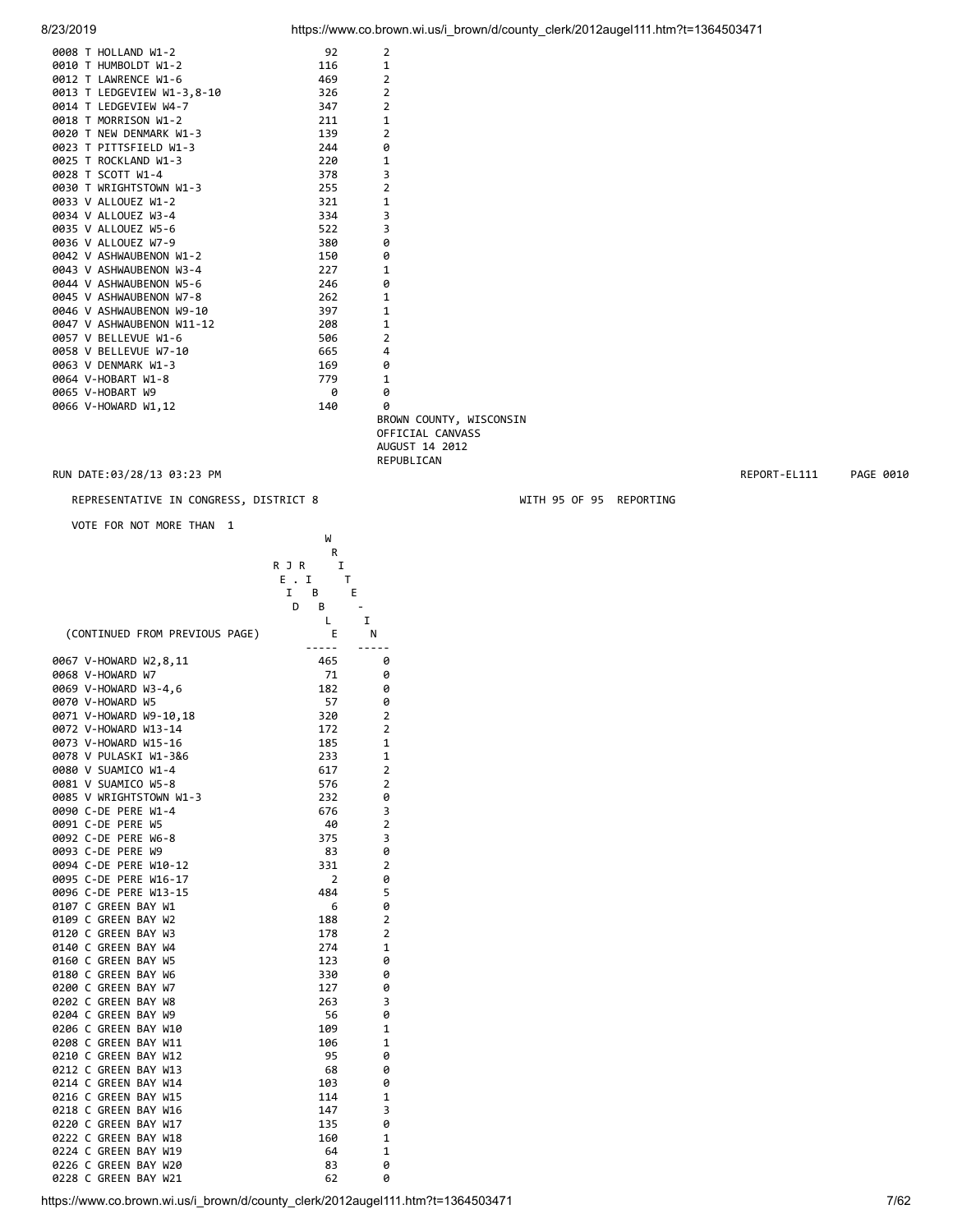| 8/23/2019                                          |                          |                                    | https://www.co.brown.wi.us/i_brown/d/county_clerk/2012augel111.htm?t=1364503471 |                         |              |           |
|----------------------------------------------------|--------------------------|------------------------------------|---------------------------------------------------------------------------------|-------------------------|--------------|-----------|
| 0230 C GREEN BAY W22                               | 28                       | 0                                  |                                                                                 |                         |              |           |
| 0232 C GREEN BAY W23                               | 69                       | $\mathbf{1}$                       |                                                                                 |                         |              |           |
| 0234 C GREEN BAY W24                               | 103                      | $\mathbf{1}$                       |                                                                                 |                         |              |           |
| 0236 C GREEN BAY W25                               | 84                       | 3                                  |                                                                                 |                         |              |           |
| 0238 C GREEN BAY W26                               | 64                       | 5                                  |                                                                                 |                         |              |           |
| 0240 C GREEN BAY W27<br>0242 C GREEN BAY W28       | 29<br>77                 | 0<br>1                             |                                                                                 |                         |              |           |
| 0244 C GREEN BAY W29                               | 132                      | 1                                  |                                                                                 |                         |              |           |
| 0246 C GREEN BAY W30                               | 81                       | 3                                  |                                                                                 |                         |              |           |
| 0248 C GREEN BAY W31                               | 149                      | $\overline{2}$                     |                                                                                 |                         |              |           |
|                                                    |                          | BROWN COUNTY, WISCONSIN            |                                                                                 |                         |              |           |
|                                                    |                          | OFFICIAL CANVASS                   |                                                                                 |                         |              |           |
|                                                    |                          | AUGUST 14 2012<br>REPUBLICAN       |                                                                                 |                         |              |           |
| RUN DATE:03/28/13 03:23 PM                         |                          |                                    |                                                                                 |                         | REPORT-EL111 | PAGE 0011 |
|                                                    |                          |                                    |                                                                                 |                         |              |           |
| REPRESENTATIVE IN CONGRESS, DISTRICT 8             |                          |                                    |                                                                                 | WITH 95 OF 95 REPORTING |              |           |
| VOTE FOR NOT MORE THAN 1                           | W                        |                                    |                                                                                 |                         |              |           |
|                                                    | R                        |                                    |                                                                                 |                         |              |           |
|                                                    | R J R<br>1               |                                    |                                                                                 |                         |              |           |
|                                                    | E.I<br>Τ<br>В<br>E<br>Ι. |                                    |                                                                                 |                         |              |           |
|                                                    | B<br>D                   | $\blacksquare$                     |                                                                                 |                         |              |           |
|                                                    | L                        | I                                  |                                                                                 |                         |              |           |
| (CONTINUED FROM PREVIOUS PAGE)                     | Ε                        | N                                  |                                                                                 |                         |              |           |
|                                                    |                          |                                    |                                                                                 |                         |              |           |
| 0250 C GREEN BAY W32<br>0252 C GREEN BAY W33       | 144<br>80                | 0<br>1                             |                                                                                 |                         |              |           |
| 0254 C GREEN BAY W34                               | 205                      | 3                                  |                                                                                 |                         |              |           |
| 0256 C GREEN BAY W35                               | 170                      | 1                                  |                                                                                 |                         |              |           |
| 0258 C GREEN BAY W36                               | 66                       | 0                                  |                                                                                 |                         |              |           |
| 0260 C GREEN BAY W37                               | 150                      | 1                                  |                                                                                 |                         |              |           |
| 0262 C GREEN BAY W38                               | 155                      | 0                                  |                                                                                 |                         |              |           |
| 0264 C GREEN BAY W39<br>0266 C GREEN BAY W40       | 221<br>152               | 0<br>$\mathbf 1$                   |                                                                                 |                         |              |           |
| 0268 C GREEN BAY W41                               | 92                       | 0                                  |                                                                                 |                         |              |           |
| 0270 C GREEN BAY W42                               | 102                      | 1                                  |                                                                                 |                         |              |           |
| 0272 C GREEN BAY W43                               | 209                      | 1                                  |                                                                                 |                         |              |           |
| 0274 C GREEN BAY W44                               | 285                      | 0                                  |                                                                                 |                         |              |           |
| 0276 C GREEN BAY W45<br>0278 C GREEN BAY W46       | 414<br>185               | 2<br>1                             |                                                                                 |                         |              |           |
| 0280 C GREEN BAY W47                               | 298                      | 3                                  |                                                                                 |                         |              |           |
| CANDIDATE TOTALS                                   | 20226                    | 109                                |                                                                                 |                         |              |           |
| CANDIDATE PERCENT                                  | 99.46                    | .53                                |                                                                                 |                         |              |           |
|                                                    |                          |                                    |                                                                                 |                         |              |           |
| STATE SENATOR DISTRICT 2                           |                          |                                    |                                                                                 | WITH 27 OF 27 REPORTING |              |           |
| VOTE FOR NOT MORE THAN 1                           |                          |                                    |                                                                                 |                         |              |           |
|                                                    | W<br>R                   |                                    |                                                                                 |                         |              |           |
|                                                    | R C<br>I                 |                                    |                                                                                 |                         |              |           |
|                                                    | 0 <sub>0</sub><br>T      |                                    |                                                                                 |                         |              |           |
|                                                    | Е<br>B W<br>E L          | $\overline{\phantom{a}}$           |                                                                                 |                         |              |           |
|                                                    | R E                      | Ι.                                 |                                                                                 |                         |              |           |
|                                                    | T S                      | Ν                                  |                                                                                 |                         |              |           |
| 0023 T PITTSFIELD W1-3                             | -----<br>229             | -----<br>0                         |                                                                                 |                         |              |           |
| 0033 V ALLOUEZ W1-2                                | 322                      | 0                                  |                                                                                 |                         |              |           |
| 0034 V ALLOUEZ W3-4                                | 353                      | 4                                  |                                                                                 |                         |              |           |
| 0035 V ALLOUEZ W5-6                                | 540                      | 1                                  |                                                                                 |                         |              |           |
| 0036 V ALLOUEZ W7-9                                | 381                      | 0                                  |                                                                                 |                         |              |           |
| 0042 V ASHWAUBENON W1-2                            | 150                      | 0                                  |                                                                                 |                         |              |           |
| 0043 V ASHWAUBENON W3-4<br>0044 V ASHWAUBENON W5-6 | 223<br>253               | 0<br>0                             |                                                                                 |                         |              |           |
| 0045 V ASHWAUBENON W7-8                            | 268                      | 2                                  |                                                                                 |                         |              |           |
| 0046 V ASHWAUBENON W9-10                           | 399                      | $\mathbf 1$                        |                                                                                 |                         |              |           |
| 0047 V ASHWAUBENON W11-12                          | 212                      | 2                                  |                                                                                 |                         |              |           |
| 0064 V-HOBART W1-8                                 | 760                      | 0                                  |                                                                                 |                         |              |           |
| 0067 V-HOWARD W2,8,11<br>0068 V-HOWARD W7          | 444<br>63                | 1<br>0                             |                                                                                 |                         |              |           |
| 0070 V-HOWARD W5                                   | 54                       | 0                                  |                                                                                 |                         |              |           |
| 0071 V-HOWARD W9-10,18                             | 303                      | 1                                  |                                                                                 |                         |              |           |
| 0073 V-HOWARD W15-16                               | 176                      | 0                                  |                                                                                 |                         |              |           |
|                                                    |                          | BROWN COUNTY, WISCONSIN            |                                                                                 |                         |              |           |
|                                                    |                          | OFFICIAL CANVASS<br>AUGUST 14 2012 |                                                                                 |                         |              |           |
|                                                    |                          | REPUBLICAN                         |                                                                                 |                         |              |           |
| RUN DATE:03/28/13 03:23 PM                         |                          |                                    |                                                                                 |                         | REPORT-EL111 | PAGE 0012 |
| STATE SENATOR DISTRICT 2                           |                          |                                    |                                                                                 | WITH 27 OF 27 REPORTING |              |           |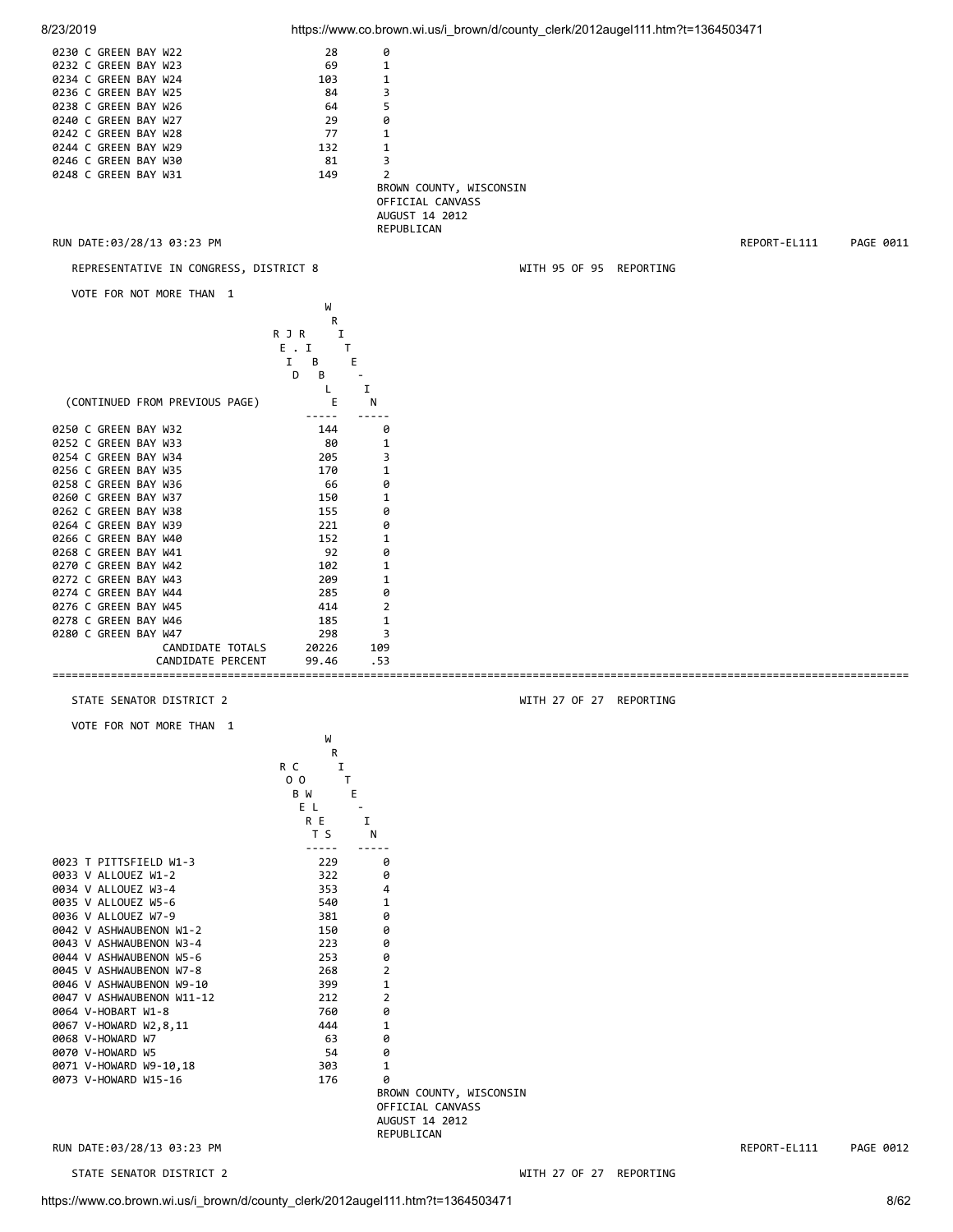



0226 C GREEN BAY W20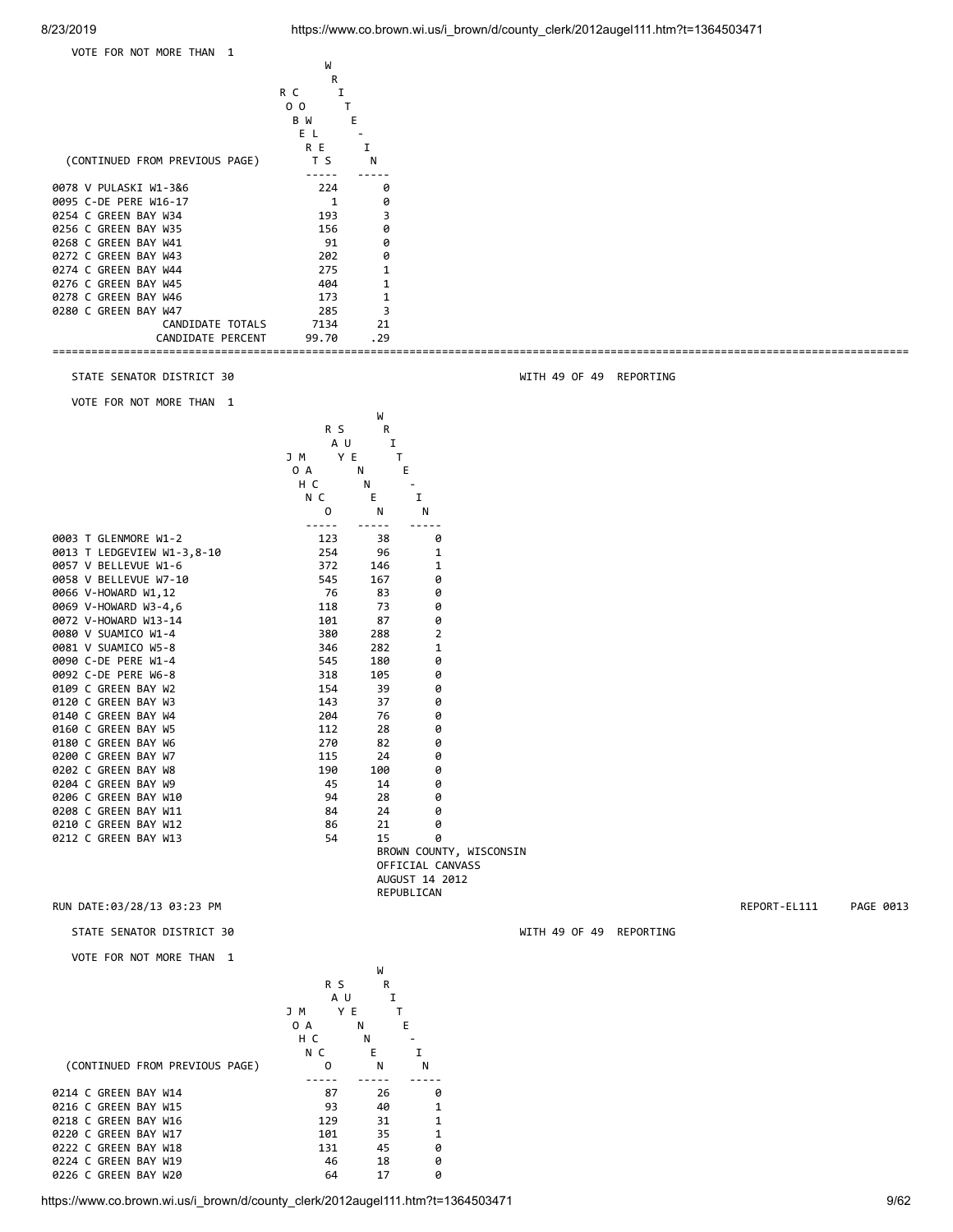

https://www.co.brown.wi.us/i\_brown/d/county\_clerk/2012augel111.htm?t=1364503471 10/62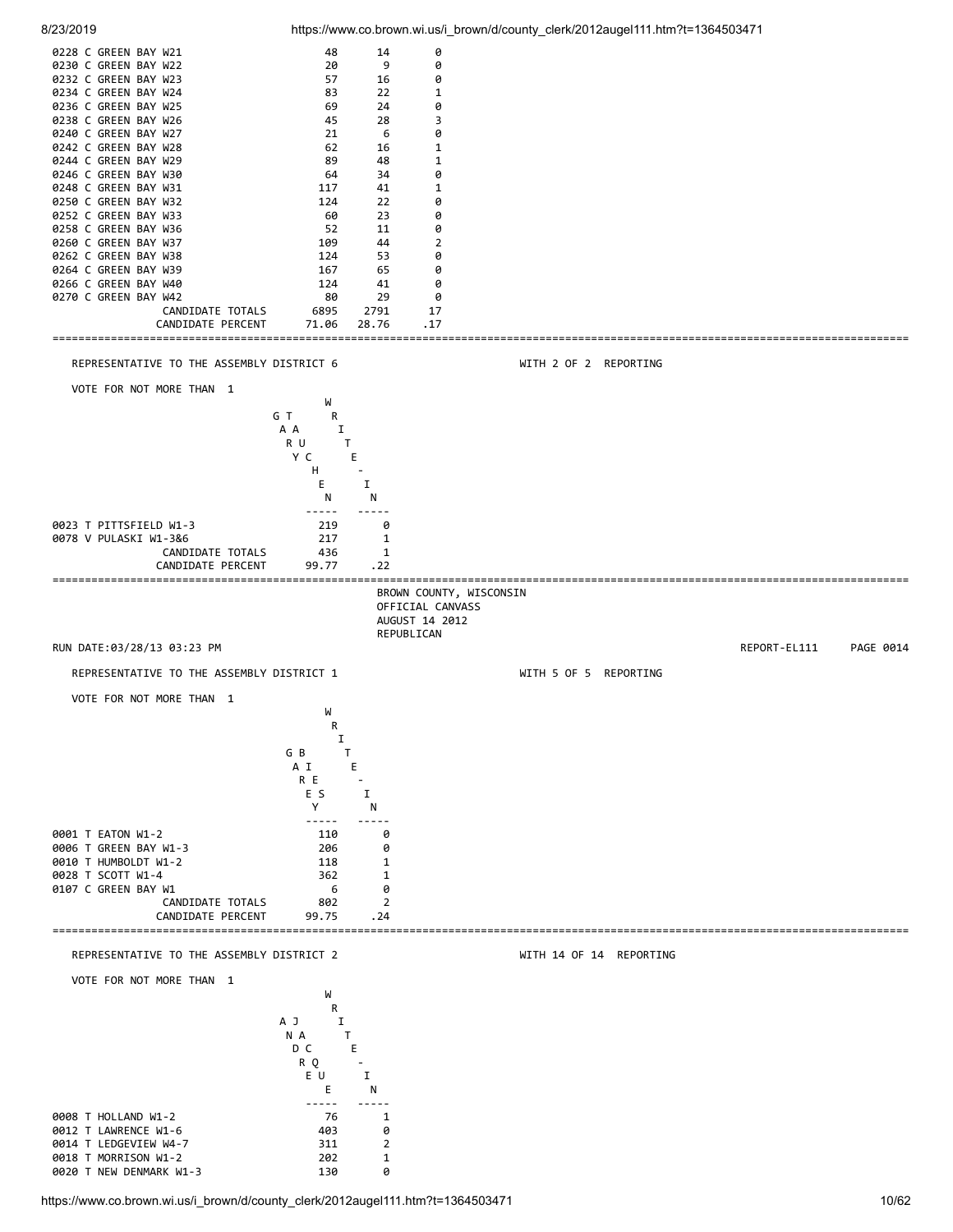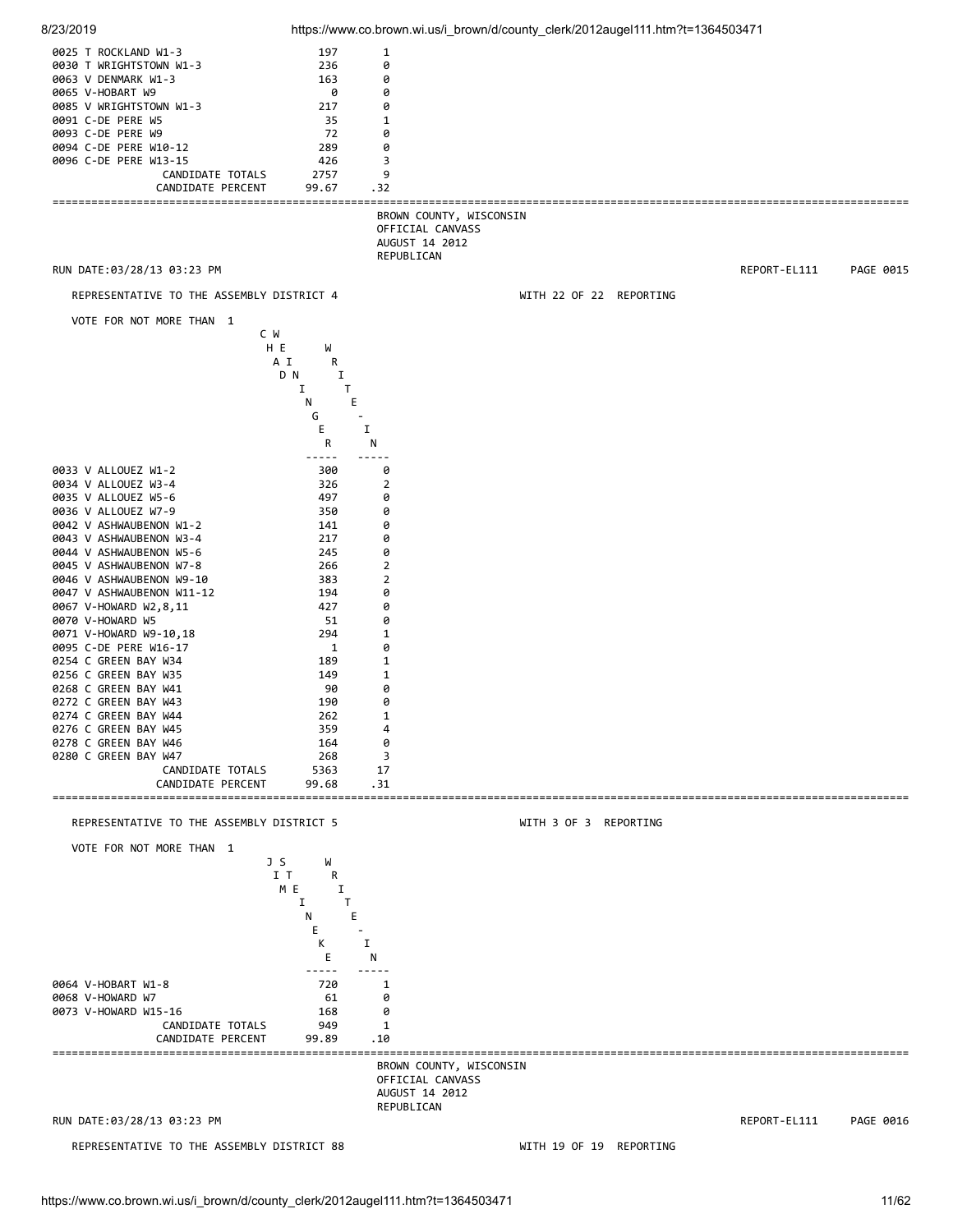

0234 C GREEN BAY W24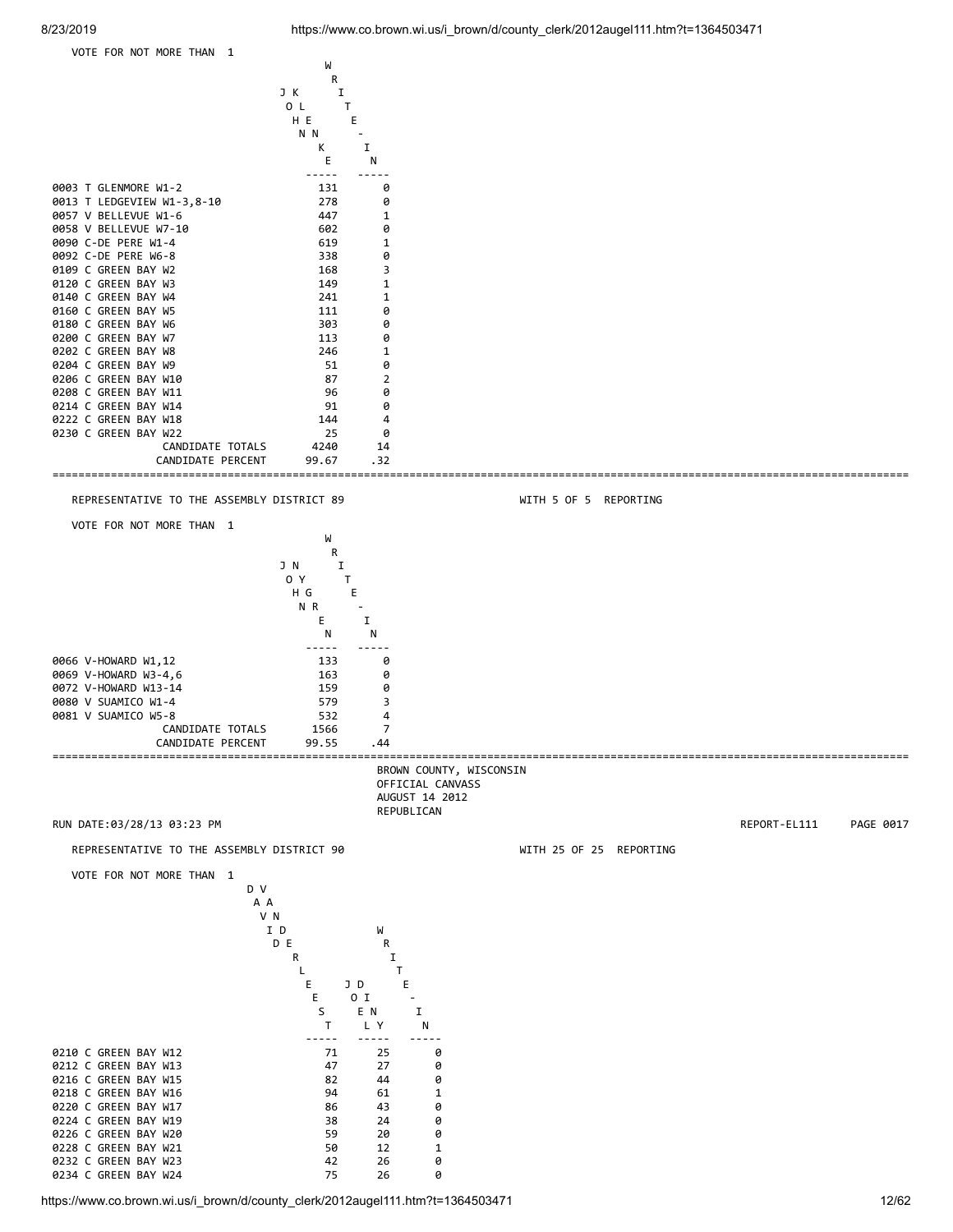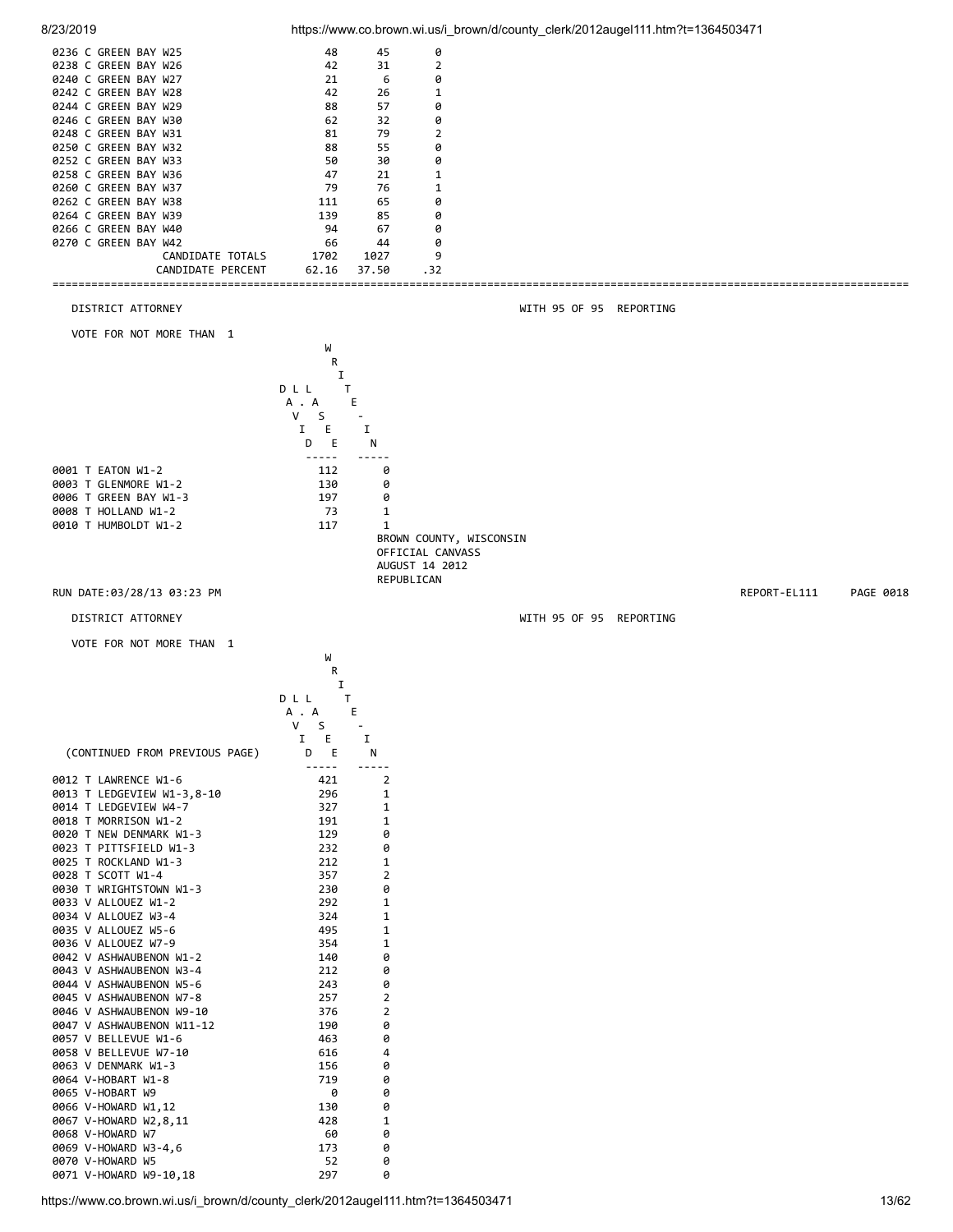| 8/23/2019 | https://www.co.brown.wi.us/i brown/d/county clerk/2012augel111.htm?t=1364503471 |  |
|-----------|---------------------------------------------------------------------------------|--|
|           |                                                                                 |  |

| 0072 V-HOWARD W13-14             | 159              | 0                       |                         |              |           |
|----------------------------------|------------------|-------------------------|-------------------------|--------------|-----------|
| 0073 V-HOWARD W15-16             | 176              | 0                       |                         |              |           |
| 0078 V PULASKI W1-3&6            | 215              | 0                       |                         |              |           |
| 0080 V SUAMICO W1-4              | 571              | 4                       |                         |              |           |
| 0081 V SUAMICO W5-8              | 521              | 3                       |                         |              |           |
| 0085 V WRIGHTSTOWN W1-3          | 209              | 0                       |                         |              |           |
| 0090 C-DE PERE W1-4              | 646              | 0                       |                         |              |           |
| 0091 C-DE PERE W5                | 37               | 1                       |                         |              |           |
| 0092 C-DE PERE W6-8              | 361              | 0                       |                         |              |           |
| 0093 C-DE PERE W9                | 74               | 0                       |                         |              |           |
| 0094 C-DE PERE W10-12            | 296              | 0                       |                         |              |           |
| 0095 C-DE PERE W16-17            | 2                | 0                       |                         |              |           |
| 0096 C-DE PERE W13-15            | 446              | 1                       |                         |              |           |
| 0107 C GREEN BAY W1              | 5                | 0                       |                         |              |           |
| 0109 C GREEN BAY W2              | 167              | 3                       |                         |              |           |
| 0120 C GREEN BAY W3              | 155              | 0                       |                         |              |           |
| 0140 C GREEN BAY W4              | 248              | 0                       |                         |              |           |
| 0160 C GREEN BAY W5              | 116              | 0                       |                         |              |           |
| 0180 C GREEN BAY W6              | 307              | $\mathbf{1}$            |                         |              |           |
|                                  |                  | BROWN COUNTY, WISCONSIN |                         |              |           |
|                                  |                  | OFFICIAL CANVASS        |                         |              |           |
|                                  |                  | AUGUST 14 2012          |                         |              |           |
|                                  |                  | REPUBLICAN              |                         |              |           |
| RUN DATE:03/28/13 03:23 PM       |                  |                         |                         | REPORT-EL111 | PAGE 0019 |
|                                  |                  |                         |                         |              |           |
| DISTRICT ATTORNEY                |                  |                         | WITH 95 OF 95 REPORTING |              |           |
| VOTE FOR NOT MORE THAN 1         |                  |                         |                         |              |           |
|                                  | W                |                         |                         |              |           |
|                                  | R                |                         |                         |              |           |
|                                  | I                |                         |                         |              |           |
|                                  | T<br>DLL         |                         |                         |              |           |
|                                  | Е<br>A . A       |                         |                         |              |           |
|                                  | V<br>S<br>$\sim$ |                         |                         |              |           |
|                                  | E<br>I           | I                       |                         |              |           |
| (CONTINUED FROM PREVIOUS PAGE)   | E<br>D           | N                       |                         |              |           |
|                                  | -----            |                         |                         |              |           |
| 0200 C GREEN BAY W7              | 111              | 0                       |                         |              |           |
| 0202 C GREEN BAY W8              | 249              | 0                       |                         |              |           |
| 0204 C GREEN BAY W9              | 51               | 0                       |                         |              |           |
| $0.205 \times 0.005511 B4311140$ | $\sim$           |                         |                         |              |           |

| (CONTINUED FROM PREVIOUS PAGE)                                                                                                                                                                                                                                    | E<br>Ι.<br>D E<br>$\frac{1}{2} \frac{1}{2} \frac{1}{2} \frac{1}{2} \frac{1}{2} \frac{1}{2} \frac{1}{2} \frac{1}{2} \frac{1}{2} \frac{1}{2} \frac{1}{2} \frac{1}{2} \frac{1}{2} \frac{1}{2} \frac{1}{2} \frac{1}{2} \frac{1}{2} \frac{1}{2} \frac{1}{2} \frac{1}{2} \frac{1}{2} \frac{1}{2} \frac{1}{2} \frac{1}{2} \frac{1}{2} \frac{1}{2} \frac{1}{2} \frac{1}{2} \frac{1}{2} \frac{1}{2} \frac{1}{2} \frac{$<br>111<br>249<br>51<br>98<br>101<br>88<br>67<br>94<br>107<br>139<br>120 | Ι.<br>N<br>$- - - - - -$<br>0<br>0<br>0<br>1<br>0<br>0<br>1<br>0<br>1<br>$\overline{2}$ |
|-------------------------------------------------------------------------------------------------------------------------------------------------------------------------------------------------------------------------------------------------------------------|----------------------------------------------------------------------------------------------------------------------------------------------------------------------------------------------------------------------------------------------------------------------------------------------------------------------------------------------------------------------------------------------------------------------------------------------------------------------------------------|-----------------------------------------------------------------------------------------|
|                                                                                                                                                                                                                                                                   |                                                                                                                                                                                                                                                                                                                                                                                                                                                                                        |                                                                                         |
| 0200 C GREEN BAY W7<br>0202 C GREEN BAY W8<br>0204 C GREEN BAY W9<br>0206 C GREEN BAY W10<br>0208 C GREEN BAY W11<br>0210 C GREEN BAY W12<br>0214 C GREEN BAY W14<br>0218 C GREEN BAY W16<br>0222 C GREEN BAY W18<br>0224 C GREEN BAY W19<br>0226 C GREEN BAY W20 |                                                                                                                                                                                                                                                                                                                                                                                                                                                                                        |                                                                                         |
| 0212 C GREEN BAY W13<br>0216 C GREEN BAY W15<br>0220 C GREEN BAY W17                                                                                                                                                                                              |                                                                                                                                                                                                                                                                                                                                                                                                                                                                                        |                                                                                         |
|                                                                                                                                                                                                                                                                   |                                                                                                                                                                                                                                                                                                                                                                                                                                                                                        |                                                                                         |
|                                                                                                                                                                                                                                                                   |                                                                                                                                                                                                                                                                                                                                                                                                                                                                                        |                                                                                         |
|                                                                                                                                                                                                                                                                   |                                                                                                                                                                                                                                                                                                                                                                                                                                                                                        |                                                                                         |
|                                                                                                                                                                                                                                                                   |                                                                                                                                                                                                                                                                                                                                                                                                                                                                                        |                                                                                         |
|                                                                                                                                                                                                                                                                   |                                                                                                                                                                                                                                                                                                                                                                                                                                                                                        |                                                                                         |
|                                                                                                                                                                                                                                                                   |                                                                                                                                                                                                                                                                                                                                                                                                                                                                                        |                                                                                         |
|                                                                                                                                                                                                                                                                   |                                                                                                                                                                                                                                                                                                                                                                                                                                                                                        |                                                                                         |
|                                                                                                                                                                                                                                                                   |                                                                                                                                                                                                                                                                                                                                                                                                                                                                                        |                                                                                         |
|                                                                                                                                                                                                                                                                   |                                                                                                                                                                                                                                                                                                                                                                                                                                                                                        |                                                                                         |
|                                                                                                                                                                                                                                                                   |                                                                                                                                                                                                                                                                                                                                                                                                                                                                                        |                                                                                         |
|                                                                                                                                                                                                                                                                   |                                                                                                                                                                                                                                                                                                                                                                                                                                                                                        |                                                                                         |
|                                                                                                                                                                                                                                                                   |                                                                                                                                                                                                                                                                                                                                                                                                                                                                                        | 2                                                                                       |
|                                                                                                                                                                                                                                                                   | 149                                                                                                                                                                                                                                                                                                                                                                                                                                                                                    | 0                                                                                       |
|                                                                                                                                                                                                                                                                   | 56                                                                                                                                                                                                                                                                                                                                                                                                                                                                                     | 1                                                                                       |
|                                                                                                                                                                                                                                                                   | 76                                                                                                                                                                                                                                                                                                                                                                                                                                                                                     | 0                                                                                       |
| 0228 C GREEN BAY W21                                                                                                                                                                                                                                              | 58                                                                                                                                                                                                                                                                                                                                                                                                                                                                                     | 0                                                                                       |
| 0230 C GREEN BAY W22                                                                                                                                                                                                                                              | 29                                                                                                                                                                                                                                                                                                                                                                                                                                                                                     | 0                                                                                       |
| 0232 C GREEN BAY W23                                                                                                                                                                                                                                              | 65                                                                                                                                                                                                                                                                                                                                                                                                                                                                                     | 0                                                                                       |
| 0234 C GREEN BAY W24                                                                                                                                                                                                                                              | 85                                                                                                                                                                                                                                                                                                                                                                                                                                                                                     | 1                                                                                       |
| 0236 C GREEN BAY W25                                                                                                                                                                                                                                              | 75                                                                                                                                                                                                                                                                                                                                                                                                                                                                                     | 2                                                                                       |
| 0238 C GREEN BAY W26                                                                                                                                                                                                                                              | 63                                                                                                                                                                                                                                                                                                                                                                                                                                                                                     | 3                                                                                       |
| 0240 C GREEN BAY W27                                                                                                                                                                                                                                              | 26                                                                                                                                                                                                                                                                                                                                                                                                                                                                                     | 0                                                                                       |
| 0242 C GREEN BAY W28                                                                                                                                                                                                                                              | 66                                                                                                                                                                                                                                                                                                                                                                                                                                                                                     | 2                                                                                       |
| 0244 C GREEN BAY W29                                                                                                                                                                                                                                              | 122                                                                                                                                                                                                                                                                                                                                                                                                                                                                                    | 0                                                                                       |
| 0246 C GREEN BAY W30                                                                                                                                                                                                                                              | -76                                                                                                                                                                                                                                                                                                                                                                                                                                                                                    | 0                                                                                       |
|                                                                                                                                                                                                                                                                   |                                                                                                                                                                                                                                                                                                                                                                                                                                                                                        | $\overline{2}$                                                                          |
| 0248 C GREEN BAY W31                                                                                                                                                                                                                                              | 137                                                                                                                                                                                                                                                                                                                                                                                                                                                                                    |                                                                                         |
| 0250 C GREEN BAY W32                                                                                                                                                                                                                                              | 135                                                                                                                                                                                                                                                                                                                                                                                                                                                                                    | 0                                                                                       |
| 0252 C GREEN BAY W33                                                                                                                                                                                                                                              | 75                                                                                                                                                                                                                                                                                                                                                                                                                                                                                     | 0                                                                                       |
| 0254 C GREEN BAY W34                                                                                                                                                                                                                                              | 193                                                                                                                                                                                                                                                                                                                                                                                                                                                                                    | 1                                                                                       |
| 0256 C GREEN BAY W35                                                                                                                                                                                                                                              | 154                                                                                                                                                                                                                                                                                                                                                                                                                                                                                    | 0                                                                                       |
| 0258 C GREEN BAY W36                                                                                                                                                                                                                                              | - 65                                                                                                                                                                                                                                                                                                                                                                                                                                                                                   | 0                                                                                       |
| 0260 C GREEN BAY W37                                                                                                                                                                                                                                              | 134                                                                                                                                                                                                                                                                                                                                                                                                                                                                                    | 0                                                                                       |
| 0262 C GREEN BAY W38                                                                                                                                                                                                                                              | 145                                                                                                                                                                                                                                                                                                                                                                                                                                                                                    | 0                                                                                       |
| 0264 C GREEN BAY W39                                                                                                                                                                                                                                              | 212                                                                                                                                                                                                                                                                                                                                                                                                                                                                                    | 0                                                                                       |
| 0266 C GREEN BAY W40                                                                                                                                                                                                                                              | 142                                                                                                                                                                                                                                                                                                                                                                                                                                                                                    | 1                                                                                       |
| 0268 C GREEN BAY W41                                                                                                                                                                                                                                              | 91                                                                                                                                                                                                                                                                                                                                                                                                                                                                                     | 0                                                                                       |
| 0270 C GREEN BAY W42                                                                                                                                                                                                                                              | 95                                                                                                                                                                                                                                                                                                                                                                                                                                                                                     | 0                                                                                       |
| 0272 C GREEN BAY W43                                                                                                                                                                                                                                              | 189                                                                                                                                                                                                                                                                                                                                                                                                                                                                                    | 0                                                                                       |
| 0274 C GREEN BAY W44                                                                                                                                                                                                                                              | 254                                                                                                                                                                                                                                                                                                                                                                                                                                                                                    | 0                                                                                       |
| 0276 C GREEN BAY W45                                                                                                                                                                                                                                              | 368                                                                                                                                                                                                                                                                                                                                                                                                                                                                                    | 1                                                                                       |
| 0278 C GREEN BAY W46                                                                                                                                                                                                                                              | 171                                                                                                                                                                                                                                                                                                                                                                                                                                                                                    | 0                                                                                       |
| 0280 C GREEN BAY W47                                                                                                                                                                                                                                              | 269                                                                                                                                                                                                                                                                                                                                                                                                                                                                                    | $\overline{2}$                                                                          |
|                                                                                                                                                                                                                                                                   |                                                                                                                                                                                                                                                                                                                                                                                                                                                                                        |                                                                                         |
| CANDIDATE TOTALS                                                                                                                                                                                                                                                  | 18712                                                                                                                                                                                                                                                                                                                                                                                                                                                                                  | 59                                                                                      |
| CANDIDATE PERCENT                                                                                                                                                                                                                                                 | 99.68                                                                                                                                                                                                                                                                                                                                                                                                                                                                                  | .31                                                                                     |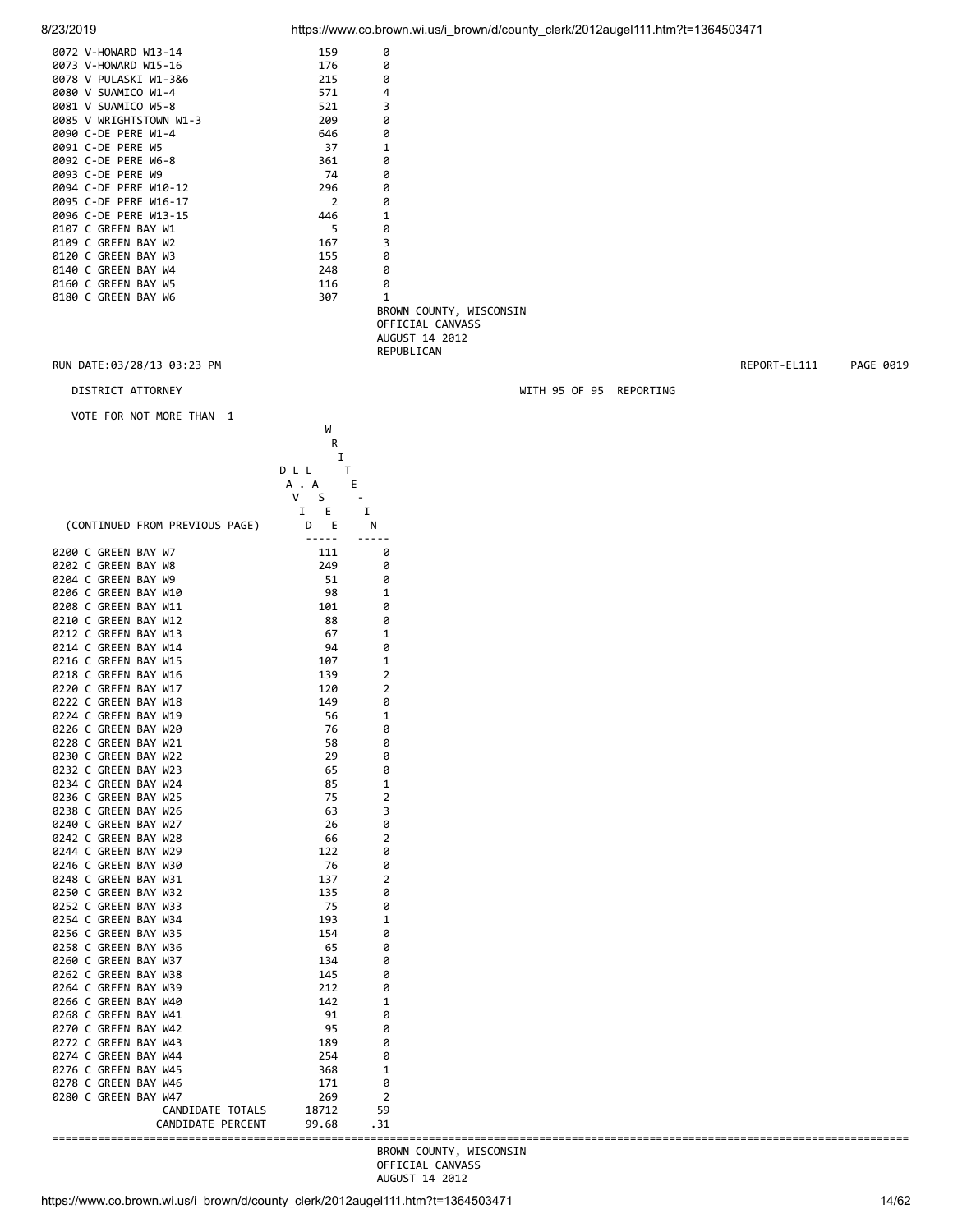REPUBLICAN

REPUBLICAN

COUNTY CLERK WITH 95 OF 95 REPORTING

RUN DATE:03/28/13 03:23 PM REPORT-EL111 PAGE 0021

| RUN DATE:03/28/13 03:23 PM | REPORT-EL111 | 0020<br>PAGE |
|----------------------------|--------------|--------------|
|                            |              |              |

| COUNTY CLERK |  |
|--------------|--|

VOTE FOR NOT MORE THAN 1

|                                                    | W          |                         |  |
|----------------------------------------------------|------------|-------------------------|--|
|                                                    | R          |                         |  |
|                                                    | Ι          |                         |  |
|                                                    | S J<br>т   |                         |  |
|                                                    | ΑU         | Е                       |  |
|                                                    | N N        |                         |  |
|                                                    | D O        | I                       |  |
|                                                    | Y          | N                       |  |
|                                                    | -----      | -----                   |  |
| 0001 T EATON W1-2                                  | 108        | 0                       |  |
| 0003 T GLENMORE W1-2                               | 119        | 0                       |  |
| 0006 T GREEN BAY W1-3                              | 188        | 1                       |  |
| 0008 T HOLLAND W1-2                                | 61         | 0                       |  |
| 0010 T HUMBOLDT W1-2                               | 110        | 1                       |  |
| 0012 T LAWRENCE W1-6                               | 409        | 0                       |  |
| 0013 T LEDGEVIEW W1-3,8-10                         | 272        | 0                       |  |
| 0014 T LEDGEVIEW W4-7                              | 308        | 1                       |  |
| 0018 T MORRISON W1-2                               | 171        | 1                       |  |
| 0020 T NEW DENMARK W1-3                            | 118        | 0                       |  |
| 0023 T PITTSFIELD W1-3                             | 210        | 0                       |  |
| 0025 T ROCKLAND W1-3                               | 188        | 0                       |  |
| 0028 T SCOTT W1-4                                  | 316        | 1                       |  |
| 0030 T WRIGHTSTOWN W1-3                            | 212        | 0                       |  |
| 0033 V ALLOUEZ W1-2                                | 270        | 0                       |  |
| 0034 V ALLOUEZ W3-4                                | 304        | 1                       |  |
| 0035 V ALLOUEZ W5-6                                | 459        | 1                       |  |
| 0036 V ALLOUEZ W7-9                                | 326        | 1                       |  |
| 0042 V ASHWAUBENON W1-2<br>0043 V ASHWAUBENON W3-4 | 129<br>201 | 0                       |  |
| 0044 V ASHWAUBENON W5-6                            |            | 0<br>0                  |  |
| 0045 V ASHWAUBENON W7-8                            | 229<br>254 | 0                       |  |
| 0046 V ASHWAUBENON W9-10                           | 351        | 1                       |  |
| 0047 V ASHWAUBENON W11-12                          | 180        | 0                       |  |
| 0057 V BELLEVUE W1-6                               | 419        | 0                       |  |
| 0058 V BELLEVUE W7-10                              | 567        | 1                       |  |
| 0063 V DENMARK W1-3                                | 146        | 0                       |  |
| 0064 V-HOBART W1-8                                 | 670        | 0                       |  |
| 0065 V-HOBART W9                                   | 0          | 0                       |  |
| 0066 V-HOWARD W1,12                                | 125        | 0                       |  |
| 0067 V-HOWARD W2,8,11                              | 395        | 1                       |  |
| 0068 V-HOWARD W7                                   | -53        | 0                       |  |
| 0069 V-HOWARD W3-4,6                               | 157        | 0                       |  |
| 0070 V-HOWARD W5                                   | -52        | 0                       |  |
| 0071 V-HOWARD W9-10,18                             | 280        | 0                       |  |
| 0072 V-HOWARD W13-14                               | 146        | 0                       |  |
| 0073 V-HOWARD W15-16                               | 160        | 0                       |  |
| 0078 V PULASKI W1-3&6                              | 213        | 0                       |  |
| 0080 V SUAMICO W1-4                                | 537        | 3                       |  |
| 0081 V SUAMICO W5-8                                | 484        | 2                       |  |
| 0085 V WRIGHTSTOWN W1-3                            | 198        | 0                       |  |
| 0090 C-DE PERE W1-4                                | 582        | 3                       |  |
| 0091 C-DE PERE W5                                  | 31         | 0                       |  |
| 0092 C-DE PERE W6-8                                | 334        | 1                       |  |
| 0093 C-DE PERE W9                                  | 71         | 0                       |  |
| 0094 C-DE PERE W10-12                              | 274        | 0                       |  |
| 0095 C-DE PERE W16-17<br>0096 C-DE PERE W13-15     | 2<br>410   | 0<br>0                  |  |
| 0107 C GREEN BAY W1                                | 4          | 0                       |  |
|                                                    |            | BROWN COUNTY, WISCONSIN |  |
|                                                    |            | OFFICIAL CANVASS        |  |
|                                                    |            | AUGUST 14 2012          |  |
|                                                    |            |                         |  |

WITH 95 OF 95 REPORTING

https://www.co.brown.wi.us/i\_brown/d/county\_clerk/2012augel111.htm?t=1364503471

VOTE FOR NOT MORE THAN 1

0120 C GREEN BAY W3

where the contract of the contract of the contract of the contract of the contract of the contract of the contract of the contract of the contract of the contract of the contract of the contract of the contract of the cont **R R**  I S J T A U E n N N - D O I (CONTINUED FROM PREVIOUS PAGE) Y N ----- ----- 0109 C GREEN BAY W2 153 0<br>0120 C GREEN BAY W3 148 0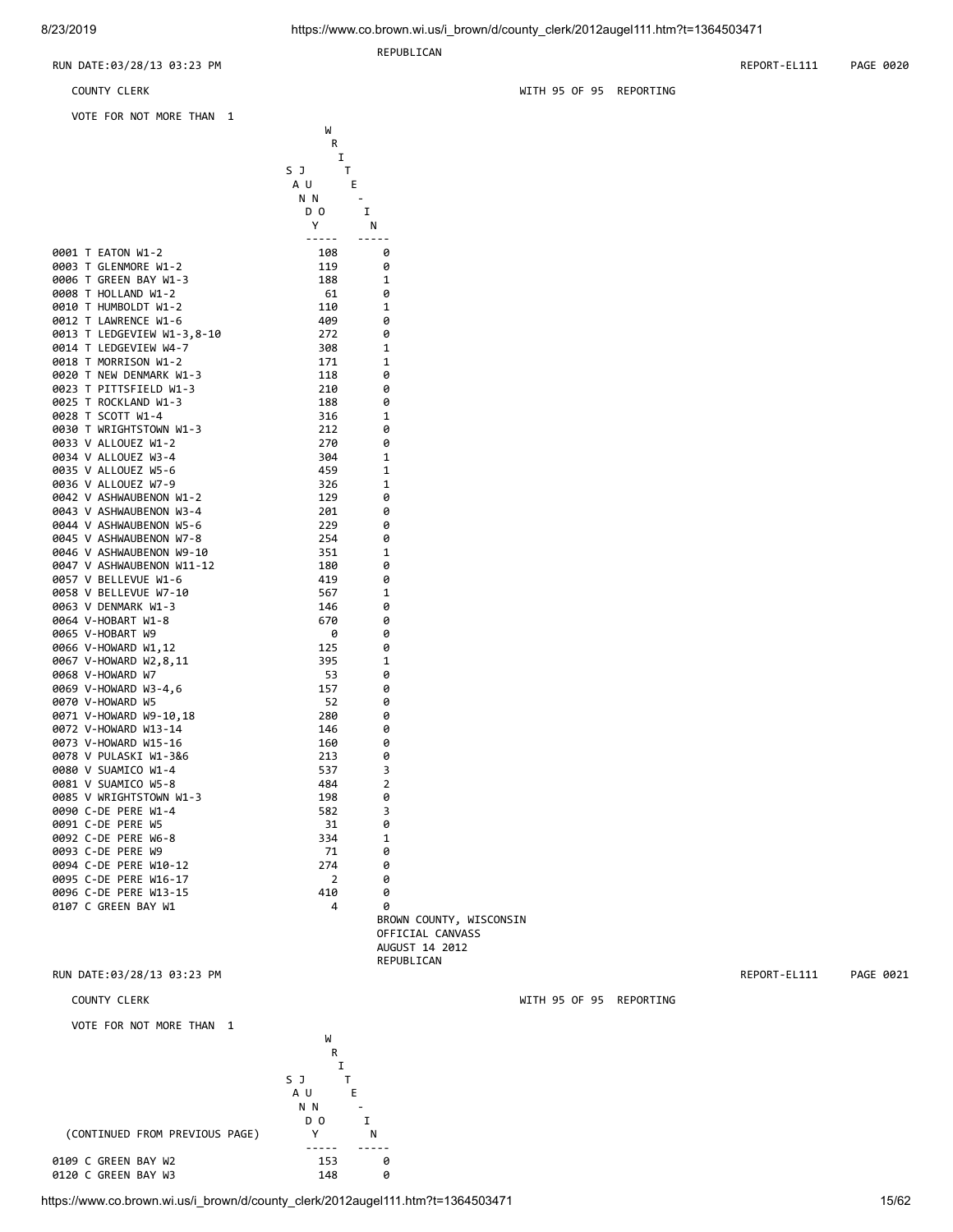

0140 C GREEN BAY W4 242 0 0160 C GREEN BAY W5 106 0 0180 C GREEN BAY W6 288 1 0200 C GREEN BAY W7 107 0<br>0202 C GREEN BAY W8 229 0 0202 C GREEN BAY W8 229 0 0204 C GREEN BAY W9 47 0 0206 C GREEN BAY W10 86 1

| 0210 C GREEN BAY W12<br>80<br>0<br>0212 C GREEN BAY W13<br>0<br>62<br>0<br>0214 C GREEN BAY W14<br>81<br>3<br>0216 C GREEN BAY W15<br>93<br>$\overline{2}$<br>0218 C GREEN BAY W16<br>127<br>1<br>0220 C GREEN BAY W17<br>110<br>1<br>0222 C GREEN BAY W18<br>137<br>0<br>0224 C GREEN BAY W19<br>56<br>0<br>0226 C GREEN BAY W20<br>66<br>0228 C GREEN BAY W21<br>0<br>54<br>0230 C GREEN BAY W22<br>27<br>0<br>0232 C GREEN BAY W23<br>49<br>0<br>0234 C GREEN BAY W24<br>1<br>83<br>$\overline{2}$<br>0236 C GREEN BAY W25<br>66<br>$\overline{2}$<br>0238 C GREEN BAY W26<br>60<br>0240 C GREEN BAY W27<br>25<br>0<br>0242 C GREEN BAY W28<br>63<br>1<br>$\overline{2}$<br>0244 C GREEN BAY W29<br>113<br>0<br>0246 C GREEN BAY W30<br>69<br>$\overline{2}$<br>0248 C GREEN BAY W31<br>118<br>0250 C GREEN BAY W32<br>122<br>0<br>0252 C GREEN BAY W33<br>71<br>0<br>0254 C GREEN BAY W34<br>2<br>168<br>0256 C GREEN BAY W35<br>139<br>0<br>0258 C GREEN BAY W36<br>1<br>57<br>0260 C GREEN BAY W37<br>0<br>117<br>0262 C GREEN BAY W38<br>128<br>0<br>0264 C GREEN BAY W39<br>181<br>2<br>0266 C GREEN BAY W40<br>0<br>121<br>0268 C GREEN BAY W41<br>84<br>0<br>0<br>0270 C GREEN BAY W42<br>86<br>0<br>0272 C GREEN BAY W43<br>176<br>0274 C GREEN BAY W44<br>1<br>246<br>0276 C GREEN BAY W45<br>339<br>0<br>0278 C GREEN BAY W46<br>0<br>163<br>$\overline{2}$<br>0280 C GREEN BAY W47<br>236<br>47<br>CANDIDATE TOTALS<br>17272<br>. 27<br>CANDIDATE PERCENT<br>99.72<br>BROWN COUNTY, WISCONSIN<br>OFFICIAL CANVASS<br>AUGUST 14 2012<br>REPUBLICAN<br>RUN DATE:03/28/13 03:23 PM<br>REPORT-EL111<br>WITH 95 OF 95 REPORTING<br><b>COUNTY TREASURER</b><br>VOTE FOR NOT MORE THAN 1<br>W<br>R<br>I<br>Τ<br>Е<br>I<br>N<br>5<br>0001 T EATON W1-2<br>$\mathbf 1$<br>0003 T GLENMORE W1-2<br>0006 T GREEN BAY W1-3<br>4<br>0008 T HOLLAND W1-2<br>6<br>0010 T HUMBOLDT W1-2<br>1<br>0012 T LAWRENCE W1-6<br>22<br>7<br>0013 T LEDGEVIEW W1-3,8-10<br>5<br>0014 T LEDGEVIEW W4-7<br>9<br>0018 T MORRISON W1-2<br>$\overline{2}$<br>0020 T NEW DENMARK W1-3<br>0023 T PITTSFIELD W1-3<br>3<br>0025 T ROCKLAND W1-3<br>7<br>12<br>0028 T SCOTT W1-4<br>0030 T WRIGHTSTOWN W1-3<br>4<br>0033 V ALLOUEZ W1-2<br>8<br>0034 V ALLOUEZ W3-4<br>5<br>0035 V ALLOUEZ W5-6<br>12<br>0036 V ALLOUEZ W7-9<br>14<br>3<br>0042 V ASHWAUBENON W1-2 | 0208 C GREEN BAY W11 | 90 | 0 |  |       |
|----------------------------------------------------------------------------------------------------------------------------------------------------------------------------------------------------------------------------------------------------------------------------------------------------------------------------------------------------------------------------------------------------------------------------------------------------------------------------------------------------------------------------------------------------------------------------------------------------------------------------------------------------------------------------------------------------------------------------------------------------------------------------------------------------------------------------------------------------------------------------------------------------------------------------------------------------------------------------------------------------------------------------------------------------------------------------------------------------------------------------------------------------------------------------------------------------------------------------------------------------------------------------------------------------------------------------------------------------------------------------------------------------------------------------------------------------------------------------------------------------------------------------------------------------------------------------------------------------------------------------------------------------------------------------------------------------------------------------------------------------------------------------------------------------------------------------------------------------------------------------------------------------------------------------------------------------------------------------------------------------------------------------------------------------------------------------------------------------------------------------------------------------------------------------------------------------------------------------------------------------------------------------------------------------------------------------------------------|----------------------|----|---|--|-------|
|                                                                                                                                                                                                                                                                                                                                                                                                                                                                                                                                                                                                                                                                                                                                                                                                                                                                                                                                                                                                                                                                                                                                                                                                                                                                                                                                                                                                                                                                                                                                                                                                                                                                                                                                                                                                                                                                                                                                                                                                                                                                                                                                                                                                                                                                                                                                              |                      |    |   |  |       |
|                                                                                                                                                                                                                                                                                                                                                                                                                                                                                                                                                                                                                                                                                                                                                                                                                                                                                                                                                                                                                                                                                                                                                                                                                                                                                                                                                                                                                                                                                                                                                                                                                                                                                                                                                                                                                                                                                                                                                                                                                                                                                                                                                                                                                                                                                                                                              |                      |    |   |  |       |
|                                                                                                                                                                                                                                                                                                                                                                                                                                                                                                                                                                                                                                                                                                                                                                                                                                                                                                                                                                                                                                                                                                                                                                                                                                                                                                                                                                                                                                                                                                                                                                                                                                                                                                                                                                                                                                                                                                                                                                                                                                                                                                                                                                                                                                                                                                                                              |                      |    |   |  |       |
|                                                                                                                                                                                                                                                                                                                                                                                                                                                                                                                                                                                                                                                                                                                                                                                                                                                                                                                                                                                                                                                                                                                                                                                                                                                                                                                                                                                                                                                                                                                                                                                                                                                                                                                                                                                                                                                                                                                                                                                                                                                                                                                                                                                                                                                                                                                                              |                      |    |   |  |       |
|                                                                                                                                                                                                                                                                                                                                                                                                                                                                                                                                                                                                                                                                                                                                                                                                                                                                                                                                                                                                                                                                                                                                                                                                                                                                                                                                                                                                                                                                                                                                                                                                                                                                                                                                                                                                                                                                                                                                                                                                                                                                                                                                                                                                                                                                                                                                              |                      |    |   |  |       |
|                                                                                                                                                                                                                                                                                                                                                                                                                                                                                                                                                                                                                                                                                                                                                                                                                                                                                                                                                                                                                                                                                                                                                                                                                                                                                                                                                                                                                                                                                                                                                                                                                                                                                                                                                                                                                                                                                                                                                                                                                                                                                                                                                                                                                                                                                                                                              |                      |    |   |  |       |
|                                                                                                                                                                                                                                                                                                                                                                                                                                                                                                                                                                                                                                                                                                                                                                                                                                                                                                                                                                                                                                                                                                                                                                                                                                                                                                                                                                                                                                                                                                                                                                                                                                                                                                                                                                                                                                                                                                                                                                                                                                                                                                                                                                                                                                                                                                                                              |                      |    |   |  |       |
|                                                                                                                                                                                                                                                                                                                                                                                                                                                                                                                                                                                                                                                                                                                                                                                                                                                                                                                                                                                                                                                                                                                                                                                                                                                                                                                                                                                                                                                                                                                                                                                                                                                                                                                                                                                                                                                                                                                                                                                                                                                                                                                                                                                                                                                                                                                                              |                      |    |   |  |       |
|                                                                                                                                                                                                                                                                                                                                                                                                                                                                                                                                                                                                                                                                                                                                                                                                                                                                                                                                                                                                                                                                                                                                                                                                                                                                                                                                                                                                                                                                                                                                                                                                                                                                                                                                                                                                                                                                                                                                                                                                                                                                                                                                                                                                                                                                                                                                              |                      |    |   |  |       |
|                                                                                                                                                                                                                                                                                                                                                                                                                                                                                                                                                                                                                                                                                                                                                                                                                                                                                                                                                                                                                                                                                                                                                                                                                                                                                                                                                                                                                                                                                                                                                                                                                                                                                                                                                                                                                                                                                                                                                                                                                                                                                                                                                                                                                                                                                                                                              |                      |    |   |  |       |
|                                                                                                                                                                                                                                                                                                                                                                                                                                                                                                                                                                                                                                                                                                                                                                                                                                                                                                                                                                                                                                                                                                                                                                                                                                                                                                                                                                                                                                                                                                                                                                                                                                                                                                                                                                                                                                                                                                                                                                                                                                                                                                                                                                                                                                                                                                                                              |                      |    |   |  |       |
|                                                                                                                                                                                                                                                                                                                                                                                                                                                                                                                                                                                                                                                                                                                                                                                                                                                                                                                                                                                                                                                                                                                                                                                                                                                                                                                                                                                                                                                                                                                                                                                                                                                                                                                                                                                                                                                                                                                                                                                                                                                                                                                                                                                                                                                                                                                                              |                      |    |   |  |       |
|                                                                                                                                                                                                                                                                                                                                                                                                                                                                                                                                                                                                                                                                                                                                                                                                                                                                                                                                                                                                                                                                                                                                                                                                                                                                                                                                                                                                                                                                                                                                                                                                                                                                                                                                                                                                                                                                                                                                                                                                                                                                                                                                                                                                                                                                                                                                              |                      |    |   |  |       |
|                                                                                                                                                                                                                                                                                                                                                                                                                                                                                                                                                                                                                                                                                                                                                                                                                                                                                                                                                                                                                                                                                                                                                                                                                                                                                                                                                                                                                                                                                                                                                                                                                                                                                                                                                                                                                                                                                                                                                                                                                                                                                                                                                                                                                                                                                                                                              |                      |    |   |  |       |
|                                                                                                                                                                                                                                                                                                                                                                                                                                                                                                                                                                                                                                                                                                                                                                                                                                                                                                                                                                                                                                                                                                                                                                                                                                                                                                                                                                                                                                                                                                                                                                                                                                                                                                                                                                                                                                                                                                                                                                                                                                                                                                                                                                                                                                                                                                                                              |                      |    |   |  |       |
|                                                                                                                                                                                                                                                                                                                                                                                                                                                                                                                                                                                                                                                                                                                                                                                                                                                                                                                                                                                                                                                                                                                                                                                                                                                                                                                                                                                                                                                                                                                                                                                                                                                                                                                                                                                                                                                                                                                                                                                                                                                                                                                                                                                                                                                                                                                                              |                      |    |   |  |       |
|                                                                                                                                                                                                                                                                                                                                                                                                                                                                                                                                                                                                                                                                                                                                                                                                                                                                                                                                                                                                                                                                                                                                                                                                                                                                                                                                                                                                                                                                                                                                                                                                                                                                                                                                                                                                                                                                                                                                                                                                                                                                                                                                                                                                                                                                                                                                              |                      |    |   |  |       |
|                                                                                                                                                                                                                                                                                                                                                                                                                                                                                                                                                                                                                                                                                                                                                                                                                                                                                                                                                                                                                                                                                                                                                                                                                                                                                                                                                                                                                                                                                                                                                                                                                                                                                                                                                                                                                                                                                                                                                                                                                                                                                                                                                                                                                                                                                                                                              |                      |    |   |  |       |
|                                                                                                                                                                                                                                                                                                                                                                                                                                                                                                                                                                                                                                                                                                                                                                                                                                                                                                                                                                                                                                                                                                                                                                                                                                                                                                                                                                                                                                                                                                                                                                                                                                                                                                                                                                                                                                                                                                                                                                                                                                                                                                                                                                                                                                                                                                                                              |                      |    |   |  |       |
|                                                                                                                                                                                                                                                                                                                                                                                                                                                                                                                                                                                                                                                                                                                                                                                                                                                                                                                                                                                                                                                                                                                                                                                                                                                                                                                                                                                                                                                                                                                                                                                                                                                                                                                                                                                                                                                                                                                                                                                                                                                                                                                                                                                                                                                                                                                                              |                      |    |   |  |       |
|                                                                                                                                                                                                                                                                                                                                                                                                                                                                                                                                                                                                                                                                                                                                                                                                                                                                                                                                                                                                                                                                                                                                                                                                                                                                                                                                                                                                                                                                                                                                                                                                                                                                                                                                                                                                                                                                                                                                                                                                                                                                                                                                                                                                                                                                                                                                              |                      |    |   |  |       |
|                                                                                                                                                                                                                                                                                                                                                                                                                                                                                                                                                                                                                                                                                                                                                                                                                                                                                                                                                                                                                                                                                                                                                                                                                                                                                                                                                                                                                                                                                                                                                                                                                                                                                                                                                                                                                                                                                                                                                                                                                                                                                                                                                                                                                                                                                                                                              |                      |    |   |  |       |
|                                                                                                                                                                                                                                                                                                                                                                                                                                                                                                                                                                                                                                                                                                                                                                                                                                                                                                                                                                                                                                                                                                                                                                                                                                                                                                                                                                                                                                                                                                                                                                                                                                                                                                                                                                                                                                                                                                                                                                                                                                                                                                                                                                                                                                                                                                                                              |                      |    |   |  |       |
|                                                                                                                                                                                                                                                                                                                                                                                                                                                                                                                                                                                                                                                                                                                                                                                                                                                                                                                                                                                                                                                                                                                                                                                                                                                                                                                                                                                                                                                                                                                                                                                                                                                                                                                                                                                                                                                                                                                                                                                                                                                                                                                                                                                                                                                                                                                                              |                      |    |   |  |       |
|                                                                                                                                                                                                                                                                                                                                                                                                                                                                                                                                                                                                                                                                                                                                                                                                                                                                                                                                                                                                                                                                                                                                                                                                                                                                                                                                                                                                                                                                                                                                                                                                                                                                                                                                                                                                                                                                                                                                                                                                                                                                                                                                                                                                                                                                                                                                              |                      |    |   |  |       |
|                                                                                                                                                                                                                                                                                                                                                                                                                                                                                                                                                                                                                                                                                                                                                                                                                                                                                                                                                                                                                                                                                                                                                                                                                                                                                                                                                                                                                                                                                                                                                                                                                                                                                                                                                                                                                                                                                                                                                                                                                                                                                                                                                                                                                                                                                                                                              |                      |    |   |  |       |
|                                                                                                                                                                                                                                                                                                                                                                                                                                                                                                                                                                                                                                                                                                                                                                                                                                                                                                                                                                                                                                                                                                                                                                                                                                                                                                                                                                                                                                                                                                                                                                                                                                                                                                                                                                                                                                                                                                                                                                                                                                                                                                                                                                                                                                                                                                                                              |                      |    |   |  |       |
|                                                                                                                                                                                                                                                                                                                                                                                                                                                                                                                                                                                                                                                                                                                                                                                                                                                                                                                                                                                                                                                                                                                                                                                                                                                                                                                                                                                                                                                                                                                                                                                                                                                                                                                                                                                                                                                                                                                                                                                                                                                                                                                                                                                                                                                                                                                                              |                      |    |   |  |       |
|                                                                                                                                                                                                                                                                                                                                                                                                                                                                                                                                                                                                                                                                                                                                                                                                                                                                                                                                                                                                                                                                                                                                                                                                                                                                                                                                                                                                                                                                                                                                                                                                                                                                                                                                                                                                                                                                                                                                                                                                                                                                                                                                                                                                                                                                                                                                              |                      |    |   |  |       |
|                                                                                                                                                                                                                                                                                                                                                                                                                                                                                                                                                                                                                                                                                                                                                                                                                                                                                                                                                                                                                                                                                                                                                                                                                                                                                                                                                                                                                                                                                                                                                                                                                                                                                                                                                                                                                                                                                                                                                                                                                                                                                                                                                                                                                                                                                                                                              |                      |    |   |  |       |
|                                                                                                                                                                                                                                                                                                                                                                                                                                                                                                                                                                                                                                                                                                                                                                                                                                                                                                                                                                                                                                                                                                                                                                                                                                                                                                                                                                                                                                                                                                                                                                                                                                                                                                                                                                                                                                                                                                                                                                                                                                                                                                                                                                                                                                                                                                                                              |                      |    |   |  |       |
|                                                                                                                                                                                                                                                                                                                                                                                                                                                                                                                                                                                                                                                                                                                                                                                                                                                                                                                                                                                                                                                                                                                                                                                                                                                                                                                                                                                                                                                                                                                                                                                                                                                                                                                                                                                                                                                                                                                                                                                                                                                                                                                                                                                                                                                                                                                                              |                      |    |   |  |       |
|                                                                                                                                                                                                                                                                                                                                                                                                                                                                                                                                                                                                                                                                                                                                                                                                                                                                                                                                                                                                                                                                                                                                                                                                                                                                                                                                                                                                                                                                                                                                                                                                                                                                                                                                                                                                                                                                                                                                                                                                                                                                                                                                                                                                                                                                                                                                              |                      |    |   |  |       |
|                                                                                                                                                                                                                                                                                                                                                                                                                                                                                                                                                                                                                                                                                                                                                                                                                                                                                                                                                                                                                                                                                                                                                                                                                                                                                                                                                                                                                                                                                                                                                                                                                                                                                                                                                                                                                                                                                                                                                                                                                                                                                                                                                                                                                                                                                                                                              |                      |    |   |  |       |
|                                                                                                                                                                                                                                                                                                                                                                                                                                                                                                                                                                                                                                                                                                                                                                                                                                                                                                                                                                                                                                                                                                                                                                                                                                                                                                                                                                                                                                                                                                                                                                                                                                                                                                                                                                                                                                                                                                                                                                                                                                                                                                                                                                                                                                                                                                                                              |                      |    |   |  |       |
| PAGE 0022                                                                                                                                                                                                                                                                                                                                                                                                                                                                                                                                                                                                                                                                                                                                                                                                                                                                                                                                                                                                                                                                                                                                                                                                                                                                                                                                                                                                                                                                                                                                                                                                                                                                                                                                                                                                                                                                                                                                                                                                                                                                                                                                                                                                                                                                                                                                    |                      |    |   |  |       |
|                                                                                                                                                                                                                                                                                                                                                                                                                                                                                                                                                                                                                                                                                                                                                                                                                                                                                                                                                                                                                                                                                                                                                                                                                                                                                                                                                                                                                                                                                                                                                                                                                                                                                                                                                                                                                                                                                                                                                                                                                                                                                                                                                                                                                                                                                                                                              |                      |    |   |  |       |
|                                                                                                                                                                                                                                                                                                                                                                                                                                                                                                                                                                                                                                                                                                                                                                                                                                                                                                                                                                                                                                                                                                                                                                                                                                                                                                                                                                                                                                                                                                                                                                                                                                                                                                                                                                                                                                                                                                                                                                                                                                                                                                                                                                                                                                                                                                                                              |                      |    |   |  |       |
|                                                                                                                                                                                                                                                                                                                                                                                                                                                                                                                                                                                                                                                                                                                                                                                                                                                                                                                                                                                                                                                                                                                                                                                                                                                                                                                                                                                                                                                                                                                                                                                                                                                                                                                                                                                                                                                                                                                                                                                                                                                                                                                                                                                                                                                                                                                                              |                      |    |   |  |       |
|                                                                                                                                                                                                                                                                                                                                                                                                                                                                                                                                                                                                                                                                                                                                                                                                                                                                                                                                                                                                                                                                                                                                                                                                                                                                                                                                                                                                                                                                                                                                                                                                                                                                                                                                                                                                                                                                                                                                                                                                                                                                                                                                                                                                                                                                                                                                              |                      |    |   |  |       |
|                                                                                                                                                                                                                                                                                                                                                                                                                                                                                                                                                                                                                                                                                                                                                                                                                                                                                                                                                                                                                                                                                                                                                                                                                                                                                                                                                                                                                                                                                                                                                                                                                                                                                                                                                                                                                                                                                                                                                                                                                                                                                                                                                                                                                                                                                                                                              |                      |    |   |  |       |
|                                                                                                                                                                                                                                                                                                                                                                                                                                                                                                                                                                                                                                                                                                                                                                                                                                                                                                                                                                                                                                                                                                                                                                                                                                                                                                                                                                                                                                                                                                                                                                                                                                                                                                                                                                                                                                                                                                                                                                                                                                                                                                                                                                                                                                                                                                                                              |                      |    |   |  |       |
|                                                                                                                                                                                                                                                                                                                                                                                                                                                                                                                                                                                                                                                                                                                                                                                                                                                                                                                                                                                                                                                                                                                                                                                                                                                                                                                                                                                                                                                                                                                                                                                                                                                                                                                                                                                                                                                                                                                                                                                                                                                                                                                                                                                                                                                                                                                                              |                      |    |   |  |       |
|                                                                                                                                                                                                                                                                                                                                                                                                                                                                                                                                                                                                                                                                                                                                                                                                                                                                                                                                                                                                                                                                                                                                                                                                                                                                                                                                                                                                                                                                                                                                                                                                                                                                                                                                                                                                                                                                                                                                                                                                                                                                                                                                                                                                                                                                                                                                              |                      |    |   |  |       |
|                                                                                                                                                                                                                                                                                                                                                                                                                                                                                                                                                                                                                                                                                                                                                                                                                                                                                                                                                                                                                                                                                                                                                                                                                                                                                                                                                                                                                                                                                                                                                                                                                                                                                                                                                                                                                                                                                                                                                                                                                                                                                                                                                                                                                                                                                                                                              |                      |    |   |  |       |
|                                                                                                                                                                                                                                                                                                                                                                                                                                                                                                                                                                                                                                                                                                                                                                                                                                                                                                                                                                                                                                                                                                                                                                                                                                                                                                                                                                                                                                                                                                                                                                                                                                                                                                                                                                                                                                                                                                                                                                                                                                                                                                                                                                                                                                                                                                                                              |                      |    |   |  |       |
|                                                                                                                                                                                                                                                                                                                                                                                                                                                                                                                                                                                                                                                                                                                                                                                                                                                                                                                                                                                                                                                                                                                                                                                                                                                                                                                                                                                                                                                                                                                                                                                                                                                                                                                                                                                                                                                                                                                                                                                                                                                                                                                                                                                                                                                                                                                                              |                      |    |   |  |       |
|                                                                                                                                                                                                                                                                                                                                                                                                                                                                                                                                                                                                                                                                                                                                                                                                                                                                                                                                                                                                                                                                                                                                                                                                                                                                                                                                                                                                                                                                                                                                                                                                                                                                                                                                                                                                                                                                                                                                                                                                                                                                                                                                                                                                                                                                                                                                              |                      |    |   |  |       |
|                                                                                                                                                                                                                                                                                                                                                                                                                                                                                                                                                                                                                                                                                                                                                                                                                                                                                                                                                                                                                                                                                                                                                                                                                                                                                                                                                                                                                                                                                                                                                                                                                                                                                                                                                                                                                                                                                                                                                                                                                                                                                                                                                                                                                                                                                                                                              |                      |    |   |  |       |
|                                                                                                                                                                                                                                                                                                                                                                                                                                                                                                                                                                                                                                                                                                                                                                                                                                                                                                                                                                                                                                                                                                                                                                                                                                                                                                                                                                                                                                                                                                                                                                                                                                                                                                                                                                                                                                                                                                                                                                                                                                                                                                                                                                                                                                                                                                                                              |                      |    |   |  |       |
|                                                                                                                                                                                                                                                                                                                                                                                                                                                                                                                                                                                                                                                                                                                                                                                                                                                                                                                                                                                                                                                                                                                                                                                                                                                                                                                                                                                                                                                                                                                                                                                                                                                                                                                                                                                                                                                                                                                                                                                                                                                                                                                                                                                                                                                                                                                                              |                      |    |   |  |       |
|                                                                                                                                                                                                                                                                                                                                                                                                                                                                                                                                                                                                                                                                                                                                                                                                                                                                                                                                                                                                                                                                                                                                                                                                                                                                                                                                                                                                                                                                                                                                                                                                                                                                                                                                                                                                                                                                                                                                                                                                                                                                                                                                                                                                                                                                                                                                              |                      |    |   |  |       |
|                                                                                                                                                                                                                                                                                                                                                                                                                                                                                                                                                                                                                                                                                                                                                                                                                                                                                                                                                                                                                                                                                                                                                                                                                                                                                                                                                                                                                                                                                                                                                                                                                                                                                                                                                                                                                                                                                                                                                                                                                                                                                                                                                                                                                                                                                                                                              |                      |    |   |  |       |
|                                                                                                                                                                                                                                                                                                                                                                                                                                                                                                                                                                                                                                                                                                                                                                                                                                                                                                                                                                                                                                                                                                                                                                                                                                                                                                                                                                                                                                                                                                                                                                                                                                                                                                                                                                                                                                                                                                                                                                                                                                                                                                                                                                                                                                                                                                                                              |                      |    |   |  |       |
|                                                                                                                                                                                                                                                                                                                                                                                                                                                                                                                                                                                                                                                                                                                                                                                                                                                                                                                                                                                                                                                                                                                                                                                                                                                                                                                                                                                                                                                                                                                                                                                                                                                                                                                                                                                                                                                                                                                                                                                                                                                                                                                                                                                                                                                                                                                                              |                      |    |   |  |       |
|                                                                                                                                                                                                                                                                                                                                                                                                                                                                                                                                                                                                                                                                                                                                                                                                                                                                                                                                                                                                                                                                                                                                                                                                                                                                                                                                                                                                                                                                                                                                                                                                                                                                                                                                                                                                                                                                                                                                                                                                                                                                                                                                                                                                                                                                                                                                              |                      |    |   |  |       |
|                                                                                                                                                                                                                                                                                                                                                                                                                                                                                                                                                                                                                                                                                                                                                                                                                                                                                                                                                                                                                                                                                                                                                                                                                                                                                                                                                                                                                                                                                                                                                                                                                                                                                                                                                                                                                                                                                                                                                                                                                                                                                                                                                                                                                                                                                                                                              |                      |    |   |  |       |
|                                                                                                                                                                                                                                                                                                                                                                                                                                                                                                                                                                                                                                                                                                                                                                                                                                                                                                                                                                                                                                                                                                                                                                                                                                                                                                                                                                                                                                                                                                                                                                                                                                                                                                                                                                                                                                                                                                                                                                                                                                                                                                                                                                                                                                                                                                                                              |                      |    |   |  |       |
|                                                                                                                                                                                                                                                                                                                                                                                                                                                                                                                                                                                                                                                                                                                                                                                                                                                                                                                                                                                                                                                                                                                                                                                                                                                                                                                                                                                                                                                                                                                                                                                                                                                                                                                                                                                                                                                                                                                                                                                                                                                                                                                                                                                                                                                                                                                                              |                      |    |   |  |       |
|                                                                                                                                                                                                                                                                                                                                                                                                                                                                                                                                                                                                                                                                                                                                                                                                                                                                                                                                                                                                                                                                                                                                                                                                                                                                                                                                                                                                                                                                                                                                                                                                                                                                                                                                                                                                                                                                                                                                                                                                                                                                                                                                                                                                                                                                                                                                              |                      |    |   |  |       |
|                                                                                                                                                                                                                                                                                                                                                                                                                                                                                                                                                                                                                                                                                                                                                                                                                                                                                                                                                                                                                                                                                                                                                                                                                                                                                                                                                                                                                                                                                                                                                                                                                                                                                                                                                                                                                                                                                                                                                                                                                                                                                                                                                                                                                                                                                                                                              |                      |    |   |  |       |
|                                                                                                                                                                                                                                                                                                                                                                                                                                                                                                                                                                                                                                                                                                                                                                                                                                                                                                                                                                                                                                                                                                                                                                                                                                                                                                                                                                                                                                                                                                                                                                                                                                                                                                                                                                                                                                                                                                                                                                                                                                                                                                                                                                                                                                                                                                                                              |                      |    |   |  |       |
|                                                                                                                                                                                                                                                                                                                                                                                                                                                                                                                                                                                                                                                                                                                                                                                                                                                                                                                                                                                                                                                                                                                                                                                                                                                                                                                                                                                                                                                                                                                                                                                                                                                                                                                                                                                                                                                                                                                                                                                                                                                                                                                                                                                                                                                                                                                                              |                      |    |   |  |       |
|                                                                                                                                                                                                                                                                                                                                                                                                                                                                                                                                                                                                                                                                                                                                                                                                                                                                                                                                                                                                                                                                                                                                                                                                                                                                                                                                                                                                                                                                                                                                                                                                                                                                                                                                                                                                                                                                                                                                                                                                                                                                                                                                                                                                                                                                                                                                              |                      |    |   |  |       |
|                                                                                                                                                                                                                                                                                                                                                                                                                                                                                                                                                                                                                                                                                                                                                                                                                                                                                                                                                                                                                                                                                                                                                                                                                                                                                                                                                                                                                                                                                                                                                                                                                                                                                                                                                                                                                                                                                                                                                                                                                                                                                                                                                                                                                                                                                                                                              |                      |    |   |  |       |
|                                                                                                                                                                                                                                                                                                                                                                                                                                                                                                                                                                                                                                                                                                                                                                                                                                                                                                                                                                                                                                                                                                                                                                                                                                                                                                                                                                                                                                                                                                                                                                                                                                                                                                                                                                                                                                                                                                                                                                                                                                                                                                                                                                                                                                                                                                                                              |                      |    |   |  |       |
| https://www.co.brown.wi.us/i_brown/d/county_clerk/2012augel111.htm?t=1364503471                                                                                                                                                                                                                                                                                                                                                                                                                                                                                                                                                                                                                                                                                                                                                                                                                                                                                                                                                                                                                                                                                                                                                                                                                                                                                                                                                                                                                                                                                                                                                                                                                                                                                                                                                                                                                                                                                                                                                                                                                                                                                                                                                                                                                                                              |                      |    |   |  | 16/62 |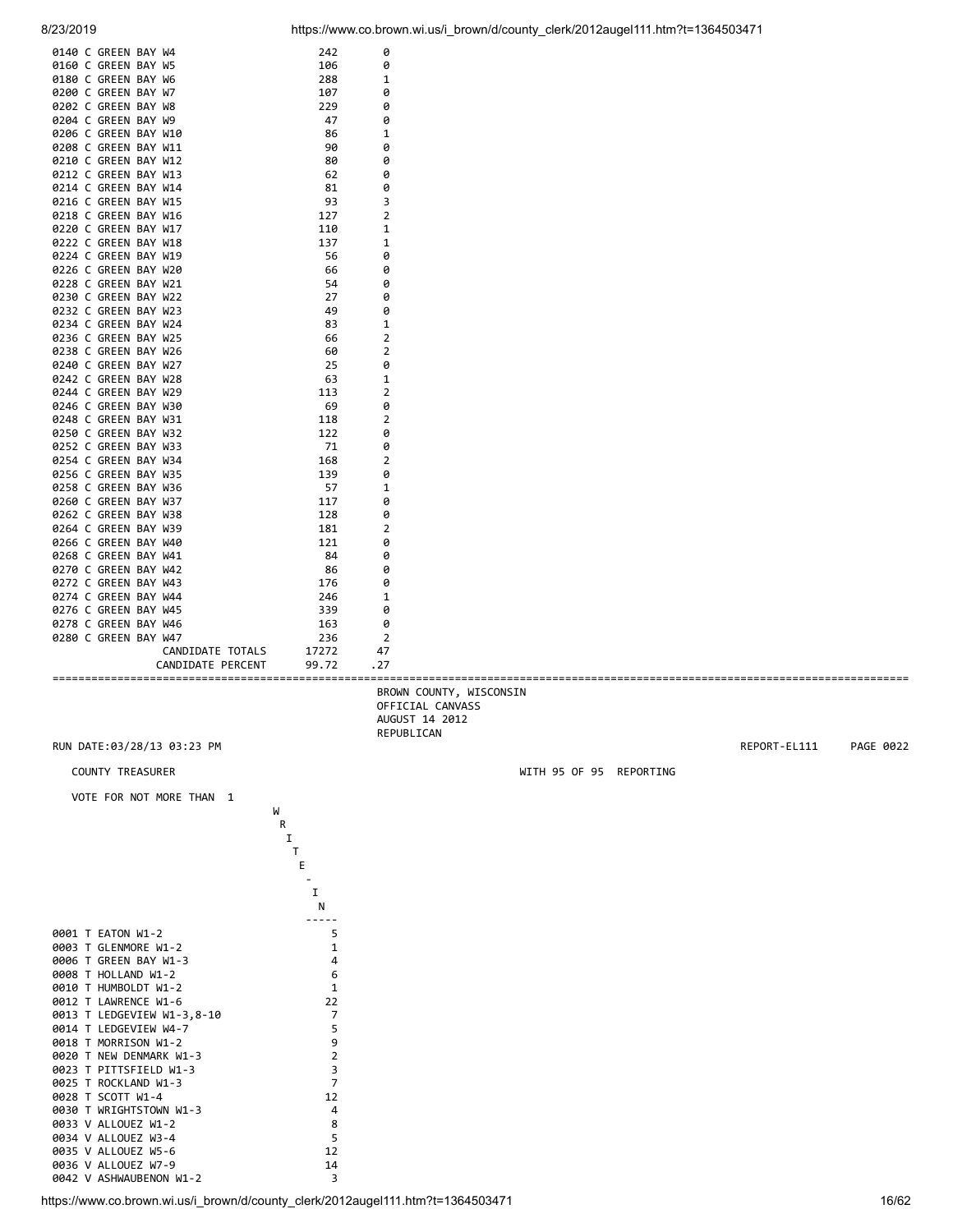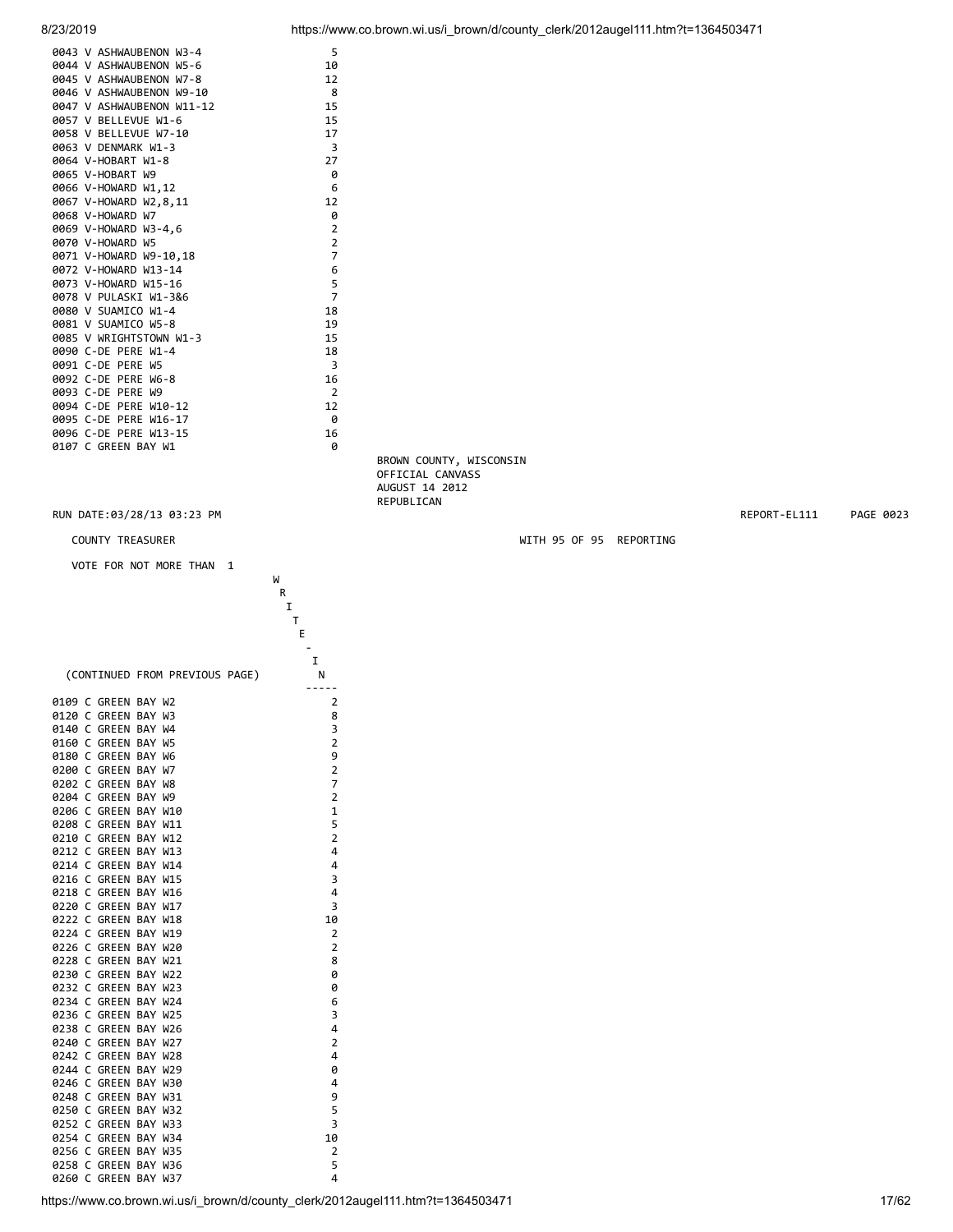

8/23/2019 https://www.co.brown.wi.us/i\_brown/d/county\_clerk/2012augel111.htm?t=1364503471

 OFFICIAL CANVASS AUGUST 14 2012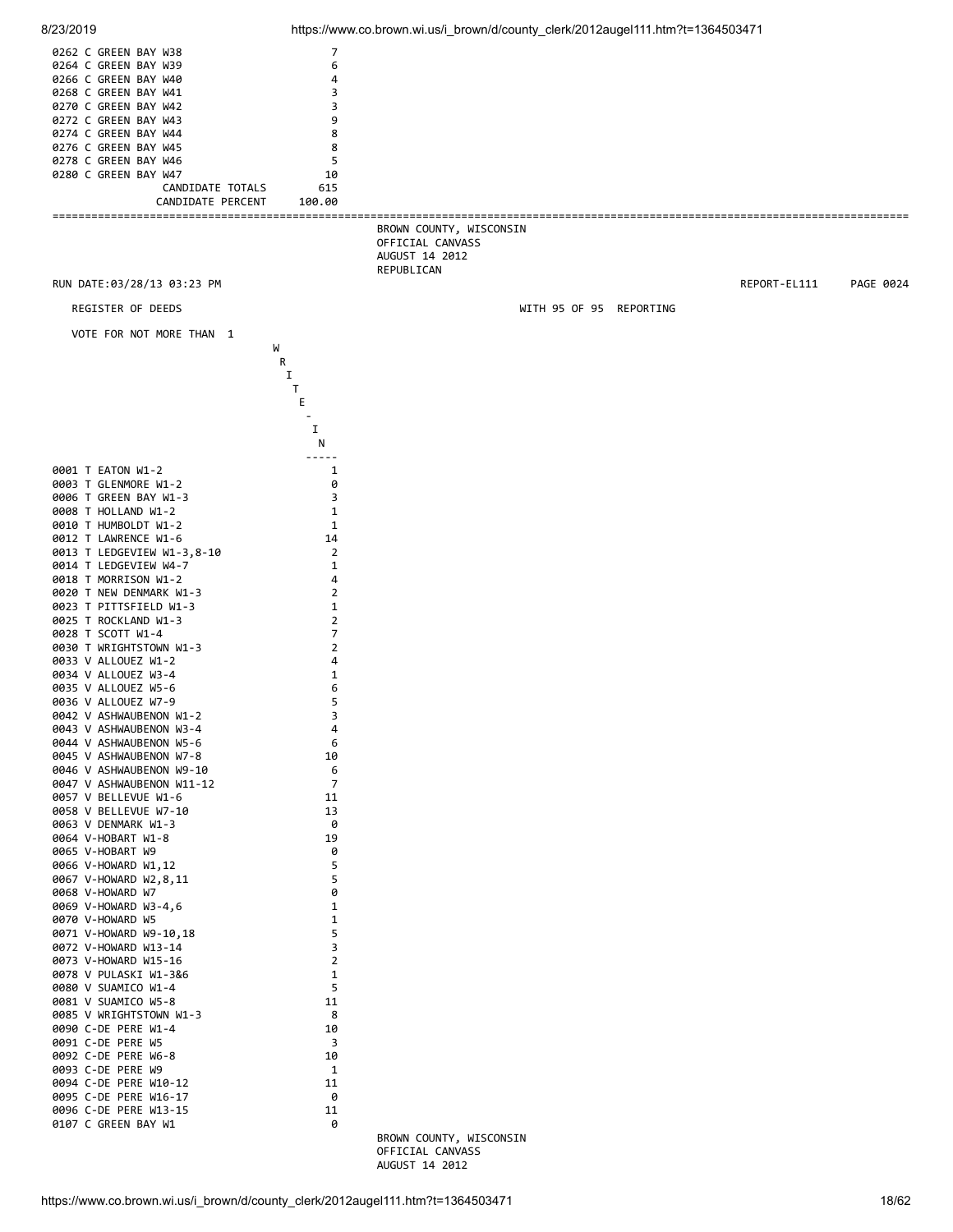**REPUBLICAN** 

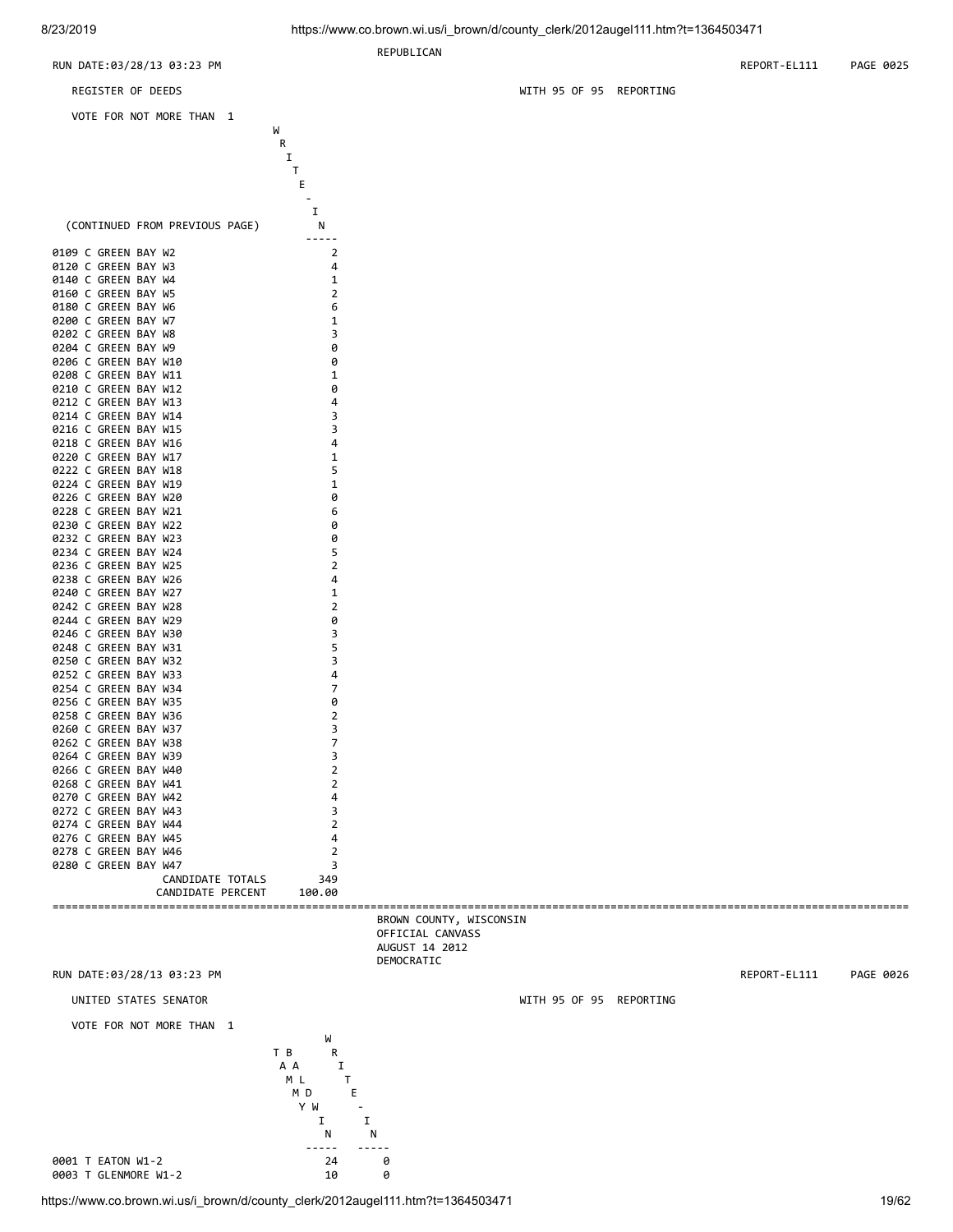0006 T GREEN BAY W1-3 53 0

| 8/23/2019 | https://www.co.brown.wi.us/i brown/d/county clerk/2012augel111.htm?t=1364503471 |
|-----------|---------------------------------------------------------------------------------|
|           |                                                                                 |

| 0008 T HOLLAND W1-2            | 11       | 0                        |                         |              |           |
|--------------------------------|----------|--------------------------|-------------------------|--------------|-----------|
| 0010 T HUMBOLDT W1-2           | 20       | 0                        |                         |              |           |
| 0012 T LAWRENCE W1-6           | 29       | 0                        |                         |              |           |
| 0013 T LEDGEVIEW W1-3,8-10     | 39       | 0                        |                         |              |           |
| 0014 T LEDGEVIEW W4-7          | 38       | 0                        |                         |              |           |
| 0018 T MORRISON W1-2           | 12       | 0                        |                         |              |           |
|                                |          |                          |                         |              |           |
| 0020 T NEW DENMARK W1-3        | 21       | 0                        |                         |              |           |
| 0023 T PITTSFIELD W1-3         | 28       | 0                        |                         |              |           |
| 0025 T ROCKLAND W1-3           | 13       | 0                        |                         |              |           |
| 0028 T SCOTT W1-4              | 107      | 0                        |                         |              |           |
| 0030 T WRIGHTSTOWN W1-3        | 21       | 0                        |                         |              |           |
| 0033 V ALLOUEZ W1-2            | 96       | 0                        |                         |              |           |
| 0034 V ALLOUEZ W3-4            | 60       | 0                        |                         |              |           |
| 0035 V ALLOUEZ W5-6            | 67       | 0                        |                         |              |           |
|                                |          |                          |                         |              |           |
| 0036 V ALLOUEZ W7-9            | 44       | 0                        |                         |              |           |
| 0042 V ASHWAUBENON W1-2        | 54       | 0                        |                         |              |           |
| 0043 V ASHWAUBENON W3-4        | 50       | 0                        |                         |              |           |
| 0044 V ASHWAUBENON W5-6        | 34       | 0                        |                         |              |           |
| 0045 V ASHWAUBENON W7-8        | 38       | 0                        |                         |              |           |
| 0046 V ASHWAUBENON W9-10       | 58       | 0                        |                         |              |           |
| 0047 V ASHWAUBENON W11-12      | 39       | 0                        |                         |              |           |
| 0057 V BELLEVUE W1-6           | 88       | 0                        |                         |              |           |
|                                |          |                          |                         |              |           |
| 0058 V BELLEVUE W7-10          | 82       | 0                        |                         |              |           |
| 0063 V DENMARK W1-3            | 21       | 0                        |                         |              |           |
| 0064 V-HOBART W1-8             | 48       | 0                        |                         |              |           |
| 0065 V-HOBART W9               | 0        | 0                        |                         |              |           |
| 0066 V-HOWARD W1,12            | 20       | 0                        |                         |              |           |
| 0067 V-HOWARD W2,8,11          | 58       | 0                        |                         |              |           |
| 0068 V-HOWARD W7               | 5        | 0                        |                         |              |           |
| 0069 V-HOWARD W3-4,6           | 64       | 0                        |                         |              |           |
|                                |          |                          |                         |              |           |
| 0070 V-HOWARD W5               | 12       | 0                        |                         |              |           |
| 0071 V-HOWARD W9-10,18         | 55       | 0                        |                         |              |           |
| 0072 V-HOWARD W13-14           | 25       | 0                        |                         |              |           |
| 0073 V-HOWARD W15-16           | 23       | 0                        |                         |              |           |
| 0078 V PULASKI W1-3&6          | 43       | 0                        |                         |              |           |
| 0080 V SUAMICO W1-4            | 41       | 0                        |                         |              |           |
| 0081 V SUAMICO W5-8            | 52       | 0                        |                         |              |           |
| 0085 V WRIGHTSTOWN W1-3        | 17       | 0                        |                         |              |           |
| 0090 C-DE PERE W1-4            | 104      | 0                        |                         |              |           |
|                                |          |                          |                         |              |           |
| 0091 C-DE PERE W5              | 6        | 0                        |                         |              |           |
| 0092 C-DE PERE W6-8            | 70       | 0                        |                         |              |           |
|                                |          |                          |                         |              |           |
| 0093 C-DE PERE W9              | 5        | 0                        |                         |              |           |
| 0094 C-DE PERE W10-12          | 77       | 0                        |                         |              |           |
|                                |          |                          |                         |              |           |
| 0095 C-DE PERE W16-17          | 2        | 0                        |                         |              |           |
| 0096 C-DE PERE W13-15          | 54       | 0                        |                         |              |           |
| 0107 C GREEN BAY W1            | 0        | 0                        |                         |              |           |
|                                |          |                          | BROWN COUNTY, WISCONSIN |              |           |
|                                |          |                          | OFFICIAL CANVASS        |              |           |
|                                |          |                          | AUGUST 14 2012          |              |           |
|                                |          | DEMOCRATIC               |                         |              |           |
| RUN DATE:03/28/13 03:23 PM     |          |                          |                         | REPORT-EL111 | PAGE 0027 |
|                                |          |                          |                         |              |           |
|                                |          |                          |                         |              |           |
| UNITED STATES SENATOR          |          |                          | WITH 95 OF 95 REPORTING |              |           |
|                                |          |                          |                         |              |           |
| VOTE FOR NOT MORE THAN 1       |          |                          |                         |              |           |
|                                | W        |                          |                         |              |           |
|                                | T B<br>R |                          |                         |              |           |
|                                | A A<br>1 |                          |                         |              |           |
|                                | M L<br>T |                          |                         |              |           |
|                                | M D      | Е                        |                         |              |           |
|                                | Y W      | $\overline{\phantom{a}}$ |                         |              |           |
|                                | I        | I                        |                         |              |           |
| (CONTINUED FROM PREVIOUS PAGE) | N        | N                        |                         |              |           |
|                                | -----    | -----                    |                         |              |           |
|                                |          |                          |                         |              |           |
| 0109 C GREEN BAY W2            | 58       | 0                        |                         |              |           |
| 0120 C GREEN BAY W3            | 28       | 0                        |                         |              |           |
| 0140 C GREEN BAY W4            | 53       | 0                        |                         |              |           |
| 0160 C GREEN BAY W5            | 10       | $\mathbf{1}$             |                         |              |           |
| 0180 C GREEN BAY W6            | 34       | 0                        |                         |              |           |
| 0200 C GREEN BAY W7            | 29       | 0                        |                         |              |           |
|                                | 37       |                          |                         |              |           |
| 0202 C GREEN BAY W8            |          | 0                        |                         |              |           |
| 0204 C GREEN BAY W9            | 9        | 0                        |                         |              |           |
| 0206 C GREEN BAY W10           | 27       | 0                        |                         |              |           |
| 0208 C GREEN BAY W11           | 12       | 0                        |                         |              |           |
| 0210 C GREEN BAY W12           | 23       | 0                        |                         |              |           |
| 0212 C GREEN BAY W13           | 20       | 0                        |                         |              |           |
|                                |          |                          |                         |              |           |
| 0214 C GREEN BAY W14           | 20       | 0                        |                         |              |           |
| 0216 C GREEN BAY W15           | 42       | 0                        |                         |              |           |
| 0218 C GREEN BAY W16           | 49       | 0                        |                         |              |           |
| 0220 C GREEN BAY W17           | 58       | 0                        |                         |              |           |
| 0222 C GREEN BAY W18           | 35       | 0                        |                         |              |           |
| 0224 C GREEN BAY W19           | 9        | 0                        |                         |              |           |
| 0226 C GREEN BAY W20           | 17       | 0                        |                         |              |           |

https://www.co.brown.wi.us/i\_brown/d/county\_clerk/2012augel111.htm?t=1364503471 20/62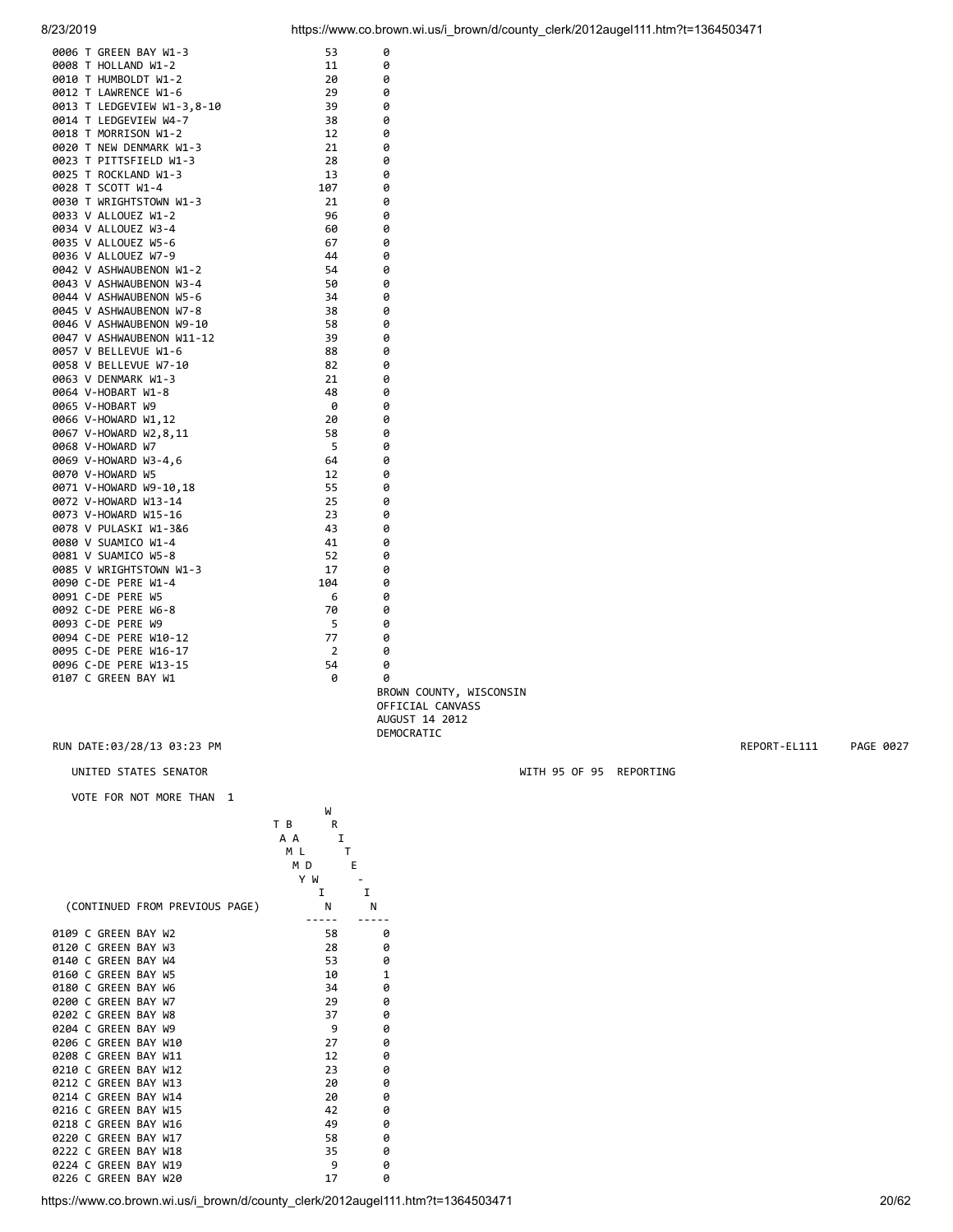|                      | 0228 C GREEN BAY W21 | 23    | ø   |  |
|----------------------|----------------------|-------|-----|--|
| 0230 C GREEN BAY W22 |                      | 17    | 0   |  |
| 0232 C GREEN BAY W23 |                      | 20    | 0   |  |
| 0234 C GREEN BAY W24 |                      | 36    | 0   |  |
| 0236 C GREEN BAY W25 |                      | 44    |     |  |
| 0238 C GREEN BAY W26 |                      | 32    | 0   |  |
| 0240 C GREEN BAY W27 |                      | 8     | 0   |  |
| 0242 C GREEN BAY W28 |                      | 23    | 0   |  |
| 0244 C GREEN BAY W29 |                      | 45    | 0   |  |
| 0246 C GREEN BAY W30 |                      | 67    | 0   |  |
| 0248 C GREEN BAY W31 |                      | 37    | 0   |  |
| 0250 C GREEN BAY W32 |                      | 33    | 0   |  |
| 0252 C GREEN BAY W33 |                      | 23    |     |  |
| 0254 C GREEN BAY W34 |                      | 66    | 0   |  |
| 0256 C GREEN BAY W35 |                      | 36    | 0   |  |
| 0258 C GREEN BAY W36 |                      | 33    | 0   |  |
| 0260 C GREEN BAY W37 |                      | 43    | 0   |  |
| 0262 C GREEN BAY W38 |                      | 45    | 0   |  |
| 0264 C GREEN BAY W39 |                      | 58    | 0   |  |
| 0266 C GREEN BAY W40 |                      | 42    | 0   |  |
| 0268 C GREEN BAY W41 |                      | 14    | 0   |  |
| 0270 C GREEN BAY W42 |                      | 35    | 0   |  |
| 0272 C GREEN BAY W43 |                      | 44    | 0   |  |
| 0274 C GREEN BAY W44 |                      | 51    | 0   |  |
| 0276 C GREEN BAY W45 |                      | 30    | 0   |  |
| 0278 C GREEN BAY W46 |                      | 34    | 0   |  |
| 0280 C GREEN BAY W47 |                      | 30    | 0   |  |
|                      | CANDIDATE TOTALS     | 3477  | 3   |  |
|                      | CANDIDATE PERCENT    | 99.91 | .08 |  |

 BROWN COUNTY, WISCONSIN OFFICIAL CANVASS AUGUST 14 2012 DEMOCRATIC

REPRESENTATIVE IN CONGRESS, DISTRICT 8 WITH 95 OF 95 REPORTING

where the contract of the contract of the contract of the contract of the contract of the contract of the contract of the contract of the contract of the contract of the contract of the contract of the contract of the cont

VOTE FOR NOT MORE THAN 1

|                                                               | R             |   |
|---------------------------------------------------------------|---------------|---|
|                                                               | I<br>T<br>J W |   |
|                                                               | E<br>A A      |   |
|                                                               | M L           |   |
|                                                               | I L           | I |
|                                                               | E             | N |
| 0001 T EATON W1-2                                             | -----<br>18   | 0 |
| 0003 T GLENMORE W1-2                                          | 9             | 0 |
| 0006 T GREEN BAY W1-3                                         | 39            | 0 |
| 0008 T HOLLAND W1-2                                           | 11            | 0 |
| 0010 T HUMBOLDT W1-2                                          | 14            | 0 |
| 0012 T LAWRENCE W1-6                                          | 26            | 0 |
| 0013 T LEDGEVIEW W1-3,8-10                                    | 38            | 0 |
| 0014 T LEDGEVIEW W4-7                                         | 33            | 0 |
| 0018 T MORRISON W1-2                                          | 10            | 0 |
| 0020 T NEW DENMARK W1-3                                       | 15            | 0 |
| 0023 T PITTSFIELD W1-3                                        | 23            | 0 |
| 0025 T ROCKLAND W1-3                                          | 13            | 0 |
| 0028 T SCOTT W1-4                                             | 83            | 0 |
| 0030 T WRIGHTSTOWN W1-3                                       | 20            | 0 |
| 0033 V ALLOUEZ W1-2                                           | 79            | 0 |
| 0034 V ALLOUEZ W3-4                                           | 50            | 0 |
| 0035 V ALLOUEZ W5-6                                           | 56            | 0 |
| 0036 V ALLOUEZ W7-9                                           | 36            | 0 |
| 0042 V ASHWAUBENON W1-2                                       | 47            | 0 |
| 0043 V ASHWAUBENON W3-4                                       | 40            | 0 |
| 0044 V ASHWAUBENON W5-6                                       | 24            | 0 |
| 0045 V ASHWAUBENON W7-8                                       | 33            | 0 |
| 0046 V ASHWAUBENON W9-10                                      | 50            | 0 |
| 0047 V ASHWAUBENON W11-12                                     | 27            | 0 |
| 0057 V BELLEVUE W1-6                                          | 73            | 0 |
| 0058 V BELLEVUE W7-10                                         | 69            | 0 |
| 0063 V DENMARK W1-3                                           | 14            | 0 |
| 0064 V-HOBART W1-8                                            | 41            | 0 |
| 0065 V-HOBART W9                                              | 0             | 0 |
| 0066 V-HOWARD W1,12                                           | 16            | 0 |
| 0067 V-HOWARD W2,8,11                                         | 52            | 0 |
| 0068 V-HOWARD W7                                              | 5             | 0 |
| 0069 V-HOWARD W3-4,6                                          | 48            | 0 |
| 0070 V-HOWARD W5                                              | 9             | 0 |
| 0071 V-HOWARD W9-10,18                                        | 44            | 0 |
| 0072 V-HOWARD W13-14                                          | 21            | 0 |
| ttns://www.co.brown.wi.us/i.brown/d/county_clerk/2012augel111 |               |   |

RUN DATE:03/28/13 03:23 PM REPORT-EL111 PAGE 0028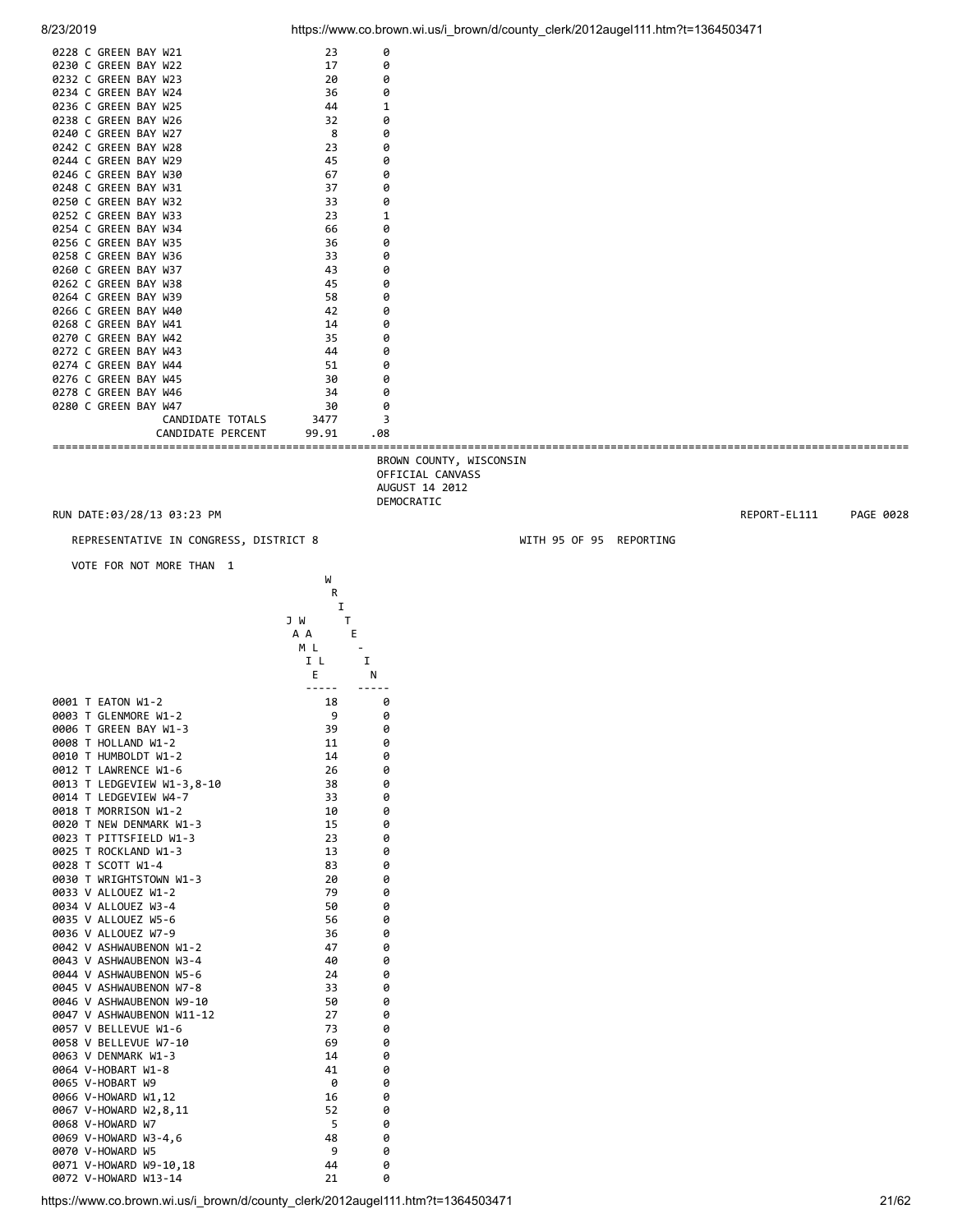| 8/23/2019                                    |                                 |            | https://www.co.brown.wi.us/i_brown/d/county_clerk/2012augel111.htm?t=1364503471 |              |           |
|----------------------------------------------|---------------------------------|------------|---------------------------------------------------------------------------------|--------------|-----------|
| 0073 V-HOWARD W15-16                         | 19                              | 0          |                                                                                 |              |           |
| 0078 V PULASKI W1-3&6                        | 39                              | 0          |                                                                                 |              |           |
| 0080 V SUAMICO W1-4<br>0081 V SUAMICO W5-8   | 36                              | 0          |                                                                                 |              |           |
| 0085 V WRIGHTSTOWN W1-3                      | 42<br>14                        | 0<br>0     |                                                                                 |              |           |
| 0090 C-DE PERE W1-4                          | 89                              | 0          |                                                                                 |              |           |
| 0091 C-DE PERE W5                            | 6                               | 0          |                                                                                 |              |           |
| 0092 C-DE PERE W6-8                          | 60                              | 1          |                                                                                 |              |           |
| 0093 C-DE PERE W9<br>0094 C-DE PERE W10-12   | 3<br>66                         | 0<br>1     |                                                                                 |              |           |
| 0095 C-DE PERE W16-17                        | 2                               | 0          |                                                                                 |              |           |
| 0096 C-DE PERE W13-15                        | 51                              | 0          |                                                                                 |              |           |
| 0107 C GREEN BAY W1                          | 0                               | 0          |                                                                                 |              |           |
|                                              |                                 |            | BROWN COUNTY, WISCONSIN<br>OFFICIAL CANVASS                                     |              |           |
|                                              |                                 |            | AUGUST 14 2012                                                                  |              |           |
|                                              |                                 |            | DEMOCRATIC                                                                      |              |           |
| RUN DATE:03/28/13 03:23 PM                   |                                 |            |                                                                                 | REPORT-EL111 | PAGE 0029 |
| REPRESENTATIVE IN CONGRESS, DISTRICT 8       |                                 |            | WITH 95 OF 95 REPORTING                                                         |              |           |
|                                              |                                 |            |                                                                                 |              |           |
| VOTE FOR NOT MORE THAN 1                     |                                 |            |                                                                                 |              |           |
|                                              | W                               |            |                                                                                 |              |           |
|                                              | R<br>I                          |            |                                                                                 |              |           |
|                                              | J W<br>Τ                        |            |                                                                                 |              |           |
|                                              | Е<br>A A                        |            |                                                                                 |              |           |
|                                              | M L<br>$\overline{\phantom{a}}$ |            |                                                                                 |              |           |
|                                              | I L                             | I          |                                                                                 |              |           |
| (CONTINUED FROM PREVIOUS PAGE)               | E.<br>-----                     | N<br>----- |                                                                                 |              |           |
| 0109 C GREEN BAY W2                          | 52                              | 0          |                                                                                 |              |           |
| 0120 C GREEN BAY W3                          | 27                              | 0          |                                                                                 |              |           |
| 0140 C GREEN BAY W4                          | 46                              | 0          |                                                                                 |              |           |
| 0160 C GREEN BAY W5<br>0180 C GREEN BAY W6   | 10<br>27                        | 0<br>0     |                                                                                 |              |           |
| 0200 C GREEN BAY W7                          | 25                              | 0          |                                                                                 |              |           |
| 0202 C GREEN BAY W8                          | 35                              | 0          |                                                                                 |              |           |
| 0204 C GREEN BAY W9                          | 8                               | 0          |                                                                                 |              |           |
| 0206 C GREEN BAY W10                         | 19                              | 0<br>0     |                                                                                 |              |           |
| 0208 C GREEN BAY W11<br>0210 C GREEN BAY W12 | 12<br>19                        | 0          |                                                                                 |              |           |
| 0212 C GREEN BAY W13                         | 15                              | 0          |                                                                                 |              |           |
| 0214 C GREEN BAY W14                         | 17                              | 0          |                                                                                 |              |           |
| 0216 C GREEN BAY W15                         | 38                              | 0          |                                                                                 |              |           |
| 0218 C GREEN BAY W16<br>0220 C GREEN BAY W17 | 48<br>46                        | 0<br>0     |                                                                                 |              |           |
| 0222 C GREEN BAY W18                         | 33                              | 0          |                                                                                 |              |           |
| 0224 C GREEN BAY W19                         | 6                               | 0          |                                                                                 |              |           |
| 0226 C GREEN BAY W20                         | 11                              | 0          |                                                                                 |              |           |
| 0228 C GREEN BAY W21<br>0230 C GREEN BAY W22 | 20<br>17                        | 0<br>0     |                                                                                 |              |           |
| 0232 C GREEN BAY W23                         | 14                              | 0          |                                                                                 |              |           |
| 0234 C GREEN BAY W24                         | 29                              | 0          |                                                                                 |              |           |
| 0236 C GREEN BAY W25                         | 38                              | 0          |                                                                                 |              |           |
| 0238 C GREEN BAY W26<br>0240 C GREEN BAY W27 | 31<br>4                         | 0<br>0     |                                                                                 |              |           |
| 0242 C GREEN BAY W28                         | 22                              | 0          |                                                                                 |              |           |
| 0244 C GREEN BAY W29                         | 38                              | 0          |                                                                                 |              |           |
| 0246 C GREEN BAY W30                         | 59                              | 0          |                                                                                 |              |           |
| 0248 C GREEN BAY W31<br>0250 C GREEN BAY W32 | 34<br>27                        | 0<br>0     |                                                                                 |              |           |
| 0252 C GREEN BAY W33                         | 19                              | 1          |                                                                                 |              |           |
| 0254 C GREEN BAY W34                         | 55                              | 0          |                                                                                 |              |           |
| 0256 C GREEN BAY W35                         | 30                              | 0          |                                                                                 |              |           |
| 0258 C GREEN BAY W36                         | 30                              | 0          |                                                                                 |              |           |
| 0260 C GREEN BAY W37<br>0262 C GREEN BAY W38 | 41<br>41                        | 0<br>0     |                                                                                 |              |           |
| 0264 C GREEN BAY W39                         | 50                              | 0          |                                                                                 |              |           |
| 0266 C GREEN BAY W40                         | 38                              | 0          |                                                                                 |              |           |
| 0268 C GREEN BAY W41                         | 11                              | 0          |                                                                                 |              |           |
| 0270 C GREEN BAY W42<br>0272 C GREEN BAY W43 | 28<br>34                        | 0<br>0     |                                                                                 |              |           |
| 0274 C GREEN BAY W44                         | 45                              | 0          |                                                                                 |              |           |
| 0276 C GREEN BAY W45                         | 23                              | 0          |                                                                                 |              |           |
| 0278 C GREEN BAY W46                         | 32                              | 0          |                                                                                 |              |           |
| 0280 C GREEN BAY W47<br>CANDIDATE TOTALS     | 25<br>2942                      | 0<br>3     |                                                                                 |              |           |
| CANDIDATE PERCENT                            | 99.89                           | .10        |                                                                                 |              |           |
|                                              |                                 |            |                                                                                 |              |           |
|                                              |                                 |            | BROWN COUNTY, WISCONSIN                                                         |              |           |

OFFICIAL CANVASS

AUGUST 14 2012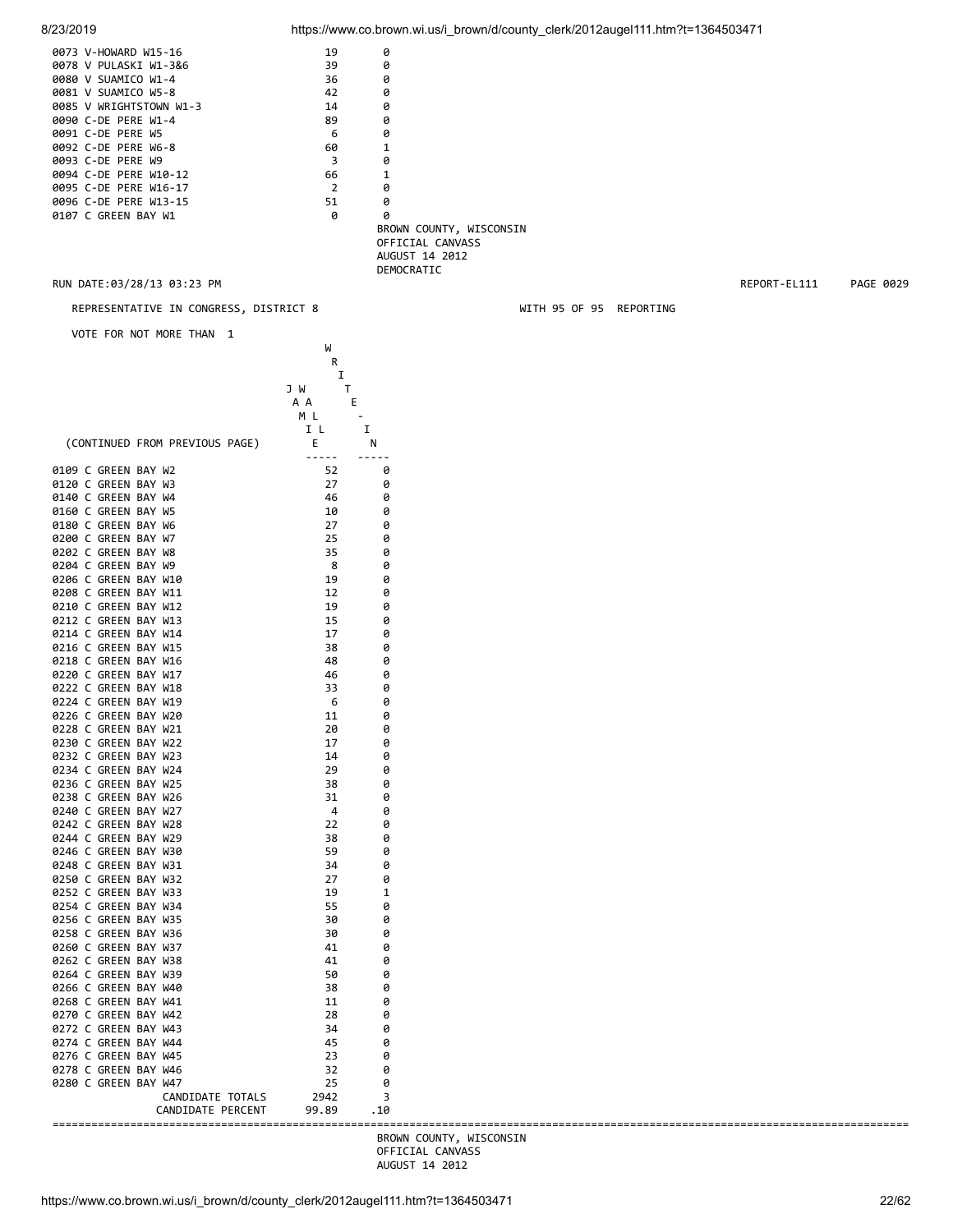

https://www.co.brown.wi.us/i\_brown/d/county\_clerk/2012augel111.htm?t=1364503471 23/62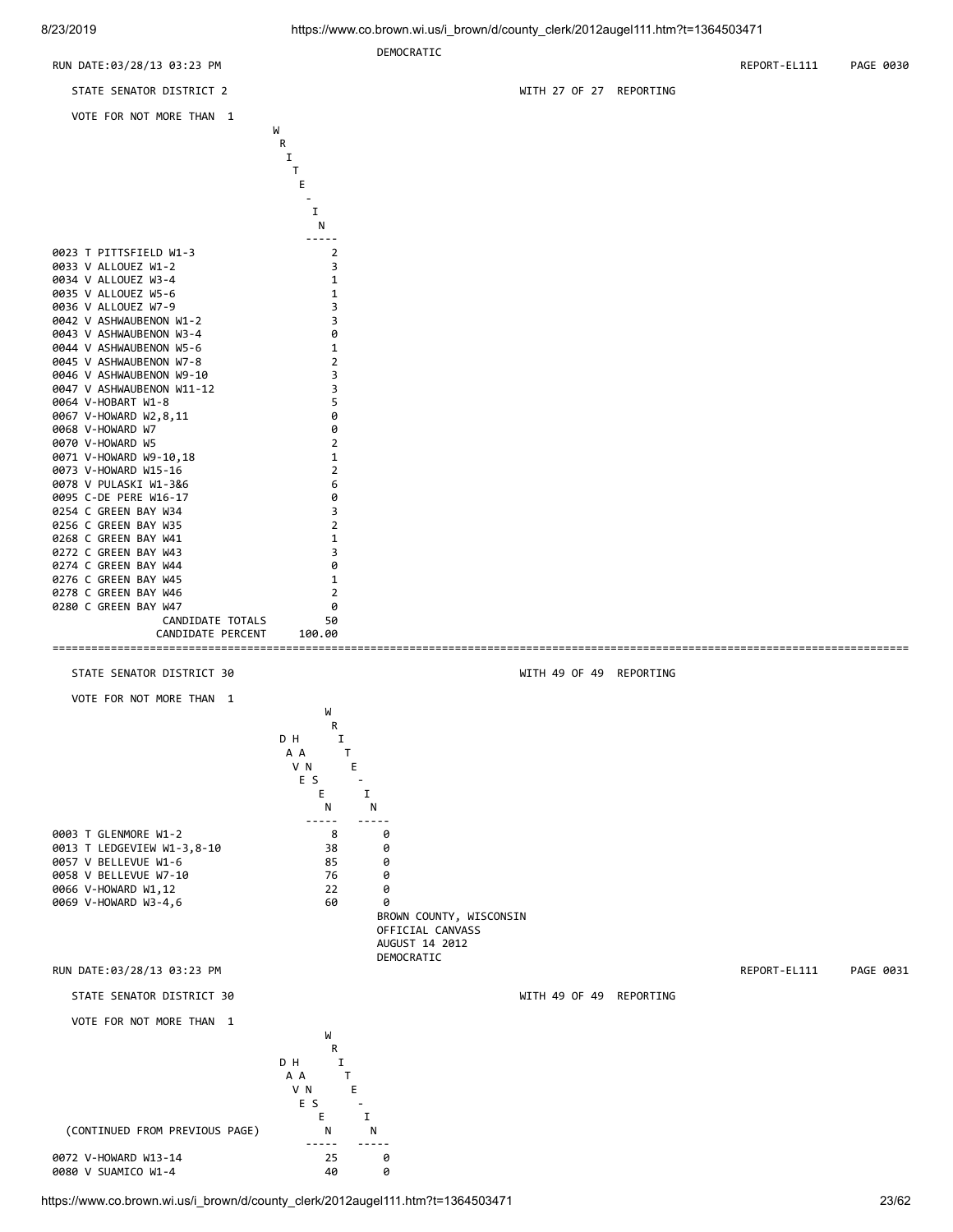0081 V SUAMICO W5-8 57 0 0090 C-DE PERE W1-4 102 102 0092 C-DE PERE W6-8 69 69 0

| 0109 C GREEN BAY W2                                                                                 | 59                                                                                 | 0                                          |                       |              |           |
|-----------------------------------------------------------------------------------------------------|------------------------------------------------------------------------------------|--------------------------------------------|-----------------------|--------------|-----------|
| 0120 C GREEN BAY W3                                                                                 | 27                                                                                 | 0                                          |                       |              |           |
| 0140 C GREEN BAY W4                                                                                 | 53                                                                                 | 0                                          |                       |              |           |
| 0160 C GREEN BAY W5<br>0180 C GREEN BAY W6                                                          | 11<br>31                                                                           | 1<br>0                                     |                       |              |           |
| 0200 C GREEN BAY W7                                                                                 | 28                                                                                 | 0                                          |                       |              |           |
| 0202 C GREEN BAY W8                                                                                 | 37                                                                                 | 0                                          |                       |              |           |
| 0204 C GREEN BAY W9                                                                                 | 10                                                                                 | 0                                          |                       |              |           |
| 0206 C GREEN BAY W10                                                                                | 27                                                                                 | 0                                          |                       |              |           |
| 0208 C GREEN BAY W11<br>0210 C GREEN BAY W12                                                        | 9<br>23                                                                            | 0<br>0                                     |                       |              |           |
| 0212 C GREEN BAY W13                                                                                | 20                                                                                 | 0                                          |                       |              |           |
| 0214 C GREEN BAY W14                                                                                | 22                                                                                 | 0                                          |                       |              |           |
| 0216 C GREEN BAY W15                                                                                | 41                                                                                 | 0                                          |                       |              |           |
| 0218 C GREEN BAY W16                                                                                | 49                                                                                 | 0                                          |                       |              |           |
| 0220 C GREEN BAY W17                                                                                | 57                                                                                 | 0                                          |                       |              |           |
| 0222 C GREEN BAY W18<br>0224 C GREEN BAY W19                                                        | 35<br>8                                                                            | 0<br>0                                     |                       |              |           |
| 0226 C GREEN BAY W20                                                                                | 14                                                                                 | 0                                          |                       |              |           |
| 0228 C GREEN BAY W21                                                                                | 23                                                                                 | 0                                          |                       |              |           |
| 0230 C GREEN BAY W22                                                                                | 18                                                                                 | 0                                          |                       |              |           |
| 0232 C GREEN BAY W23                                                                                | 16                                                                                 | 0                                          |                       |              |           |
| 0234 C GREEN BAY W24                                                                                | 34<br>46                                                                           | 0                                          |                       |              |           |
| 0236 C GREEN BAY W25<br>0238 C GREEN BAY W26                                                        | 33                                                                                 | 0<br>0                                     |                       |              |           |
| 0240 C GREEN BAY W27                                                                                | 7                                                                                  | 0                                          |                       |              |           |
| 0242 C GREEN BAY W28                                                                                | 24                                                                                 | 0                                          |                       |              |           |
| 0244 C GREEN BAY W29                                                                                | 44                                                                                 | 0                                          |                       |              |           |
| 0246 C GREEN BAY W30                                                                                | 68                                                                                 | 0                                          |                       |              |           |
| 0248 C GREEN BAY W31                                                                                | 35<br>36                                                                           | 0                                          |                       |              |           |
| 0250 C GREEN BAY W32<br>0252 C GREEN BAY W33                                                        | 22                                                                                 | 0<br>1                                     |                       |              |           |
| 0258 C GREEN BAY W36                                                                                | 33                                                                                 | 0                                          |                       |              |           |
| 0260 C GREEN BAY W37                                                                                | 41                                                                                 | 0                                          |                       |              |           |
| 0262 C GREEN BAY W38                                                                                | 45                                                                                 | 0                                          |                       |              |           |
| 0264 C GREEN BAY W39                                                                                | 57                                                                                 | 0                                          |                       |              |           |
| 0266 C GREEN BAY W40<br>0270 C GREEN BAY W42                                                        | 41<br>33                                                                           | 0<br>0                                     |                       |              |           |
| CANDIDATE TOTALS                                                                                    | 1799                                                                               | 3                                          |                       |              |           |
| CANDIDATE PERCENT                                                                                   | 99.83                                                                              | . 16                                       |                       |              |           |
| RUN DATE:03/28/13 03:23 PM<br>REPRESENTATIVE TO THE ASSEMBLY DISTRICT 6<br>VOTE FOR NOT MORE THAN 1 | W<br>R<br>J P<br>Ι.<br>0 <sub>0</sub><br>T.                                        | AUGUST 14 2012<br>DEMOCRATIC               | WITH 2 OF 2 REPORTING | REPORT-EL111 | PAGE 0032 |
| 0023 T PITTSFIELD W1-3<br>0078 V PULASKI W1-3&6<br>CANDIDATE TOTALS<br>CANDIDATE PERCENT            | E<br>H W<br>N E<br>R<br>S<br>24<br>36<br>60<br>100.00                              | I<br>N<br>0<br>0                           |                       |              |           |
| REPRESENTATIVE TO THE ASSEMBLY DISTRICT 1                                                           |                                                                                    |                                            | WITH 5 OF 5 REPORTING |              |           |
| VOTE FOR NOT MORE THAN 1                                                                            | A J                                                                                | W                                          |                       |              |           |
|                                                                                                     | P V<br>R <sub>0</sub><br>A E<br>N H<br>T E<br>I N<br>E S<br>R S<br>I E<br>C R<br>K | R<br>I<br>T.<br>E<br>R<br>I<br>U<br>D<br>N |                       |              |           |
| 0001 T EATON W1-2                                                                                   | -----<br>21                                                                        | 2<br>0                                     |                       |              |           |
| 0006 T GREEN BAY W1-3                                                                               |                                                                                    |                                            |                       |              |           |
|                                                                                                     | 42                                                                                 | 9<br>0                                     |                       |              |           |
| 0010 T HUMBOLDT W1-2                                                                                | 24                                                                                 | 0<br>4                                     |                       |              |           |
| 0028 T SCOTT W1-4                                                                                   | 89                                                                                 | $\overline{2}$<br>30                       |                       |              |           |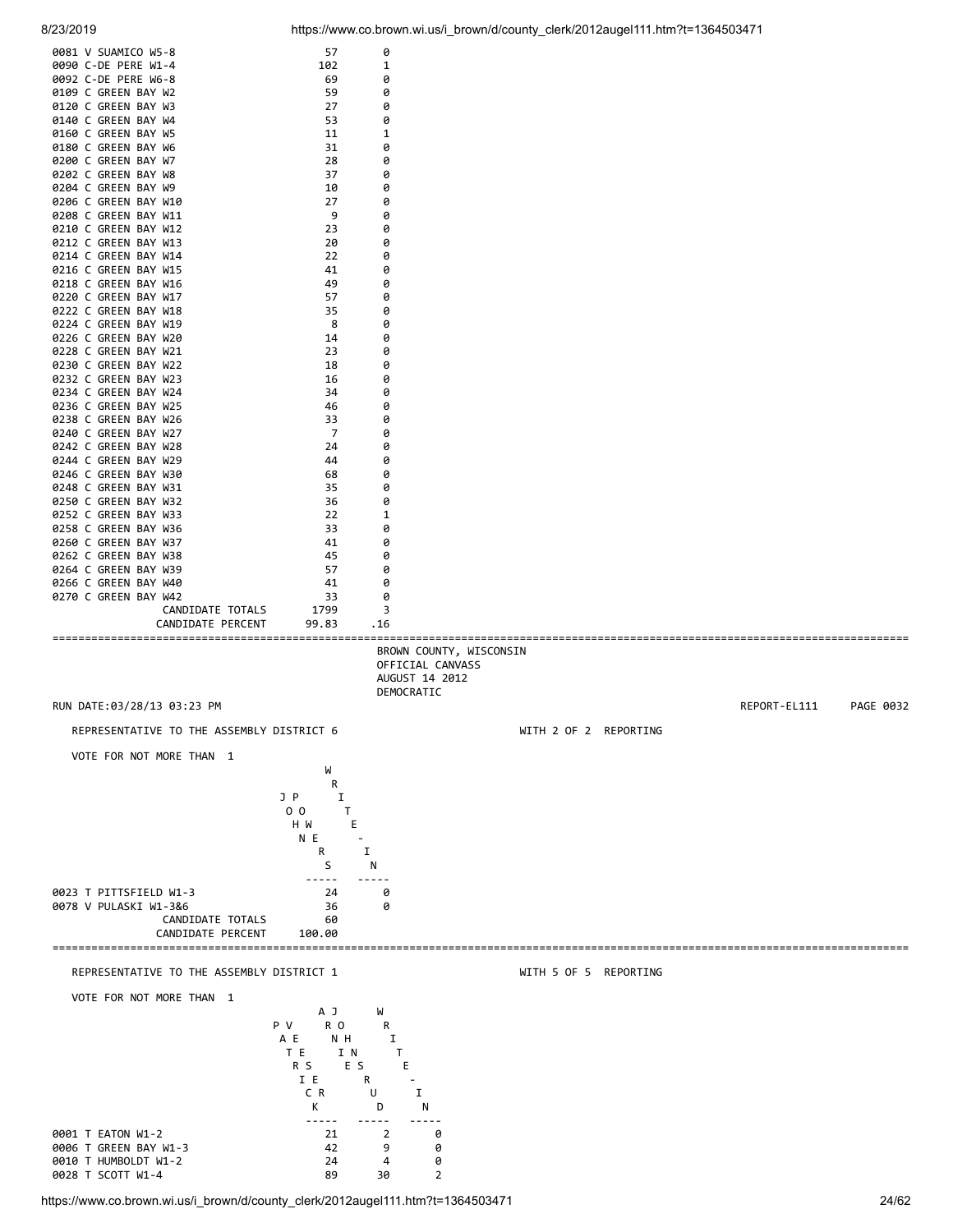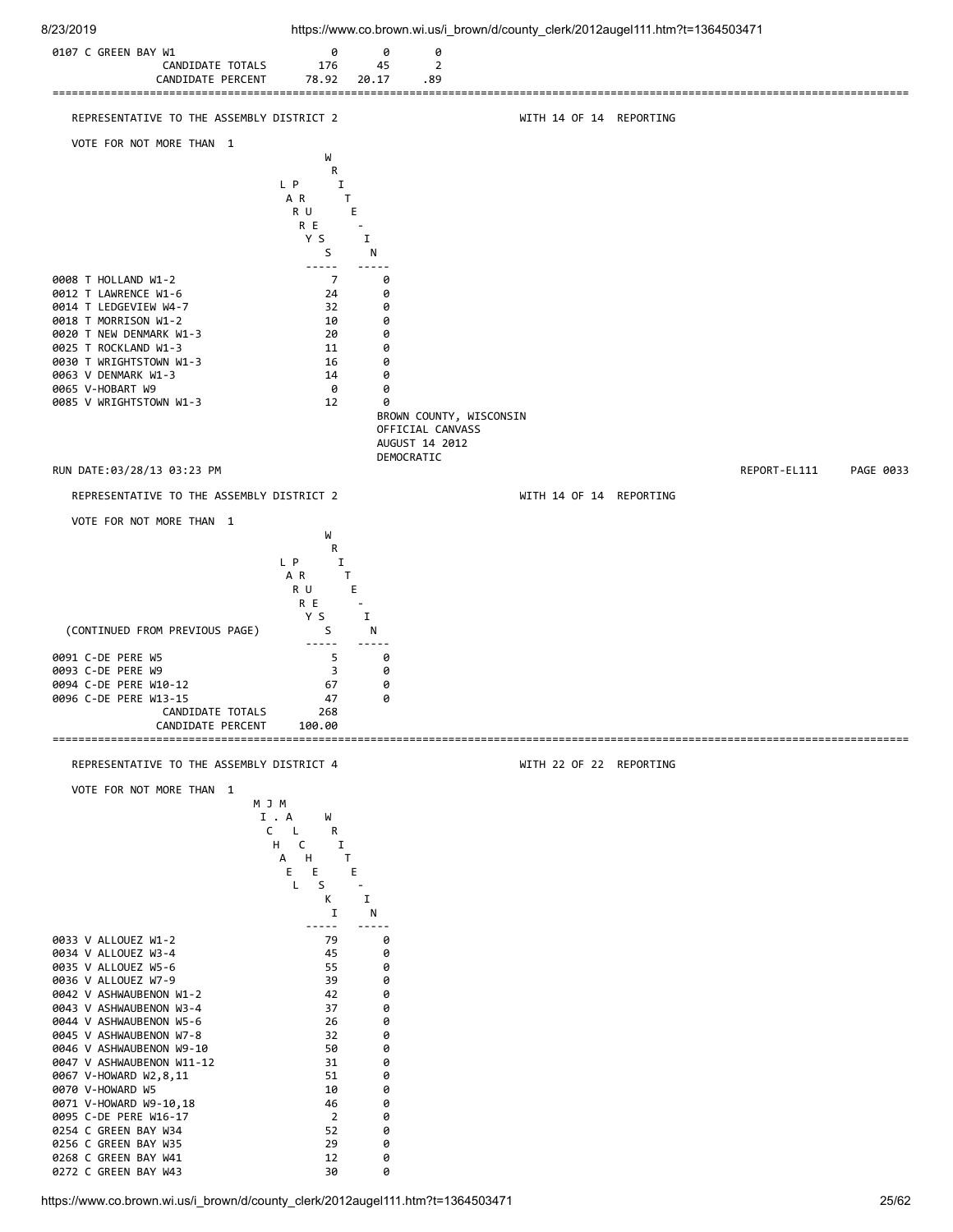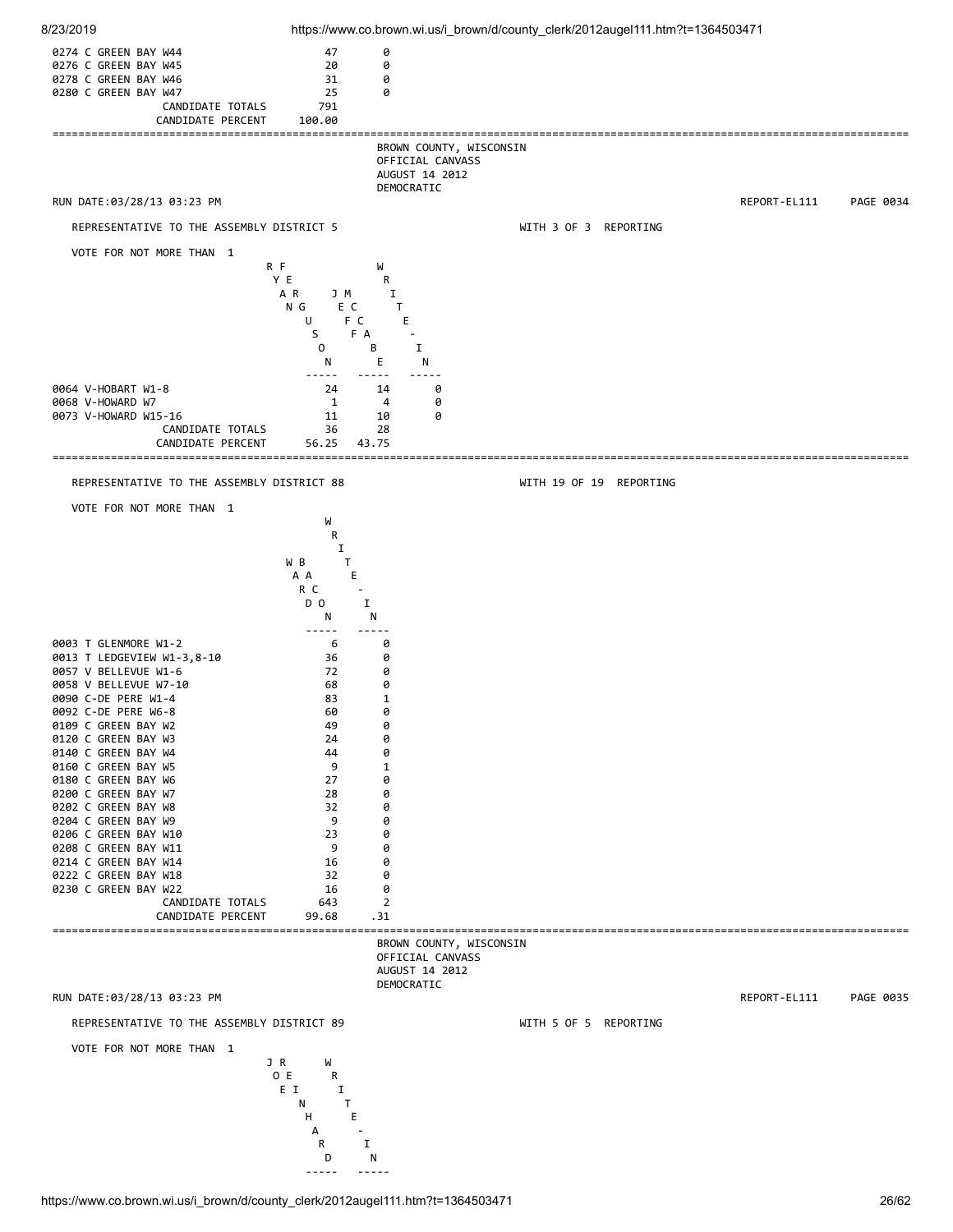![](_page_26_Figure_0.jpeg)

https://www.co.brown.wi.us/i\_brown/d/county\_clerk/2012augel111.htm?t=1364503471 27/62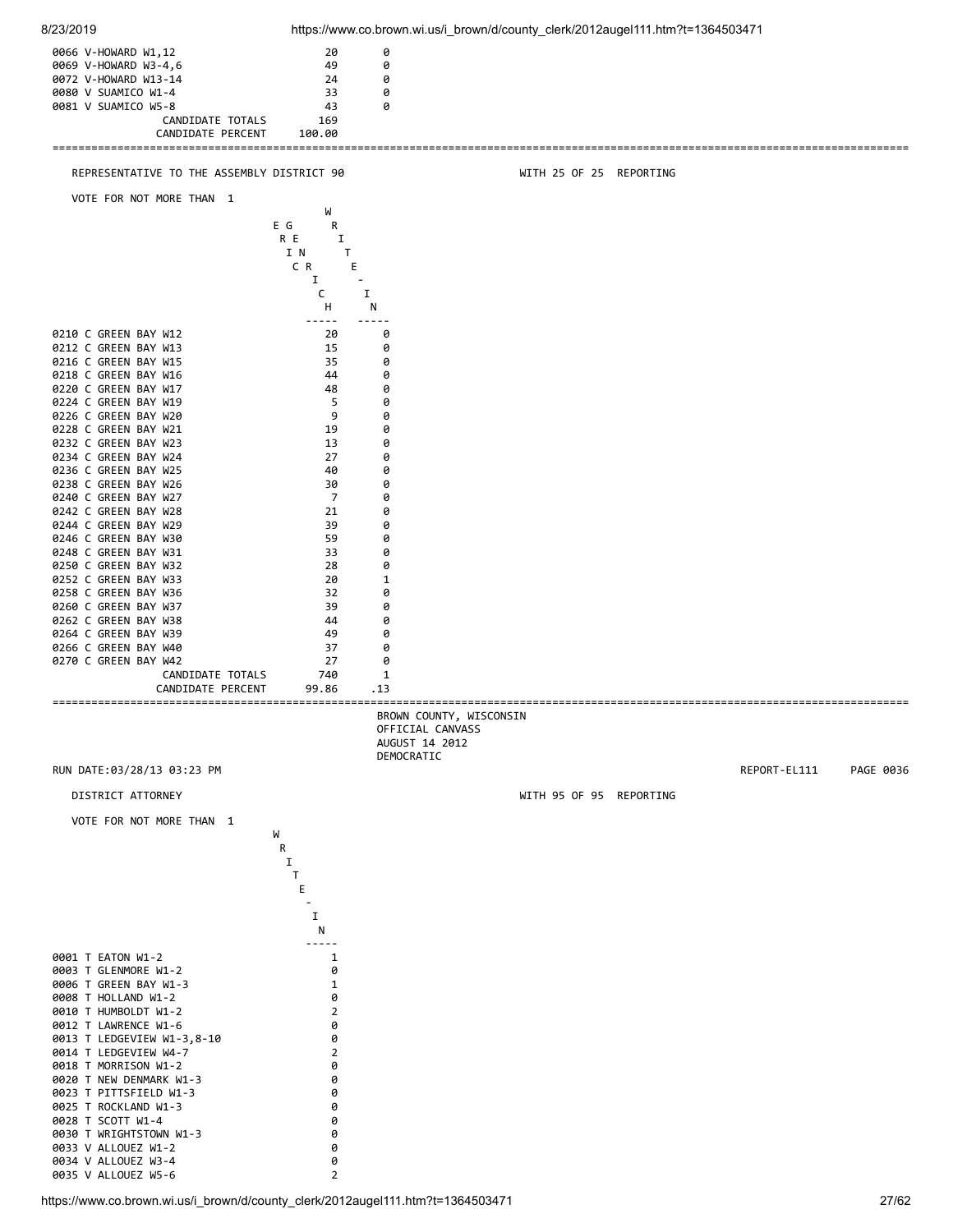![](_page_27_Figure_0.jpeg)

![](_page_27_Figure_1.jpeg)

0256 C GREEN BAY W35 0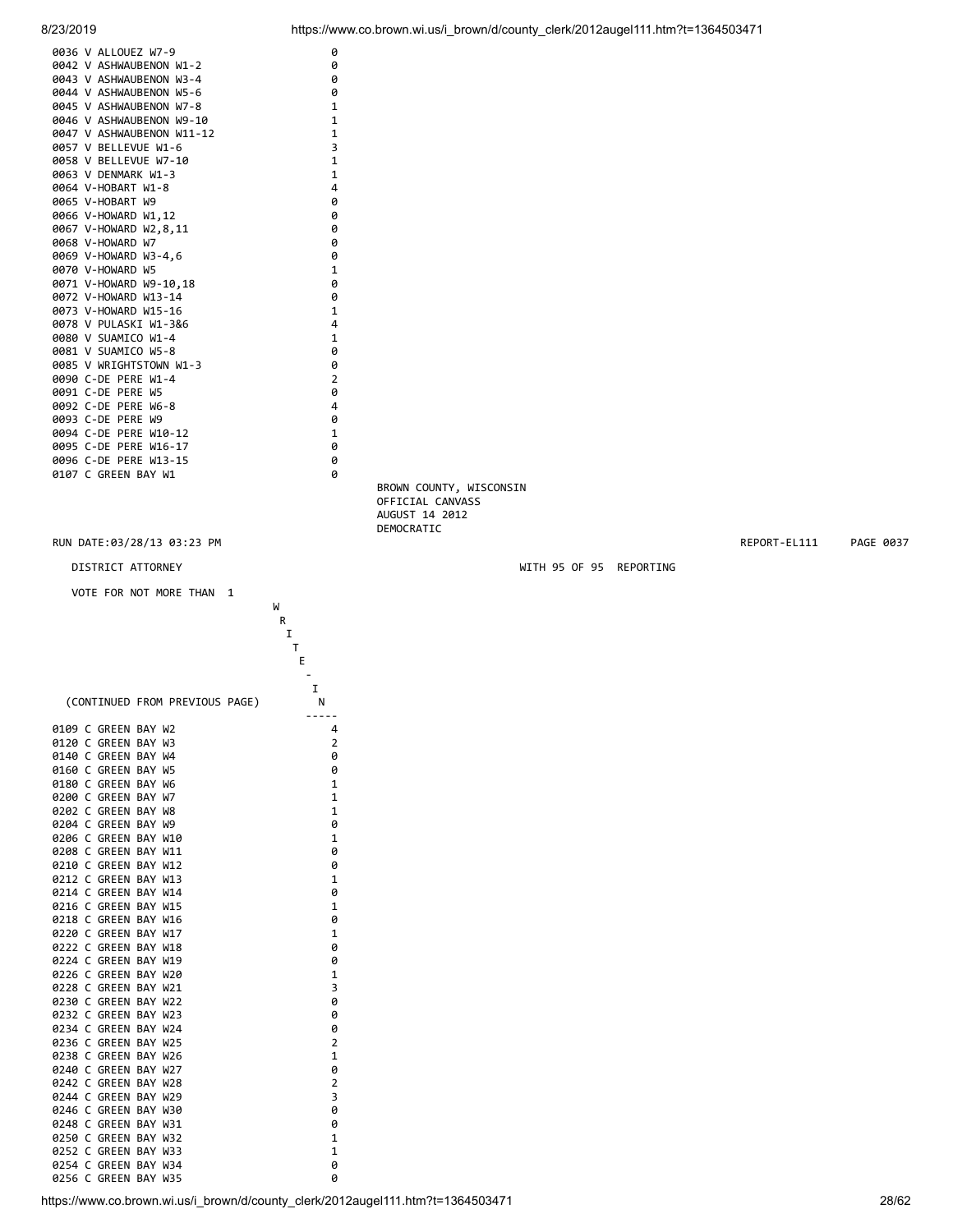![](_page_28_Figure_0.jpeg)

8/23/2019 https://www.co.brown.wi.us/i\_brown/d/county\_clerk/2012augel111.htm?t=1364503471

 BROWN COUNTY, WISCONSIN OFFICIAL CANVASS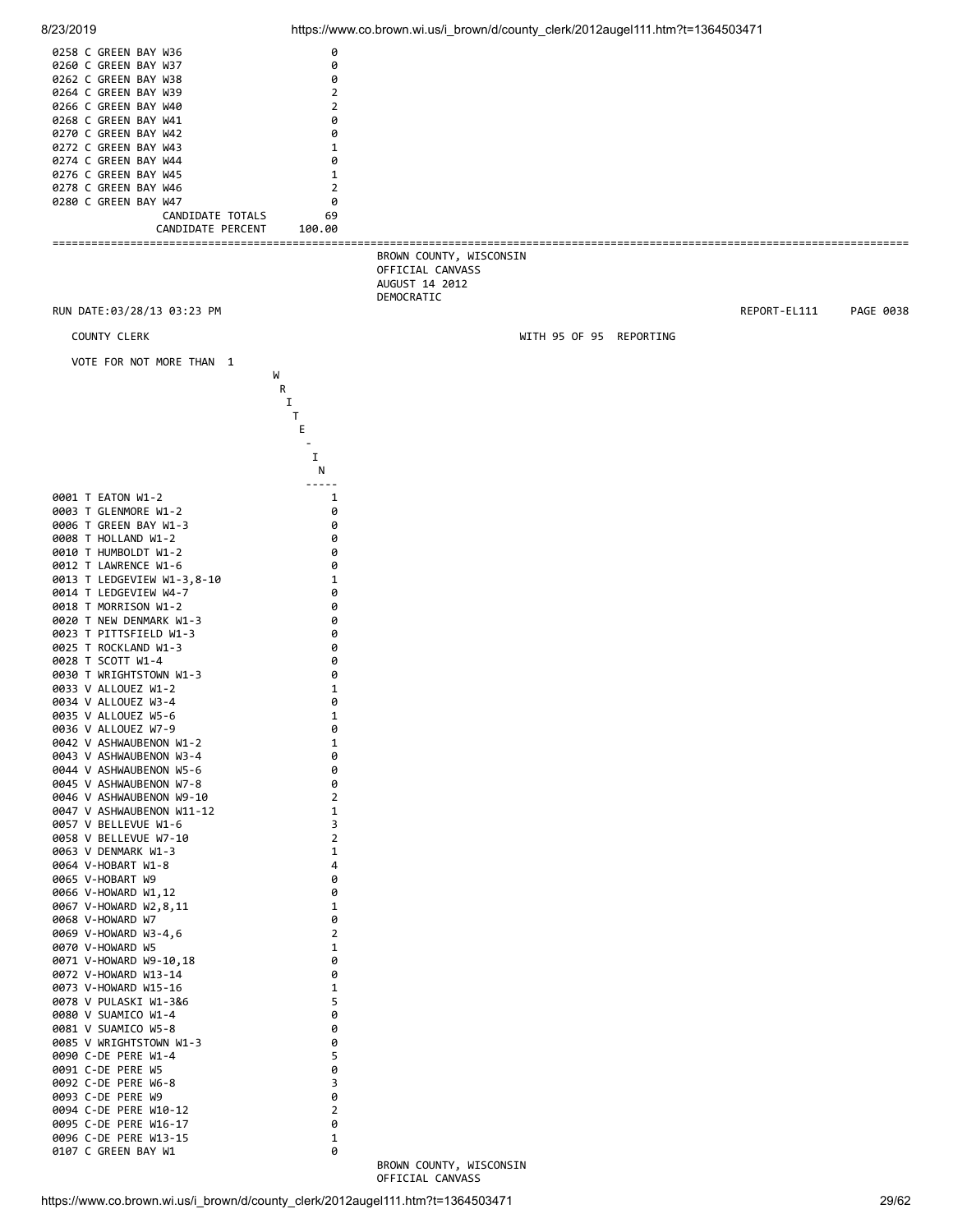AUGUST 14 2012

 DEMOCRATIC RUN DATE:03/28/13 03:23 PM REPORT-EL111 PAGE 0039 COUNTY CLERK WITH 95 OF 95 REPORTING VOTE FOR NOT MORE THAN 1 where the contract of the contract of the contract of the contract of the contract of the contract of the contract of the contract of the contract of the contract of the contract of the contract of the contract of the cont **R R**  I **T T Experimental control of the control of the Experimental Experimental Control** the contract of the contract of the contract of the contract of the contract of I (CONTINUED FROM PREVIOUS PAGE) N ----- 0109 C GREEN BAY W2 4<br>0120 C GREEN BAY W3 1 0120 C GREEN BAY W3 0140 C GREEN BAY W4 1 0160 C GREEN BAY W5 0 0180 C GREEN BAY W6 1 0200 C GREEN BAY W7 1 0202 C GREEN BAY W8 1<br>0204 C GREEN BAY W9 0 0 0204 C GREEN BAY W9<br>0206 C GREEN BAY W10 0206 C GREEN BAY W10 0208 C GREEN BAY W11<br>0210 C GREEN BAY W12 0 0 0210 C GREEN BAY W12 0212 C GREEN BAY W13 1 0214 C GREEN BAY W14<br>0216 C GREEN BAY W15 2 0216 C GREEN BAY W15 2 0218 C GREEN BAY W16 3 0220 C GREEN BAY W17 0 0222 C GREEN BAY W18<br>
0224 C GREEN BAY W19 0224 C GREEN BAY W19 0226 C GREEN BAY W20 2 0228 C GREEN BAY W21 2<br>0230 C GREEN BAY W22 0 0230 C GREEN BAY W22 0232 C GREEN BAY W23 0 0234 C GREEN BAY W24 0<br>0236 C GREEN BAY W25 0 0236 C GREEN BAY W25 0 0238 C GREEN BAY W26 1 0240 C GREEN BAY W27 1 0242 C GREEN BAY W28 2 0244 C GREEN BAY W29 1 8246 C GREEN BAY W38 1 0248 C GREEN BAY W31 0 0250 C GREEN BAY W32 1 0252 C GREEN BAY W33 2 0254 C GREEN BAY W34 0<br>0256 C GREEN BAY W35 0 0256 C GREEN BAY W35 0 0258 C GREEN BAY W36<br>0260 C GREEN BAY W37 0 0 0260 C GREEN BAY W37 0<br>0262 C GREEN BAY W38 0 0 0262 C GREEN BAY W38 0264 C GREEN BAY W39 1 0266 C GREEN BAY W40<br>0268 C GREEN BAY W41 0 0 0268 C GREEN BAY W41 0270 C GREEN BAY W42 0 0272 C GREEN BAY W43 1<br>0274 C GREEN BAY W44 0 0 0274 C GREEN BAY W44 0276 C GREEN BAY W45 2 0278 C GREEN BAY W46 1<br>0280 C GREEN BAY W47 0 0 0280 C GREEN BAY W47 CANDIDATE TOTALS 76 CANDIDATE PERCENT 100.00 ==================================================================================================================================== BROWN COUNTY, WISCONSIN OFFICIAL CANVASS AUGUST 14 2012 RUN DATE:03/28/13 03:23 PM REPORT-EL111 PAGE 0040 COUNTY TREASURER WITH 95 OF 95 REPORTING VOTE FOR NOT MORE THAN 1 where the contract of the contract of the contract of the contract of the contract of the contract of the contract of the contract of the contract of the contract of the contract of the contract of the contract of the cont **R R** K M B I

0001 T EATON W1-2 23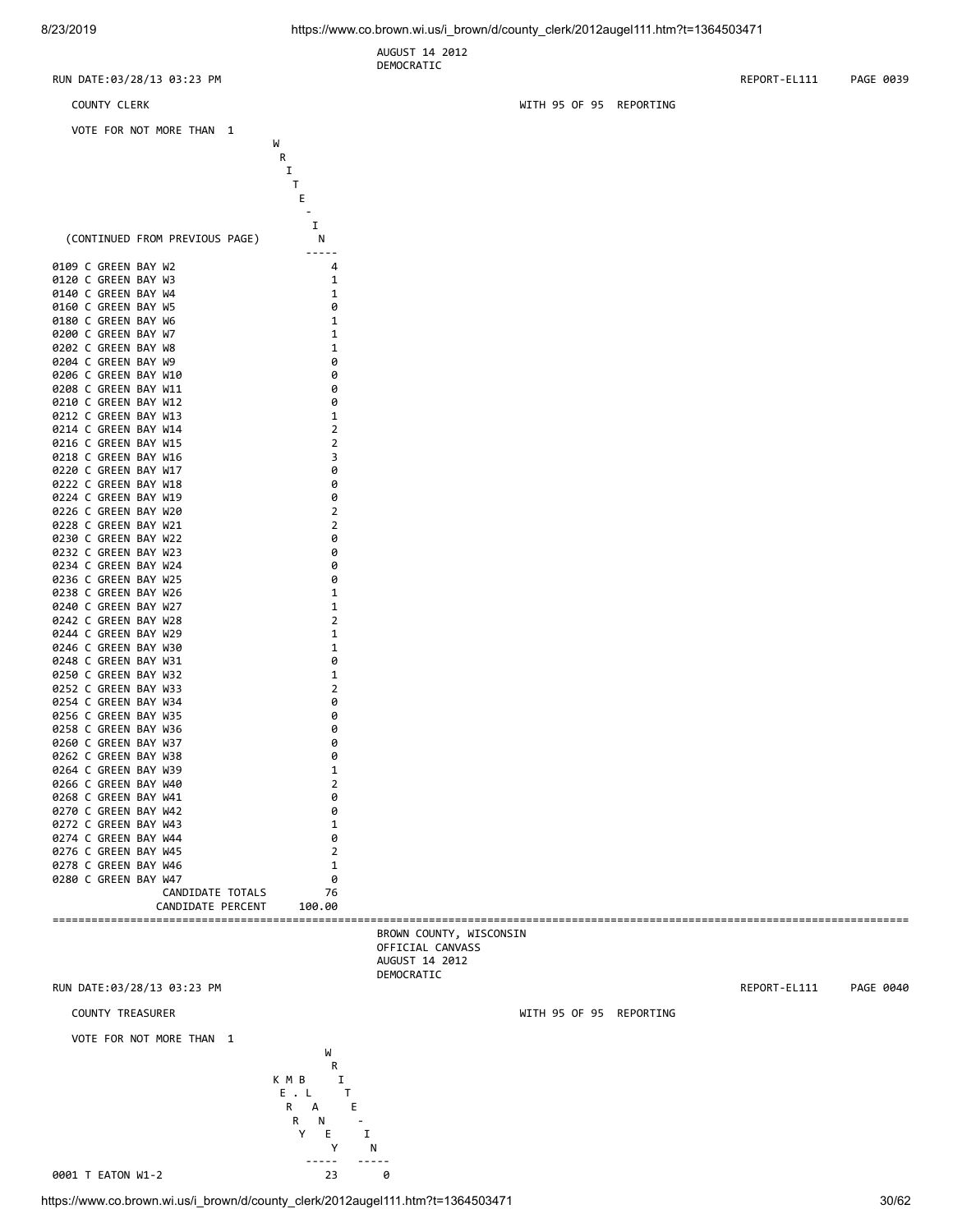| 0003 T GLENMORE W1-2       | 9   | 0 |
|----------------------------|-----|---|
| 0006 T GREEN BAY W1-3      | 44  | 0 |
| 0008 T HOLLAND W1-2        | 11  | 0 |
| 0010 T HUMBOLDT W1-2       | 20  | 0 |
| 0012 T LAWRENCE W1-6       | 29  | 0 |
| 0013 T LEDGEVIEW W1-3,8-10 | 38  | 0 |
| 0014 T LEDGEVIEW W4-7      | 36  | 0 |
| 0018 T MORRISON W1-2       | 13  | 0 |
| 0020 T NEW DENMARK W1-3    | 21  | 0 |
| 0023 T PITTSFIELD W1-3     | 27  | 0 |
| 0025 T ROCKLAND W1-3       | 14  | 0 |
| 0028 T SCOTT W1-4          | 100 | 0 |
| 0030 T WRIGHTSTOWN W1-3    | 23  | 0 |
| 0033 V ALLOUEZ W1-2        | 96  | 0 |
| 0034 V ALLOUEZ W3-4        | 55  | 0 |
| 0035 V ALLOUEZ W5-6        | 62  | 0 |
| 0036 V ALLOUEZ W7-9        | 43  | 0 |
| 0042 V ASHWAUBENON W1-2    | 50  | 0 |
| 0043 V ASHWAUBENON W3-4    | 42  | 0 |
| 0044 V ASHWAUBENON W5-6    | 32  | 0 |
| 0045 V ASHWAUBENON W7-8    | 35  | 0 |
| 0046 V ASHWAUBENON W9-10   | 53  | 0 |
| 0047 V ASHWAUBENON W11-12  | 35  | 0 |
| 0057 V BELLEVUE W1-6       | 86  | 0 |
| 0058 V BELLEVUE W7-10      | 79  | 0 |
| 0063 V DENMARK W1-3        | 18  | 0 |
| 0064 V-HOBART W1-8         | 48  | 0 |
| 0065 V-HOBART W9           | 0   | 0 |
| 0066 V-HOWARD W1,12        | 26  | 0 |
| 0067 V-HOWARD W2,8,11      | 60  | 0 |
| 0068 V-HOWARD W7           | 5   | 0 |
| 0069 V-HOWARD W3-4,6       | 57  | 0 |
| 0070 V-HOWARD W5           | 11  | 0 |
| 0071 V-HOWARD W9-10,18     | 55  | 0 |
| 0072 V-HOWARD W13-14       | 25  | 0 |
| 0073 V-HOWARD W15-16       | 24  | 0 |
| 0078 V PULASKI W1-3&6      | 47  | 0 |
| 0080 V SUAMICO W1-4        | 39  | 0 |
| 0081 V SUAMICO W5-8        | 54  | 0 |
| 0085 V WRIGHTSTOWN W1-3    | 15  | 0 |
| 0090 C-DE PERE W1-4        | 106 | 1 |
| 0091 C-DE PERE W5          | 7   | 0 |
| 0092 C-DE PERE W6-8        | 66  | 1 |
| 0093 C-DE PERE W9          | 3   | 0 |
| 0094 C-DE PERE W10-12      | 71  | 1 |
| 0095 C-DE PERE W16-17      | 2   | 0 |
| 0096 C-DE PERE W13-15      | 54  | 0 |
| 0107 C GREEN BAY W1        | 0   | 0 |

 BROWN COUNTY, WISCONSIN OFFICIAL CANVASS AUGUST 14 2012 DEMOCRATIC DEMOCRATIC

RUN DATE:03/28/13 03:23 PM REPORT-EL111 PAGE 0041

#### COUNTY TREASURER WITH 95 OF 95 REPORTING

VOTE FOR NOT MORE THAN 1

|                      |                                | W              |              |
|----------------------|--------------------------------|----------------|--------------|
|                      |                                | R              |              |
|                      |                                | K M B<br>I     |              |
|                      |                                | т<br>Ε.<br>- L |              |
|                      |                                | R<br>E<br>А    |              |
|                      |                                | R<br>Ν         |              |
|                      |                                | Υ<br>E<br>т    |              |
|                      | (CONTINUED FROM PREVIOUS PAGE) | Y              | N            |
| 0109 C GREEN BAY W2  |                                | 57             | ø            |
| 0120 C GREEN BAY W3  |                                | 26             | ø            |
| 0140 C GREEN BAY W4  |                                | 51             | 0            |
| 0160 C GREEN BAY W5  |                                | 10             | $\mathbf{1}$ |
| 0180 C GREEN BAY W6  |                                | 32             | 0            |
| 0200 C GREEN BAY W7  |                                | 28             | ø            |
| 0202 C GREEN BAY W8  |                                | 37             | 0            |
| 0204 C GREEN BAY W9  |                                | 10             | 0            |
| 0206 C GREEN BAY W10 |                                | 28             | ø            |
| 0208 C GREEN BAY W11 |                                | 10             | 0            |
| 0210 C GREEN BAY W12 |                                | 22             | 0            |
| 0212 C GREEN BAY W13 |                                | 22             | 0            |
| 0214 C GREEN BAY W14 |                                | 21             | 0            |
| 0216 C GREEN BAY W15 |                                | 38             | ø            |
| 0218 C GREEN BAY W16 |                                | 49             | 0            |
| 0220 C               | <b>GREEN BAY W17</b>           | 59             | 0            |
| 0222 C GREEN BAY W18 |                                | 38             | 0            |
| 0224 C GREEN BAY W19 |                                | 8              | 0            |

8/23/2019 https://www.co.brown.wi.us/i\_brown/d/county\_clerk/2012augel111.htm?t=1364503471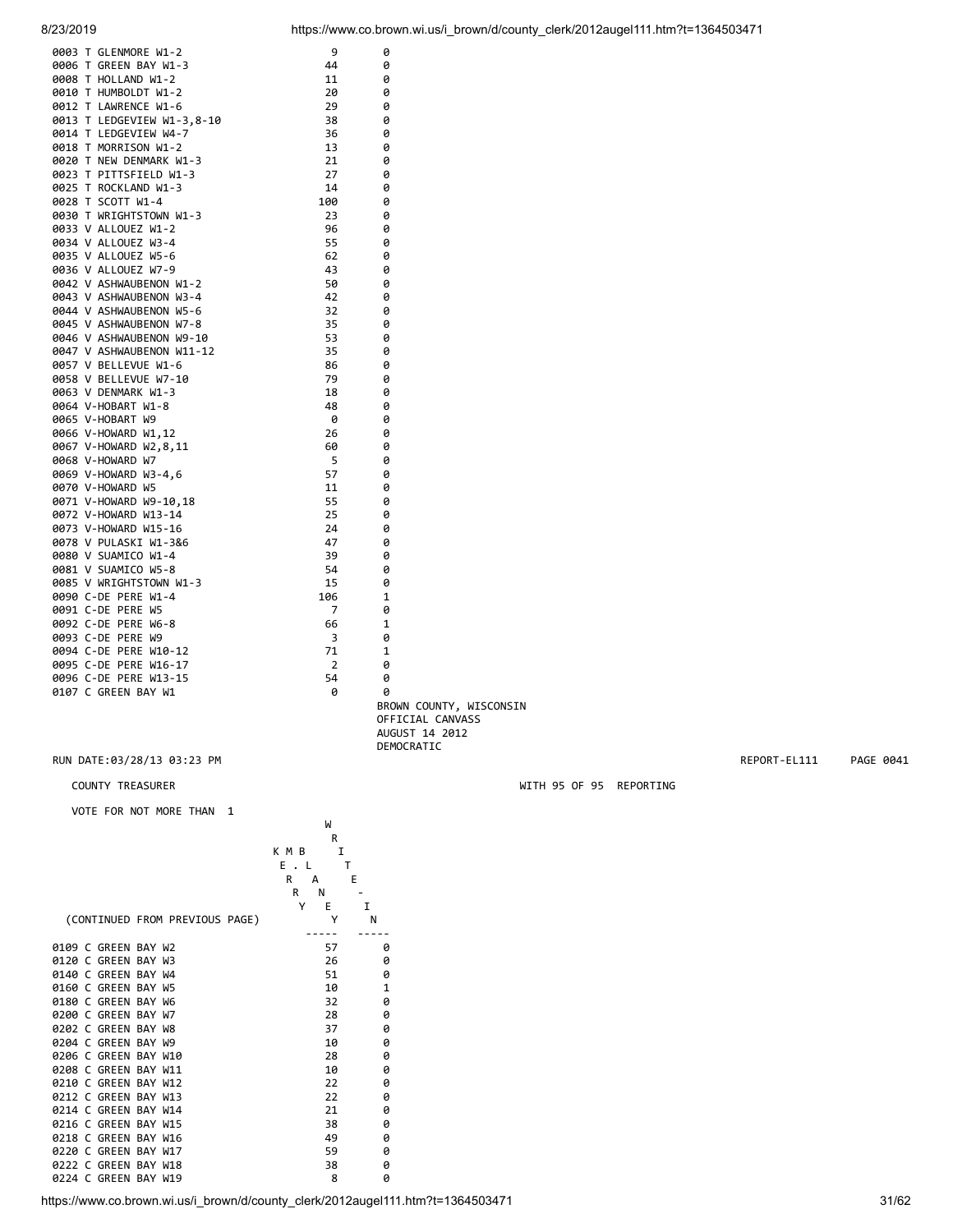| <b>יבו טבוטב</b>                                                                                                                                                                                                                                                                                                                                                                                                                                                                                                                                                                                                                                                                                                                                                    |                                                                                                                                                                                      |                                                                                                                                                                                                                                                 | $100377$ www.co.prown.wi.us/i_prown/u/county_cierinzo izaugeri i i .infinite-100400047 |              |           |
|---------------------------------------------------------------------------------------------------------------------------------------------------------------------------------------------------------------------------------------------------------------------------------------------------------------------------------------------------------------------------------------------------------------------------------------------------------------------------------------------------------------------------------------------------------------------------------------------------------------------------------------------------------------------------------------------------------------------------------------------------------------------|--------------------------------------------------------------------------------------------------------------------------------------------------------------------------------------|-------------------------------------------------------------------------------------------------------------------------------------------------------------------------------------------------------------------------------------------------|----------------------------------------------------------------------------------------|--------------|-----------|
| 0226 C GREEN BAY W20<br>0228 C GREEN BAY W21<br>0230 C GREEN BAY W22<br>0232 C GREEN BAY W23<br>0234 C GREEN BAY W24<br>0236 C GREEN BAY W25<br>0238 C GREEN BAY W26<br>0240 C GREEN BAY W27<br>0242 C GREEN BAY W28<br>0244 C GREEN BAY W29<br>0246 C GREEN BAY W30<br>0248 C GREEN BAY W31<br>0250 C GREEN BAY W32<br>0252 C GREEN BAY W33<br>0254 C GREEN BAY W34<br>0256 C GREEN BAY W35<br>0258 C GREEN BAY W36<br>0260 C GREEN BAY W37<br>0262 C GREEN BAY W38<br>0264 C GREEN BAY W39<br>0266 C GREEN BAY W40<br>0268 C GREEN BAY W41<br>0270 C GREEN BAY W42<br>0272 C GREEN BAY W43<br>0274 C GREEN BAY W44<br>0276 C GREEN BAY W45<br>0278 C GREEN BAY W46<br>0280 C GREEN BAY W47<br>CANDIDATE TOTALS<br>CANDIDATE PERCENT<br>RUN DATE:03/28/13 03:23 PM | 12<br>22<br>16<br>15<br>35<br>45<br>34<br>8<br>23<br>48<br>67<br>34<br>35<br>24<br>62<br>34<br>33<br>45<br>50<br>58<br>44<br>13<br>30<br>41<br>55<br>24<br>34<br>29<br>3385<br>99.85 | 0<br>0<br>0<br>0<br>0<br>0<br>0<br>0<br>0<br>0<br>0<br>0<br>0<br>$\mathbf{1}$<br>0<br>0<br>0<br>0<br>0<br>0<br>0<br>0<br>0<br>0<br>0<br>0<br>0<br>0<br>5<br>. 14<br>BROWN COUNTY, WISCONSIN<br>OFFICIAL CANVASS<br>AUGUST 14 2012<br>DEMOCRATIC |                                                                                        | REPORT-EL111 | PAGE 0042 |
| REGISTER OF DEEDS                                                                                                                                                                                                                                                                                                                                                                                                                                                                                                                                                                                                                                                                                                                                                   |                                                                                                                                                                                      |                                                                                                                                                                                                                                                 | WITH 95 OF 95 REPORTING                                                                |              |           |
| VOTE FOR NOT MORE THAN 1                                                                                                                                                                                                                                                                                                                                                                                                                                                                                                                                                                                                                                                                                                                                            |                                                                                                                                                                                      |                                                                                                                                                                                                                                                 |                                                                                        |              |           |
|                                                                                                                                                                                                                                                                                                                                                                                                                                                                                                                                                                                                                                                                                                                                                                     | TLN<br>HLD<br>W<br>YIS<br>R<br>QA<br>Ι.<br>U Y<br>T<br>Е<br>Е<br>T<br>T<br>Е                                                                                                         | 1<br>N                                                                                                                                                                                                                                          |                                                                                        |              |           |
| 0001 T EATON W1-2<br>0003 T GLENMORE W1-2<br>0006 T GREEN BAY W1-3<br>0008 T HOLLAND W1-2<br>0010 T HUMBOLDT W1-2<br>0012 T LAWRENCE W1-6<br>0013 T LEDGEVIEW W1-3,8-10<br>0014 T LEDGEVIEW W4-7<br>0018 T MORRISON W1-2<br>0020 T NEW DENMARK W1-3<br>0023 T PITTSFIELD W1-3<br>0025 T ROCKLAND W1-3<br>0028 T SCOTT W1-4<br>0030 T WRIGHTSTOWN W1-3<br>0033 V ALLOUEZ W1-2<br>0034 V ALLOUEZ W3-4<br>0035 V ALLOUEZ W5-6<br>0036 V ALLOUEZ W7-9<br>0042 V ASHWAUBENON W1-2<br>0043 V ASHWAUBENON W3-4<br>0044 V ASHWAUBENON W5-6<br>0045 V ASHWAUBENON W7-8<br>0046 V ASHWAUBENON W9-10<br>0047 V ASHWAUBENON W11-12<br>0057 V BELLEVUE W1-6<br>0058 V BELLEVUE W7-10<br>0063 V DENMARK W1-3                                                                      | -----<br>22<br>9<br>46<br>9<br>20<br>26<br>35<br>38<br>14<br>20<br>26<br>13<br>89<br>21<br>91<br>50<br>58<br>40<br>50<br>42<br>26<br>34<br>51<br>30<br>81<br>76                      | -----<br>0<br>0<br>0<br>0<br>0<br>0<br>0<br>0<br>0<br>0<br>0<br>0<br>0<br>0<br>0<br>0<br>0<br>0<br>0<br>0<br>0<br>0<br>0<br>0<br>0<br>0                                                                                                         |                                                                                        |              |           |

0067 V-HOWARD W2,8,11 58 0 0068 V-HOWARD W7 5 0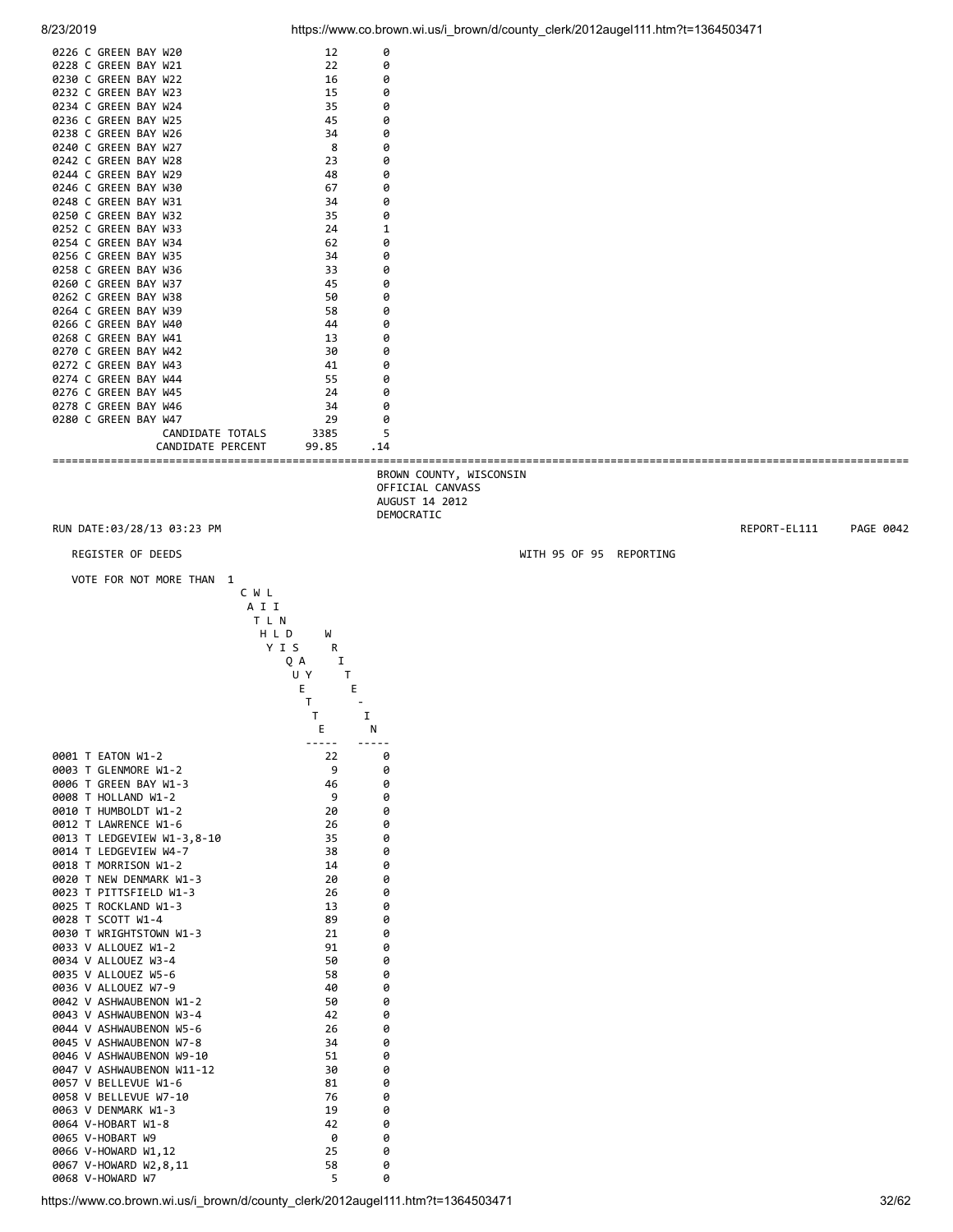| 8/23/2019                                      |                                                                                   |                                             | https://www.co.brown.wi.us/i_brown/d/county_clerk/2012augel111.htm?t=1364503471 |              |           |
|------------------------------------------------|-----------------------------------------------------------------------------------|---------------------------------------------|---------------------------------------------------------------------------------|--------------|-----------|
| 0069 V-HOWARD W3-4,6                           | 55                                                                                | 0                                           |                                                                                 |              |           |
| 0070 V-HOWARD W5                               | 9                                                                                 | 0                                           |                                                                                 |              |           |
| 0071 V-HOWARD W9-10,18                         | 52                                                                                | 0                                           |                                                                                 |              |           |
| 0072 V-HOWARD W13-14<br>0073 V-HOWARD W15-16   | 24<br>23                                                                          | 0<br>0                                      |                                                                                 |              |           |
| 0078 V PULASKI W1-3&6                          | 43                                                                                | 0                                           |                                                                                 |              |           |
| 0080 V SUAMICO W1-4                            | 35                                                                                | 0                                           |                                                                                 |              |           |
| 0081 V SUAMICO W5-8                            | 51                                                                                | 0                                           |                                                                                 |              |           |
| 0085 V WRIGHTSTOWN W1-3<br>0090 C-DE PERE W1-4 | 15<br>98                                                                          | 0<br>1                                      |                                                                                 |              |           |
| 0091 C-DE PERE W5                              | 6                                                                                 | 0                                           |                                                                                 |              |           |
| 0092 C-DE PERE W6-8                            | 62                                                                                | 0                                           |                                                                                 |              |           |
| 0093 C-DE PERE W9                              | 4                                                                                 | 0                                           |                                                                                 |              |           |
| 0094 C-DE PERE W10-12                          | 70                                                                                | 0                                           |                                                                                 |              |           |
|                                                |                                                                                   | BROWN COUNTY, WISCONSIN<br>OFFICIAL CANVASS |                                                                                 |              |           |
|                                                |                                                                                   | AUGUST 14 2012                              |                                                                                 |              |           |
|                                                |                                                                                   | DEMOCRATIC                                  |                                                                                 |              |           |
| RUN DATE:03/28/13 03:23 PM                     |                                                                                   |                                             |                                                                                 | REPORT-EL111 | PAGE 0043 |
| REGISTER OF DEEDS                              |                                                                                   |                                             | WITH 95 OF 95 REPORTING                                                         |              |           |
|                                                |                                                                                   |                                             |                                                                                 |              |           |
| VOTE FOR NOT MORE THAN 1                       | CWL<br>A I I<br>T L N<br>H L D<br>W<br>YIS<br>R<br>QA<br>Ι.<br>U Y<br>Τ<br>Е<br>Е |                                             |                                                                                 |              |           |
| (CONTINUED FROM PREVIOUS PAGE)                 | Т<br>$\overline{\phantom{a}}$<br>Τ<br>E                                           | I<br>Ν                                      |                                                                                 |              |           |
| 0095 C-DE PERE W16-17                          | -----<br>$\overline{2}$                                                           | 0                                           |                                                                                 |              |           |
| 0096 C-DE PERE W13-15                          | 52                                                                                | 0                                           |                                                                                 |              |           |
| 0107 C GREEN BAY W1                            | 0                                                                                 | 0                                           |                                                                                 |              |           |
| 0109 C GREEN BAY W2                            | 57                                                                                | 0                                           |                                                                                 |              |           |
| 0120 C GREEN BAY W3                            | 28                                                                                | 0                                           |                                                                                 |              |           |
| 0140 C GREEN BAY W4<br>0160 C GREEN BAY W5     | 49<br>10                                                                          | 0<br>1                                      |                                                                                 |              |           |
| 0180 C GREEN BAY W6                            | 32                                                                                | 0                                           |                                                                                 |              |           |
| 0200 C GREEN BAY W7                            | 26                                                                                | 0                                           |                                                                                 |              |           |
| 0202 C GREEN BAY W8                            | 34                                                                                | 0                                           |                                                                                 |              |           |
| 0204 C GREEN BAY W9                            | 9                                                                                 | 0                                           |                                                                                 |              |           |
| 0206 C GREEN BAY W10<br>0208 C GREEN BAY W11   | 28<br>10                                                                          | 0<br>0                                      |                                                                                 |              |           |
| 0210 C GREEN BAY W12                           | 21                                                                                | 0                                           |                                                                                 |              |           |
| 0212 C GREEN BAY W13                           | 19                                                                                | 0                                           |                                                                                 |              |           |
| 0214 C GREEN BAY W14                           | 20                                                                                | 0                                           |                                                                                 |              |           |
| 0216 C GREEN BAY W15<br>0218 C GREEN BAY W16   | 35<br>46                                                                          | 0<br>0                                      |                                                                                 |              |           |
| 0220 C GREEN BAY W17                           | 53                                                                                | 0                                           |                                                                                 |              |           |
| 0222 C GREEN BAY W18                           | 37                                                                                | 0                                           |                                                                                 |              |           |
| 0224 C GREEN BAY W19                           | $\overline{7}$                                                                    | 0                                           |                                                                                 |              |           |
| 0226 C GREEN BAY W20<br>0228 C GREEN BAY W21   | 12<br>21                                                                          | 0<br>1                                      |                                                                                 |              |           |
| 0230 C GREEN BAY W22                           | 16                                                                                | 0                                           |                                                                                 |              |           |
| 0232 C GREEN BAY W23                           | 14                                                                                | 0                                           |                                                                                 |              |           |
| 0234 C GREEN BAY W24                           | 33                                                                                | 0                                           |                                                                                 |              |           |
| 0236 C GREEN BAY W25                           | 44                                                                                | 0                                           |                                                                                 |              |           |
| 0238 C GREEN BAY W26<br>0240 C GREEN BAY W27   | 33<br>7                                                                           | 0<br>0                                      |                                                                                 |              |           |
| 0242 C GREEN BAY W28                           | 21                                                                                | 0                                           |                                                                                 |              |           |
| 0244 C GREEN BAY W29                           | 46                                                                                | 0                                           |                                                                                 |              |           |
| 0246 C GREEN BAY W30                           | 66                                                                                | 0                                           |                                                                                 |              |           |
| 0248 C GREEN BAY W31                           | 36                                                                                | 0                                           |                                                                                 |              |           |
| 0250 C GREEN BAY W32<br>0252 C GREEN BAY W33   | 31<br>22                                                                          | 0<br>1                                      |                                                                                 |              |           |
| 0254 C GREEN BAY W34                           | 57                                                                                | 0                                           |                                                                                 |              |           |
| 0256 C GREEN BAY W35                           | 32                                                                                | 0                                           |                                                                                 |              |           |
| 0258 C GREEN BAY W36                           | 32                                                                                | 0                                           |                                                                                 |              |           |
| 0260 C GREEN BAY W37<br>0262 C GREEN BAY W38   | 42<br>47                                                                          | 0<br>0                                      |                                                                                 |              |           |
| 0264 C GREEN BAY W39                           | 53                                                                                | 0                                           |                                                                                 |              |           |
| 0266 C GREEN BAY W40                           | 42                                                                                | 0                                           |                                                                                 |              |           |
| 0268 C GREEN BAY W41                           | 13                                                                                | 0                                           |                                                                                 |              |           |
| 0270 C GREEN BAY W42                           | 28                                                                                | 0                                           |                                                                                 |              |           |
| 0272 C GREEN BAY W43<br>0274 C GREEN BAY W44   | 42<br>54                                                                          | 0<br>0                                      |                                                                                 |              |           |
|                                                |                                                                                   | BROWN COUNTY, WISCONSIN                     |                                                                                 |              |           |
|                                                |                                                                                   | OFFICIAL CANVASS                            |                                                                                 |              |           |

AUGUST 14 2012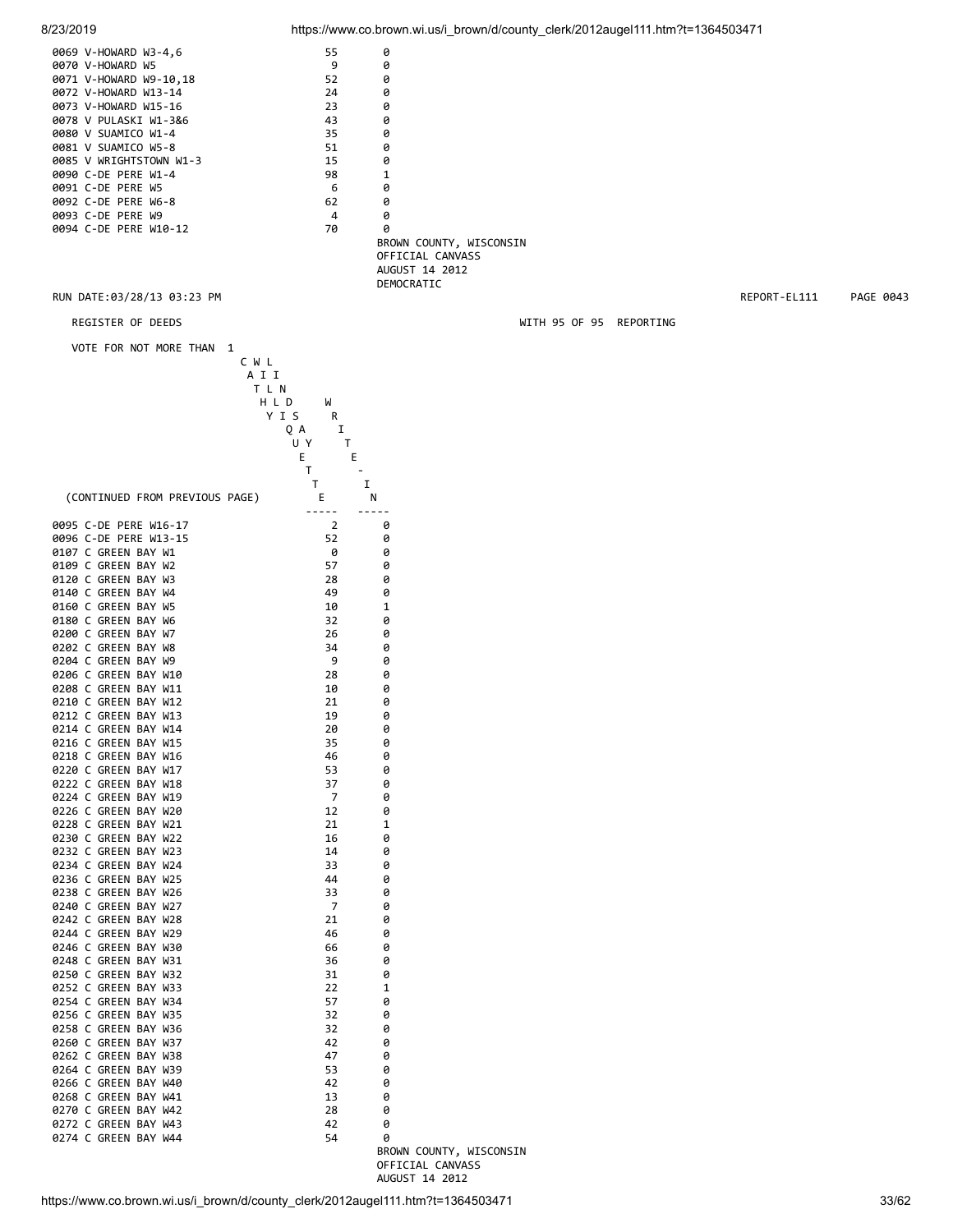![](_page_33_Figure_2.jpeg)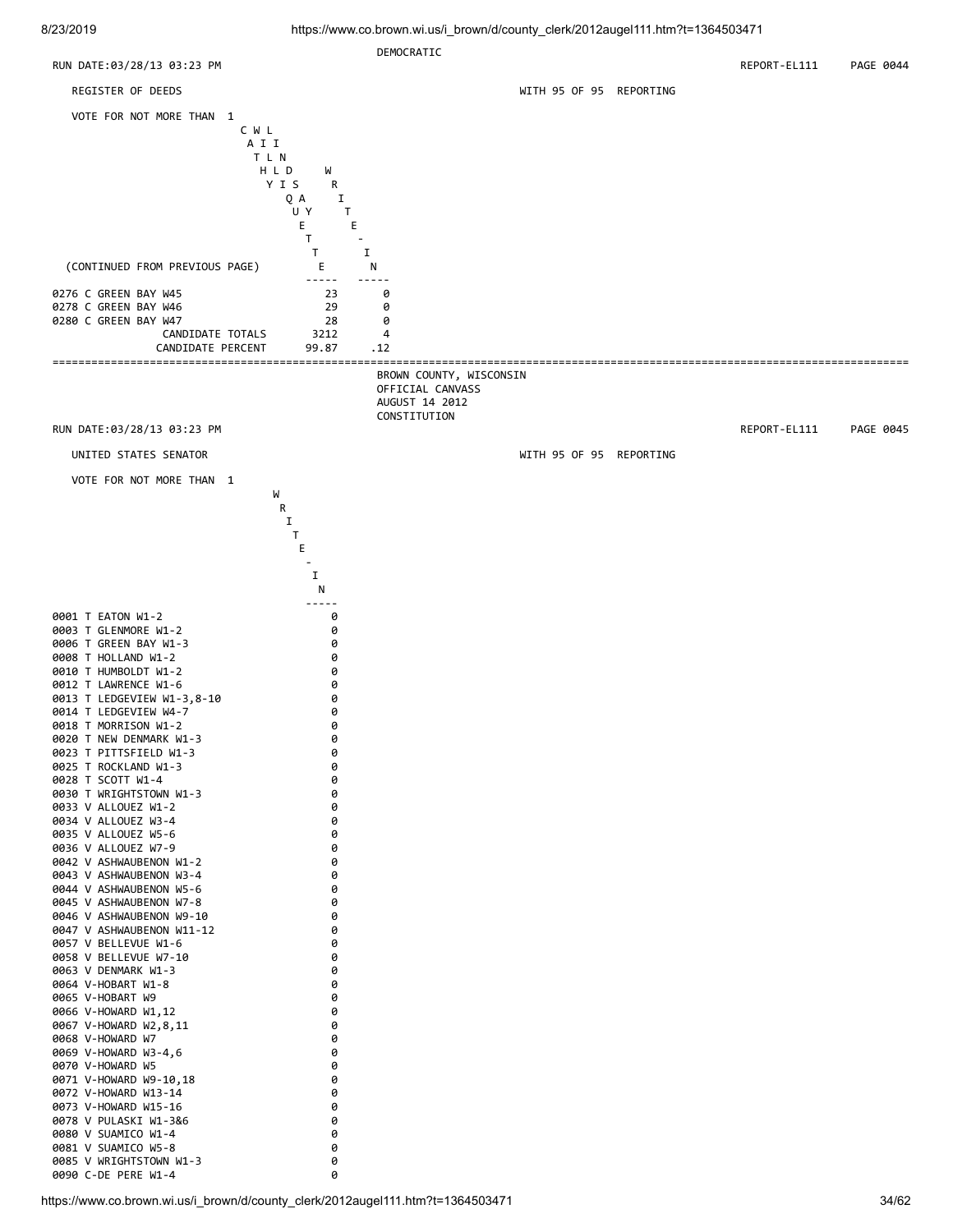![](_page_34_Figure_0.jpeg)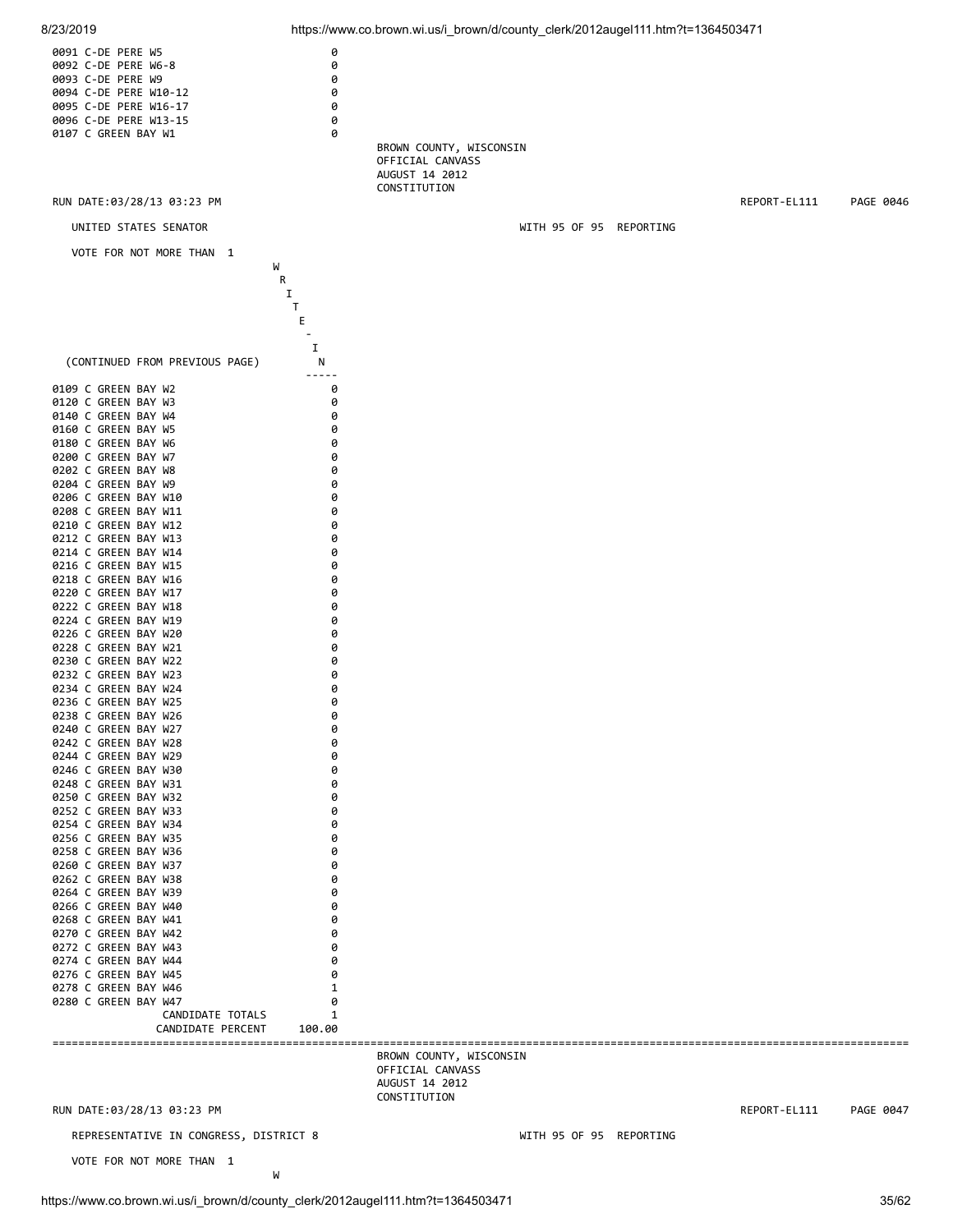|              |                                        | Ε      |
|--------------|----------------------------------------|--------|
|              |                                        | I      |
|              |                                        | Ν      |
|              |                                        |        |
| 0001         | T.<br>EATON W1-2                       | 0      |
| 0003         | т<br>GLENMORE W1-2                     | 0      |
| 0006         | Т<br>GREEN BAY W1-3                    | 0      |
| 0008         | т<br>HOLLAND W1-2                      | 0      |
| 0010         | т<br>HUMBOLDT W1-2                     | 0      |
| 0012         | Т<br>LAWRENCE W1-6                     | 0      |
| 0013         | т<br>LEDGEVIEW W1-3,8-10               | 0      |
| 0014         | т<br>LEDGEVIEW W4-7<br>T               | 0      |
| 0018<br>0020 | MORRISON W1-2<br>Т<br>NEW DENMARK W1-3 | 0<br>0 |
| 0023         | т<br>PITTSFIELD W1-3                   | 0      |
| 0025         | Т<br>ROCKLAND W1-3                     | 0      |
| 0028         | SCOTT W1-4<br>т                        | 0      |
| 0030         | T.<br>WRIGHTSTOWN W1-3                 | 0      |
| 0033         | V ALLOUEZ W1-2                         | 0      |
| 0034         | V<br>ALLOUEZ W3-4                      | 0      |
| 0035         | V ALLOUEZ W5-6                         | 0      |
| 0036         | V ALLOUEZ W7-9                         | 0      |
| 0042         | V ASHWAUBENON W1-2                     | 0      |
| 0043         | V<br>ASHWAUBENON W3-4                  | 0      |
| 0044         | V ASHWAUBENON W5-6                     | 0      |
| 0045         | V ASHWAUBENON W7-8                     | 0      |
| 0046         | V ASHWAUBENON W9-10                    | 0      |
| 0047         | V ASHWAUBENON W11-12                   | 0      |
| 0057         | V BELLEVUE W1-6                        | 0      |
| 0058         | V BELLEVUE W7-10                       | 0      |
| 0063         | V DENMARK W1-3                         | 0      |
|              | 0064 V-HOBART<br>W1-8                  | 0      |
| 0065         | V-HOBART<br>W9                         | 0      |
| 0066         | V-HOWARD W1,12                         | 0      |
| 0067         | V-HOWARD W2,8,11                       | 0      |
|              | 0068 V-HOWARD W7                       | 0      |
|              | 0069 V-HOWARD W3-4,6                   | 0      |
|              | 0070 V-HOWARD W5                       | 0      |
| 0071<br>0072 | V-HOWARD W9-10,18<br>V-HOWARD W13-14   | 0<br>0 |
| 0073         | V-HOWARD W15-16                        | 0      |
| 0078         | V PULASKI W1-3&6                       | 0      |
| 0080         | V SUAMICO W1-4                         | 0      |
| 0081         | V SUAMICO W5-8                         | 0      |
| 0085         | V WRIGHTSTOWN W1-3                     | 0      |
| 0090         | $C-DE$<br>PERE W1-4                    | 0      |
| 0091         | C-DE<br>PERE<br>W5                     | 0      |
| 0092         | $C-DE$<br>PERE<br>W6-8                 | 0      |
| 0093         | C-DE<br>PERE<br>W9                     | 0      |
| 0094         | C-DE<br>PERE<br>W10-12                 | 0      |
| 0095         | $C-DE$<br>PERE W16-17                  | 0      |
| 0096         | $C-DE$<br>PERE<br>$W13 - 15$           | 0      |
| 0107         | C GREEN BAY W1                         | 0      |
|              |                                        |        |

**R R**  I **T** 

REPRESENTATIVE IN CONGRESS, DISTRICT 8 WITH 95 OF 95 REPORTING

![](_page_35_Figure_4.jpeg)

 BROWN COUNTY, WISCONSIN OFFICIAL CANVASS AUGUST 14 2012 CONSTITUTION

RUN DATE:03/28/13 03:23 PM REPORT-EL111 PAGE 0048

https://www.co.brown.wi.us/i\_brown/d/county\_clerk/2012augel111.htm?t=1364503471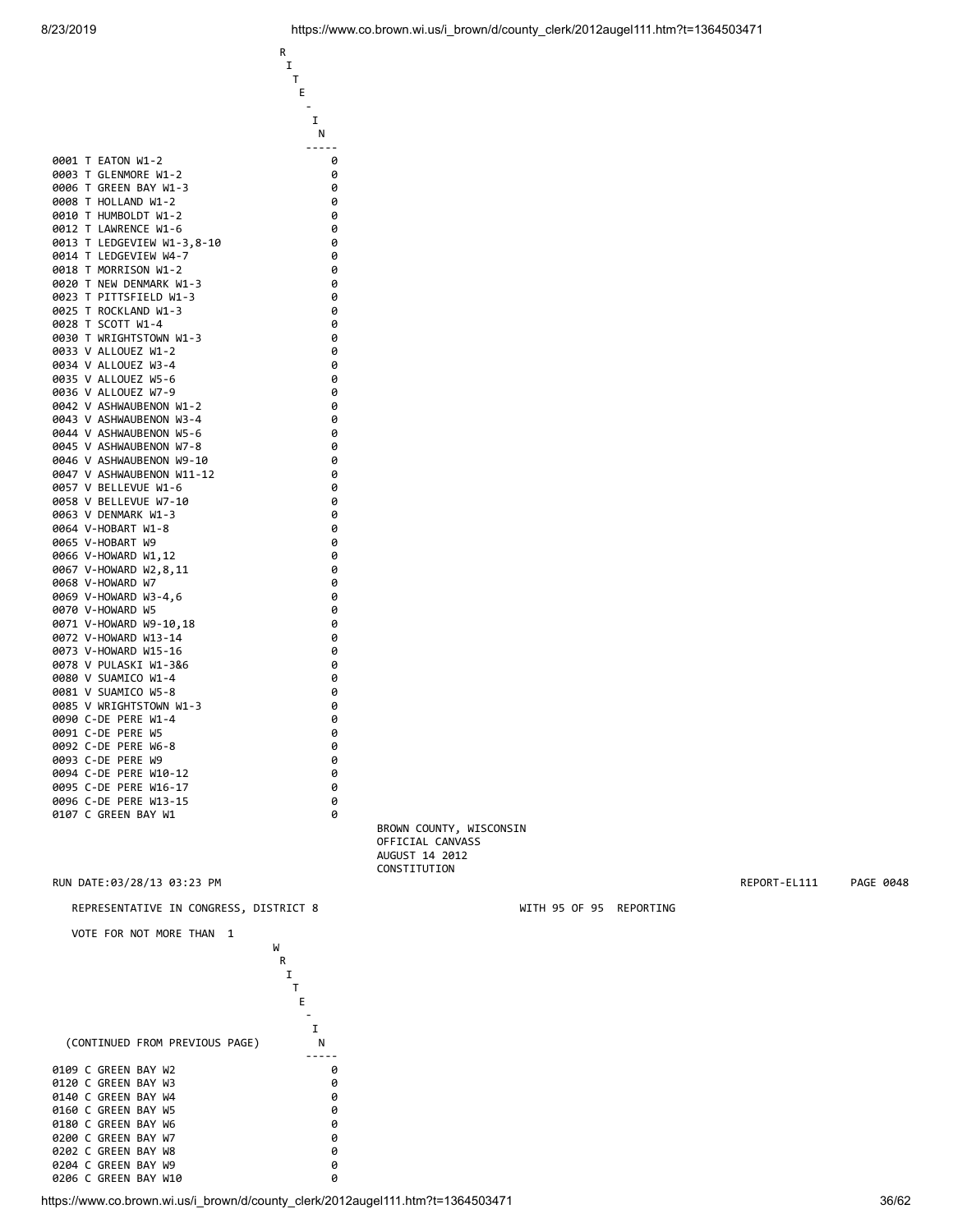![](_page_36_Figure_0.jpeg)

![](_page_36_Figure_2.jpeg)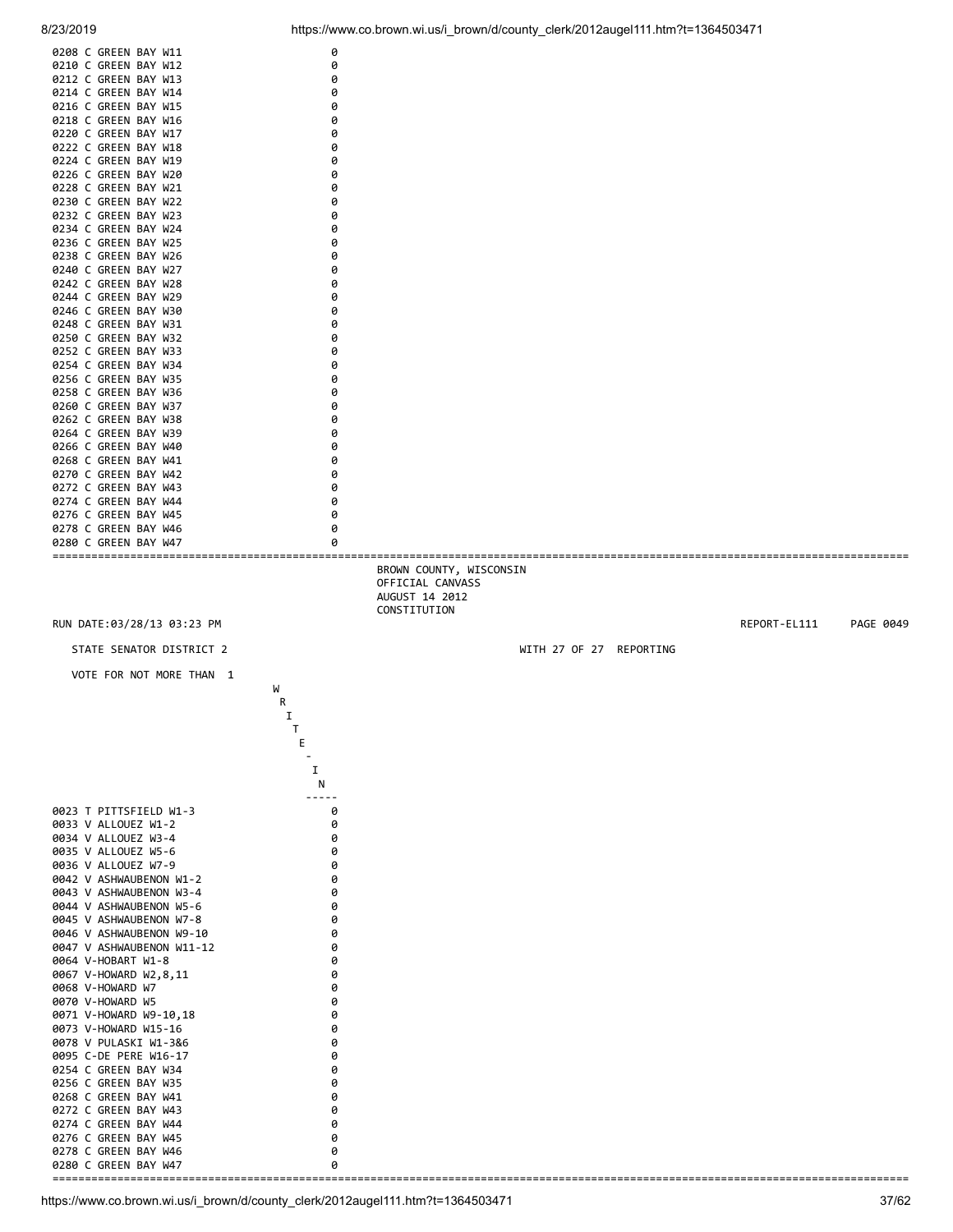![](_page_37_Figure_0.jpeg)

8/23/2019 https://www.co.brown.wi.us/i\_brown/d/county\_clerk/2012augel111.htm?t=1364503471

![](_page_37_Figure_2.jpeg)

https://www.co.brown.wi.us/i\_brown/d/county\_clerk/2012augel111.htm?t=1364503471 38/62

AUGUST 14 2012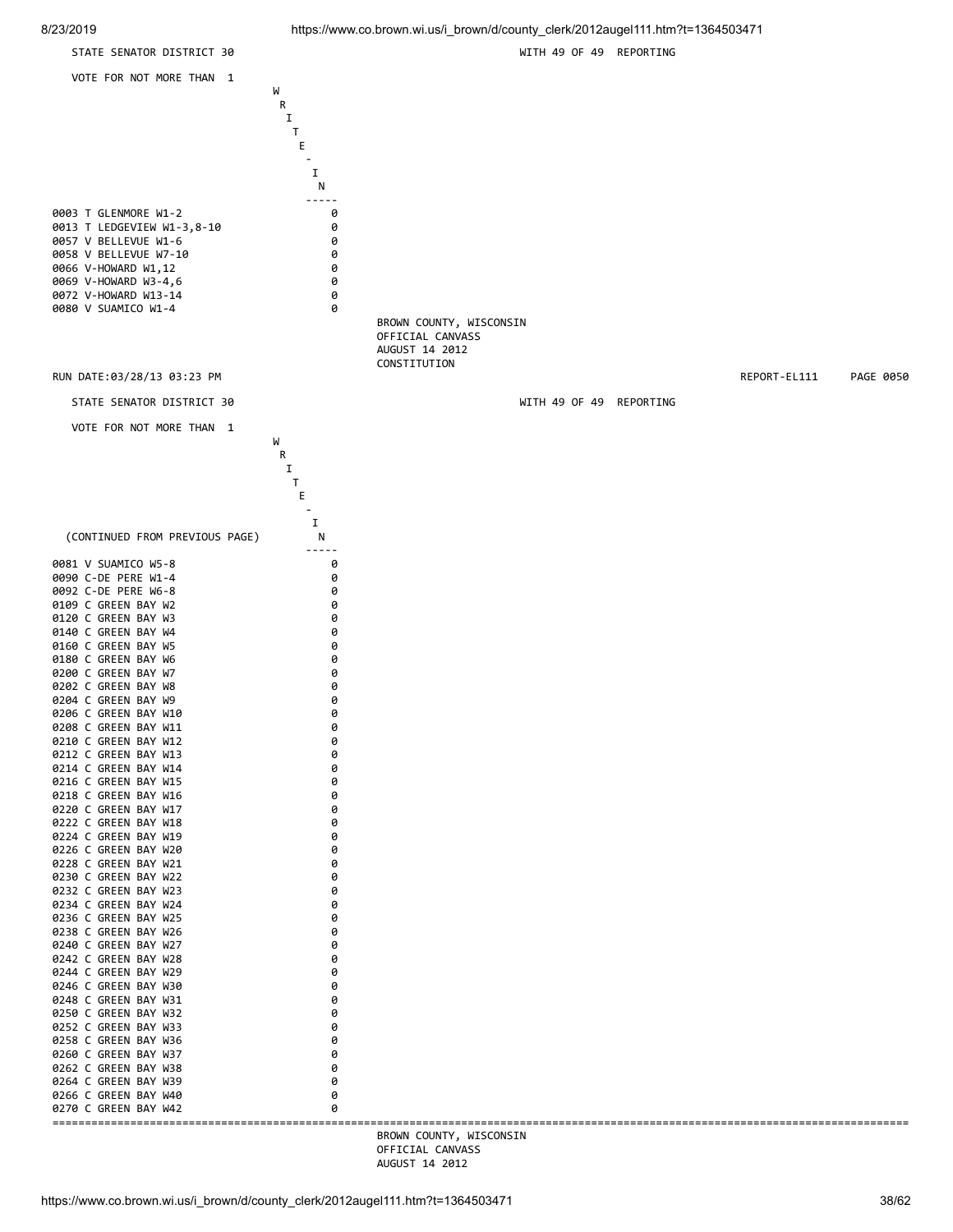![](_page_38_Figure_2.jpeg)

# REPRESENTATIVE TO THE ASSEMBLY DISTRICT 4 WELL MAKE WITH 22 OF 22 REPORTING

https://www.co.brown.wi.us/i\_brown/d/county\_clerk/2012augel111.htm?t=1364503471 39/62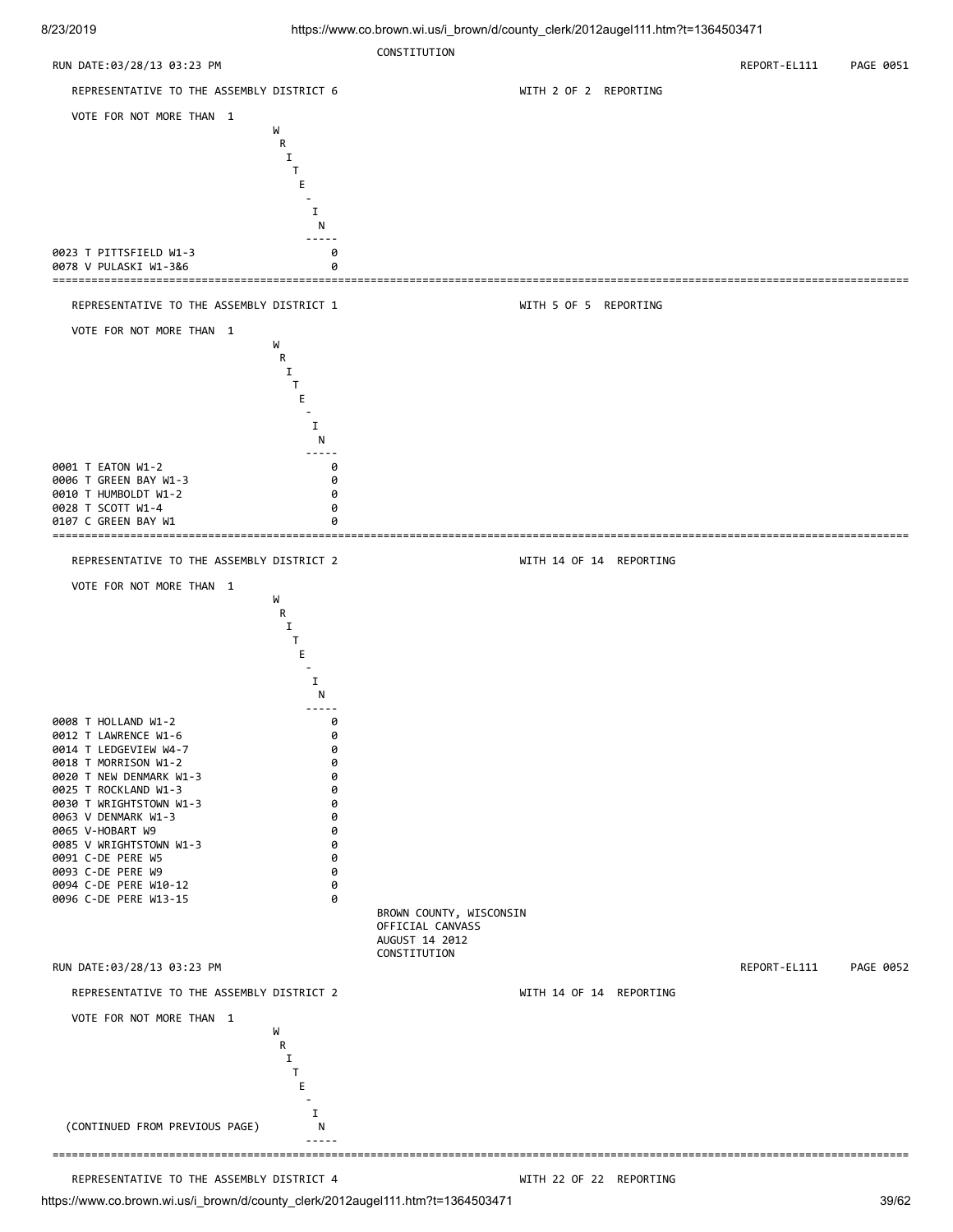![](_page_39_Figure_1.jpeg)

https://www.co.brown.wi.us/i\_brown/d/county\_clerk/2012augel111.htm?t=1364503471 40/62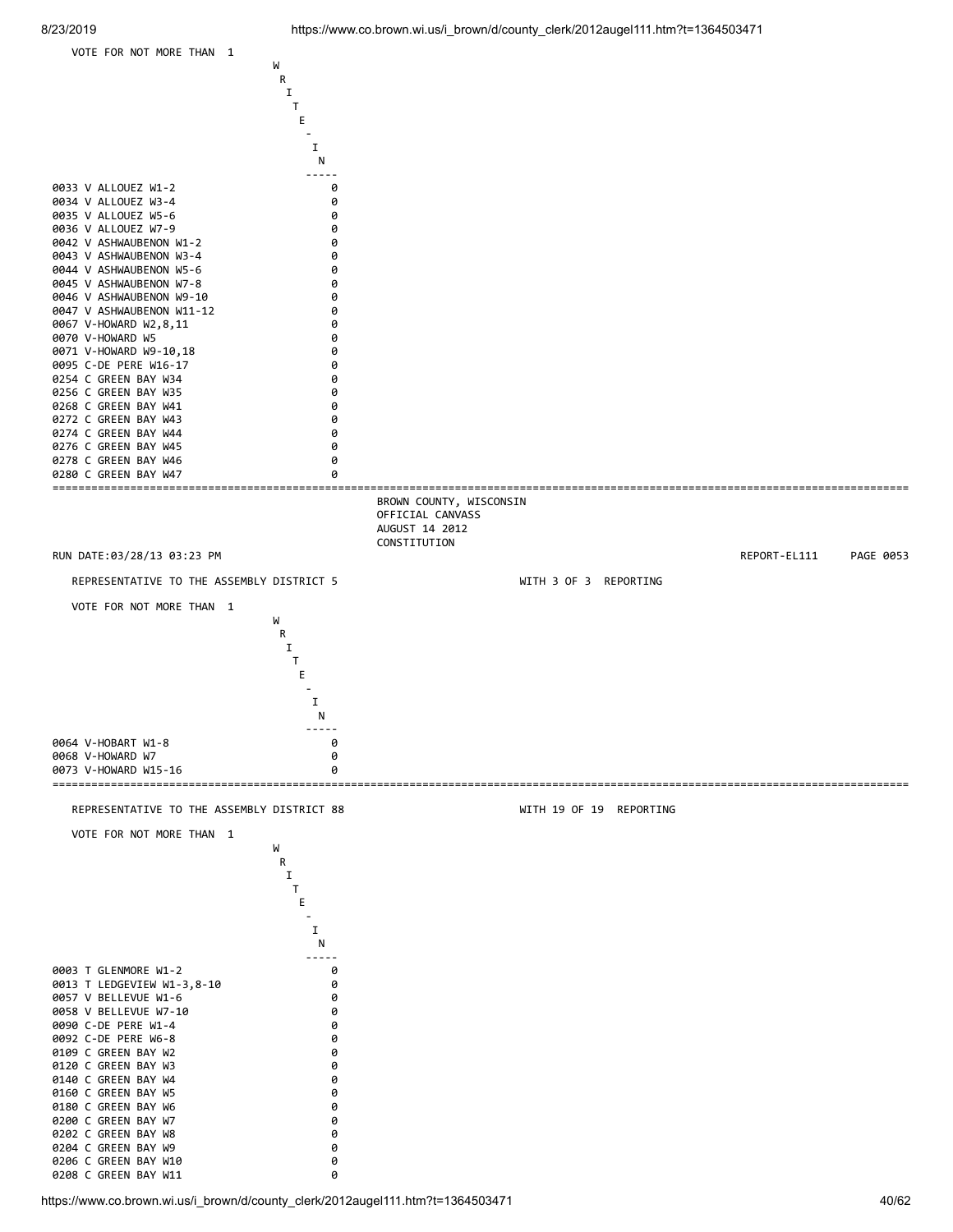![](_page_40_Figure_0.jpeg)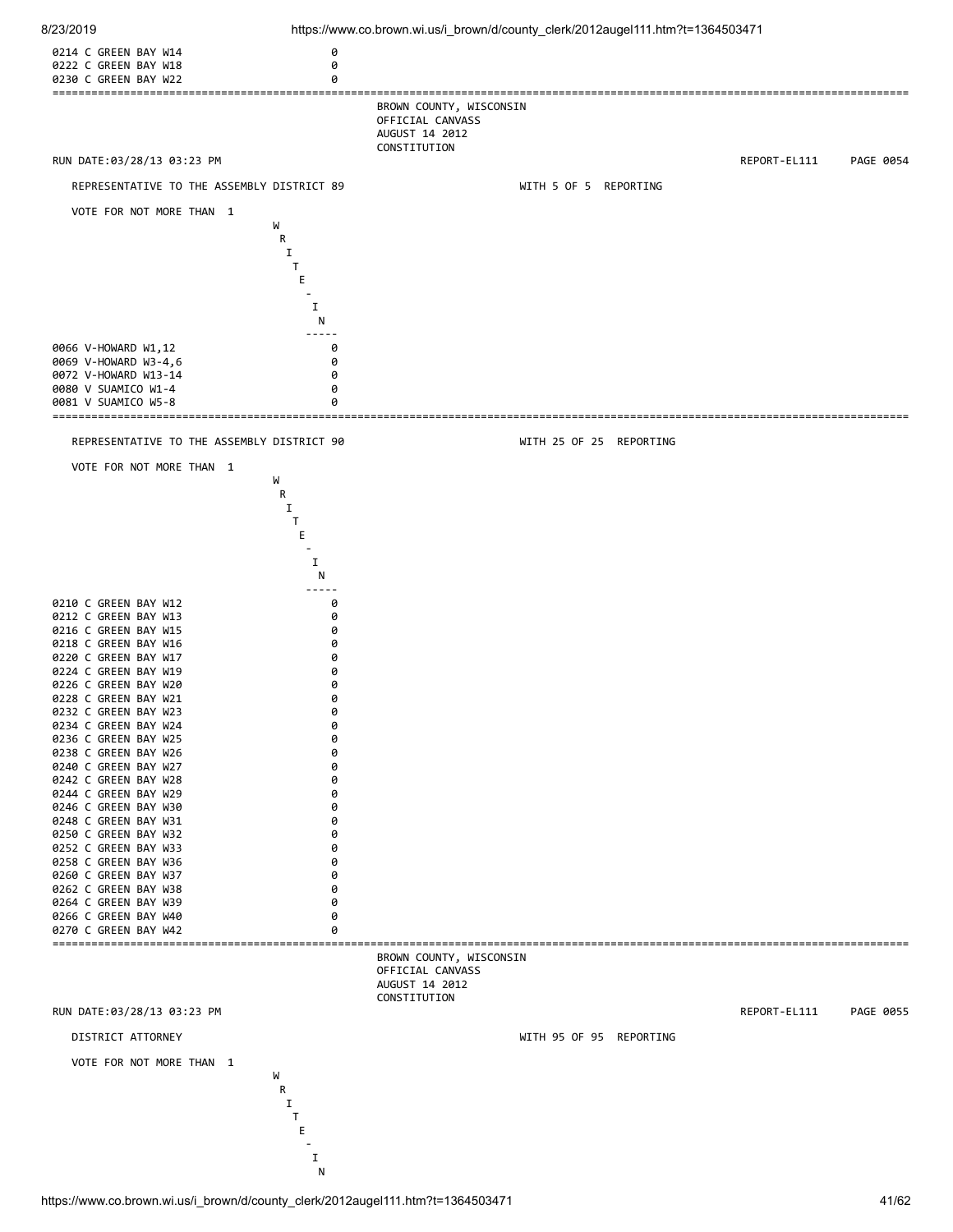| 0001<br>T EATON W1-2       | 0 |
|----------------------------|---|
| 0003<br>T GLENMORE W1-2    | 0 |
| T GREEN BAY W1-3<br>0006   | 0 |
| 0008 T HOLLAND W1-2        | 0 |
| 0010 T HUMBOLDT W1-2       | 0 |
| 0012 T LAWRENCE W1-6       | 0 |
| 0013 T LEDGEVIEW W1-3,8-10 | 0 |
| 0014 T LEDGEVIEW W4-7      | 0 |
| 0018 T MORRISON W1-2       | 0 |
| 0020 T NEW DENMARK W1-3    | 0 |
| 0023 T PITTSFIELD W1-3     | 0 |
| 0025 T ROCKLAND W1-3       | 0 |
| 0028 T SCOTT W1-4          | 0 |
| 0030 T WRIGHTSTOWN W1-3    | 0 |
| 0033 V ALLOUEZ W1-2        | 0 |
| 0034 V ALLOUEZ W3-4        | 0 |
| 0035 V ALLOUEZ W5-6        | 0 |
| 0036 V ALLOUEZ W7-9        | 0 |
| 0042 V ASHWAUBENON W1-2    | 0 |
| 0043 V ASHWAUBENON W3-4    | 0 |
| 0044 V ASHWAUBENON W5-6    | 0 |
| 0045 V ASHWAUBENON W7-8    | 0 |
| 0046 V ASHWAUBENON W9-10   | 0 |
| 0047 V ASHWAUBENON W11-12  | 0 |
| 0057 V BELLEVUE W1-6       | 0 |
| 0058 V BELLEVUE W7-10      | 0 |
| 0063 V DENMARK W1-3        | 0 |
| 0064 V-HOBART W1-8         | 0 |
| 0065 V-HOBART W9           | 0 |
| 0066 V-HOWARD W1,12        | 0 |
| 0067 V-HOWARD W2,8,11      | 0 |
| 0068 V-HOWARD W7           | 0 |
| 0069 V-HOWARD W3-4,6       | 0 |
| 0070 V-HOWARD W5           | 0 |
| 0071 V-HOWARD W9-10,18     | 0 |
| 0072 V-HOWARD W13-14       | 0 |
| 0073 V-HOWARD W15-16       | 0 |
| 0078 V PULASKI W1-3&6      | 0 |
| 0080 V SUAMICO W1-4        | 0 |
| 0081 V SUAMICO W5-8        | 0 |
| 0085 V WRIGHTSTOWN W1-3    | 0 |
| 0090 C-DE PERE W1-4        | 0 |
| 0091 C-DE PERE W5          | 0 |
| 0092 C-DE PERE W6-8        | 0 |
| 0093 C-DE PERE W9          | 0 |
| 0094 C-DE<br>PERE W10-12   | 0 |
| 0095 C-DE PERE W16-17      | 0 |
| 0096 C-DE PERE W13-15      | 0 |
| C GREEN BAY W1<br>0107     | 0 |
|                            |   |

-----

 BROWN COUNTY, WISCONSIN OFFICIAL CANVASS AUGUST 14 2012 CONSTITUTION

DISTRICT ATTORNEY WITH 95 OF 95 REPORTING

VOTE FOR NOT MORE THAN 1

|                      |               |        |                                | W |   |
|----------------------|---------------|--------|--------------------------------|---|---|
|                      |               |        |                                | R |   |
|                      |               |        |                                | I |   |
|                      |               |        |                                | т |   |
|                      |               |        |                                | E |   |
|                      |               |        |                                |   |   |
|                      |               |        |                                |   | I |
|                      |               |        | (CONTINUED FROM PREVIOUS PAGE) |   | N |
|                      |               |        |                                |   |   |
| 0109 C GREEN BAY W2  |               |        |                                |   | 0 |
| 0120 C GREEN         |               | BAY W3 |                                |   | 0 |
| 0140 C GREEN BAY W4  |               |        |                                |   | 0 |
| 0160 C GREEN BAY W5  |               |        |                                |   | 0 |
| 0180 C GREEN BAY W6  |               |        |                                |   | 0 |
| 0200 C GREEN BAY W7  |               |        |                                |   | 0 |
| 0202 C GREEN BAY W8  |               |        |                                |   | 0 |
| 0204 C GREEN BAY W9  |               |        |                                |   | 0 |
| 0206 C GREEN BAY W10 |               |        |                                |   | 0 |
| 0208 C GREEN BAY W11 |               |        |                                |   | 0 |
| 0210 C GREEN BAY W12 |               |        |                                |   | 0 |
| 0212 C GREEN BAY W13 |               |        |                                |   | 0 |
| 0214 C               | GREEN BAY W14 |        |                                |   | 0 |
| 0216 C GREEN BAY W15 |               |        |                                |   | 0 |
| 0218 C GREEN BAY W16 |               |        |                                |   | 0 |
| 0220 C GREEN BAY W17 |               |        |                                |   | ø |
|                      |               |        |                                |   |   |

RUN DATE:03/28/13 03:23 PM **REPORT-EL111** PAGE 0056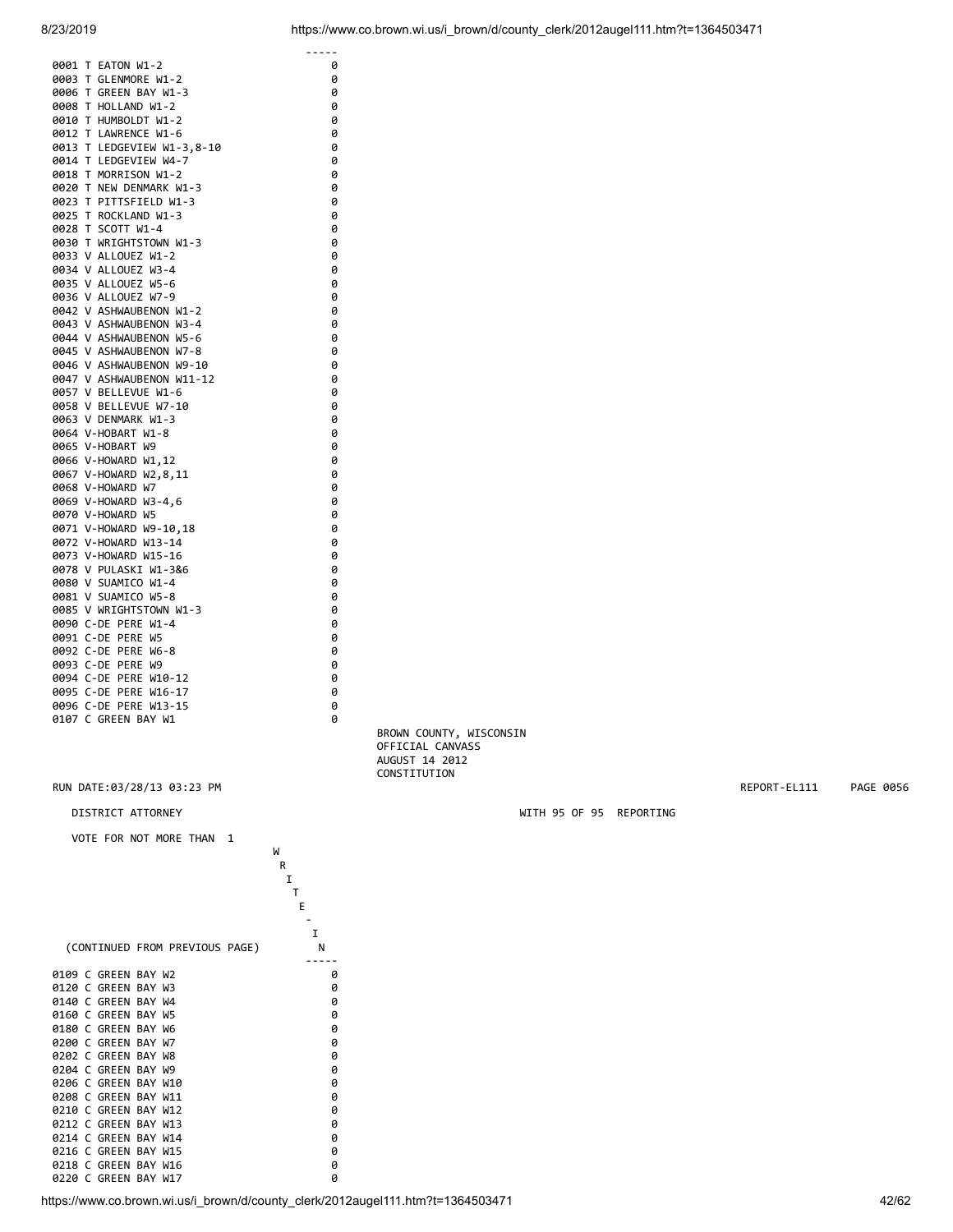![](_page_42_Figure_2.jpeg)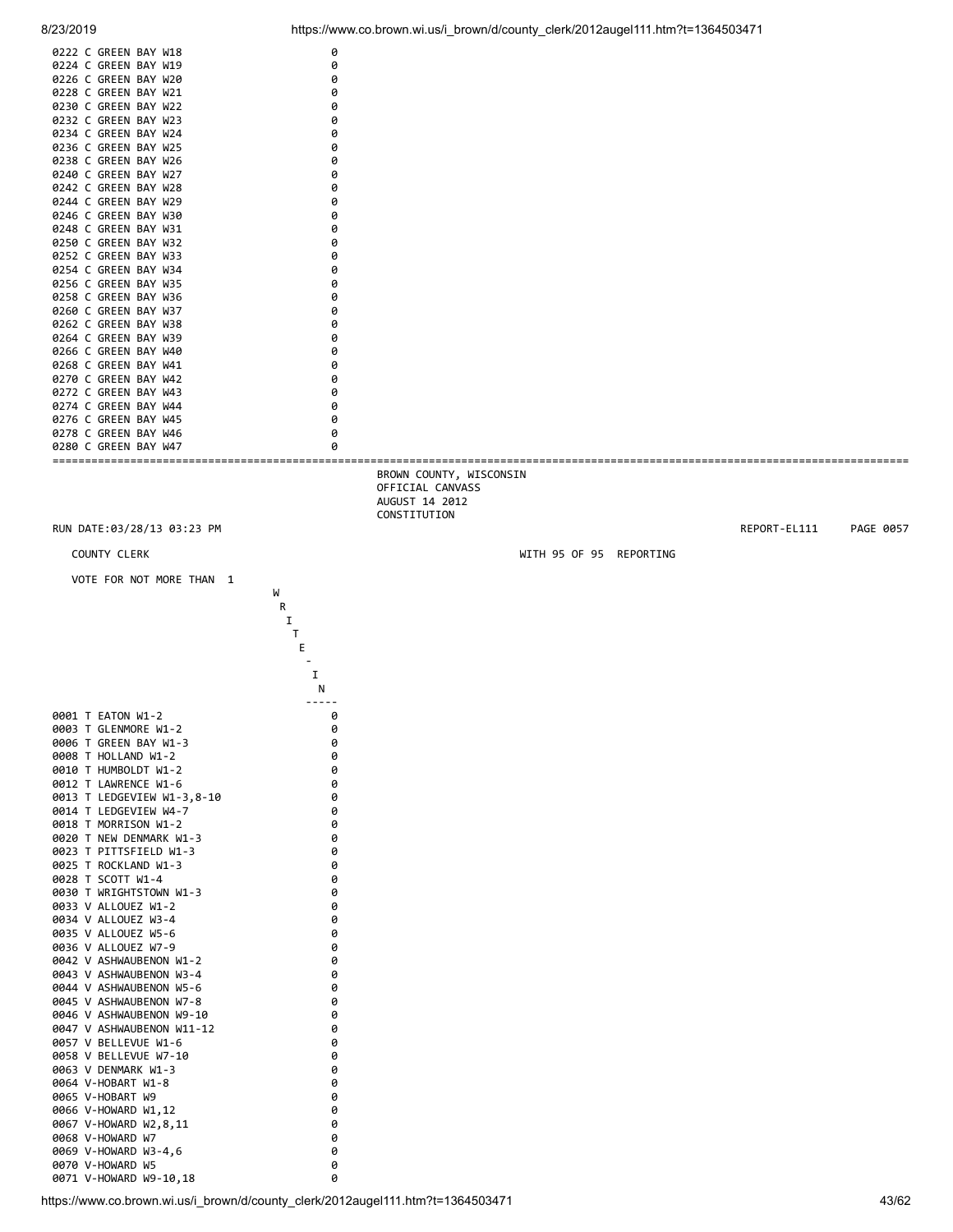![](_page_43_Figure_0.jpeg)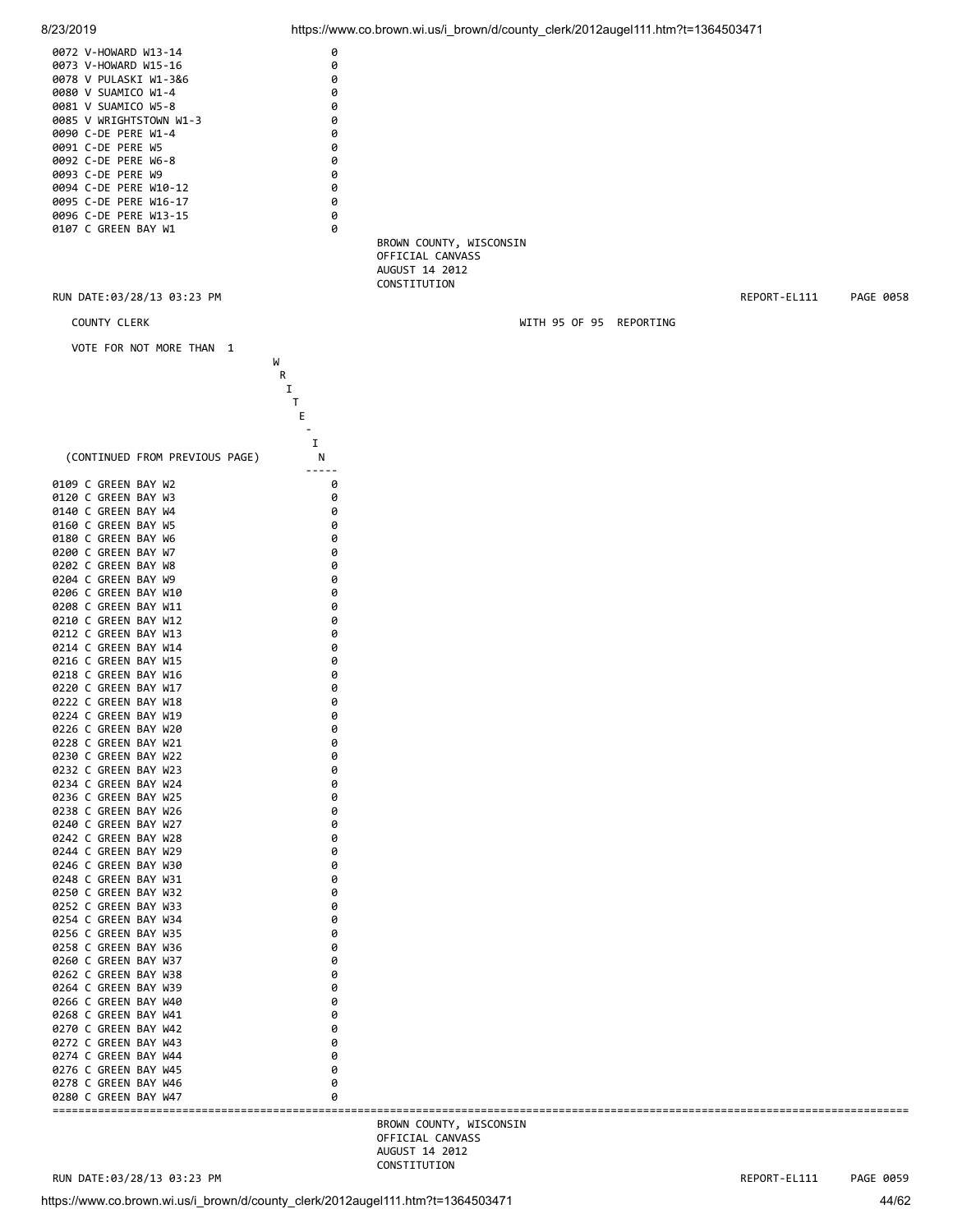0008 T HOLLAND W1-2 0

0012 T LAWRENCE W1-6 0

0023 T PITTSFIELD W1-3 0

0028 T SCOTT W1-4 0

0034 V ALLOUEZ W3-4 0

0042 V ASHWAUBENON W1-2

0044 V ASHWAUBENON W5-6

where the contract of the contract of the contract of the contract of the contract of the contract of the contract of the contract of the contract of the contract of the contract of the contract of the contract of the cont **R R I T T** Experience of the control of the control of the Experience of the Control of the Control of the Experience of the contract of the contract of the contract of the contract of the contract of I N ----- 0001 T EATON W1-2 0 0003 T GLENMORE W1-2 0 0006 T GREEN BAY W1-3 0<br>0008 T HOLLAND W1-2 0

0010 T HUMBOLDT W1-2 0<br>0012 T LAWRENCE W1-6 0 0 0

0013 T LEDGEVIEW W1-3,8-10<br>0014 T LEDGEVIEW W4-7 0 0014 T LEDGEVIEW W4-7 0<br>0018 T MORRTSON W1-2 0 0 0018 T MORRISON W1-2 0<br>0020 T NEW DENMARK W1-3 0 0020 T NEW DENMARK W1-3 0

0025 T ROCKLAND W1-3 0

0030 TWRIGHTSTOWN W1-3<br>0033 V ALLOUEZ W1-2 0033 V ALLOUEZ W1-2<br>0034 V ALLOUEZ W3-4 0

0035 V ALLOUEZ W5-6 0 0036 V ALLOUEZ W7-9<br>0042 V ASHWAUBENON W1-2 0

0043 V ASHWAUBENON W3-4<br>0044 V ASHWAUBENON W5-6 0

0045 V ASHWAUBENON W7-8 0<br>0046 V ASHWAUBENON W9-10 0

COUNTY TREASURER WITH 95 OF 95 REPORTING

![](_page_44_Figure_5.jpeg)

 BROWN COUNTY, WISCONSIN OFFICIAL CANVASS AUGUST 14 2012 CONSTITUTION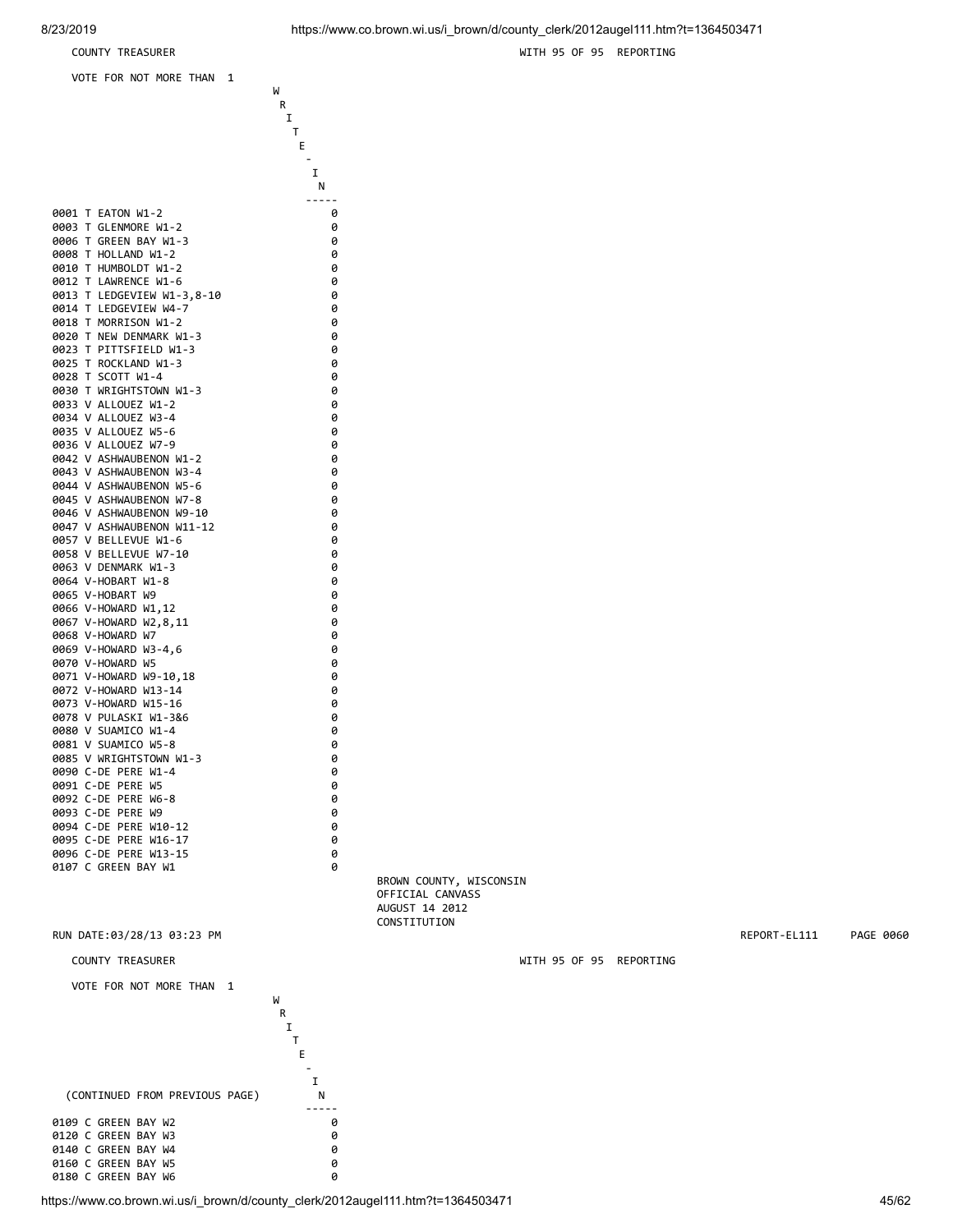![](_page_45_Figure_0.jpeg)

![](_page_45_Figure_2.jpeg)

https://www.co.brown.wi.us/i\_brown/d/county\_clerk/2012augel111.htm?t=1364503471 46/62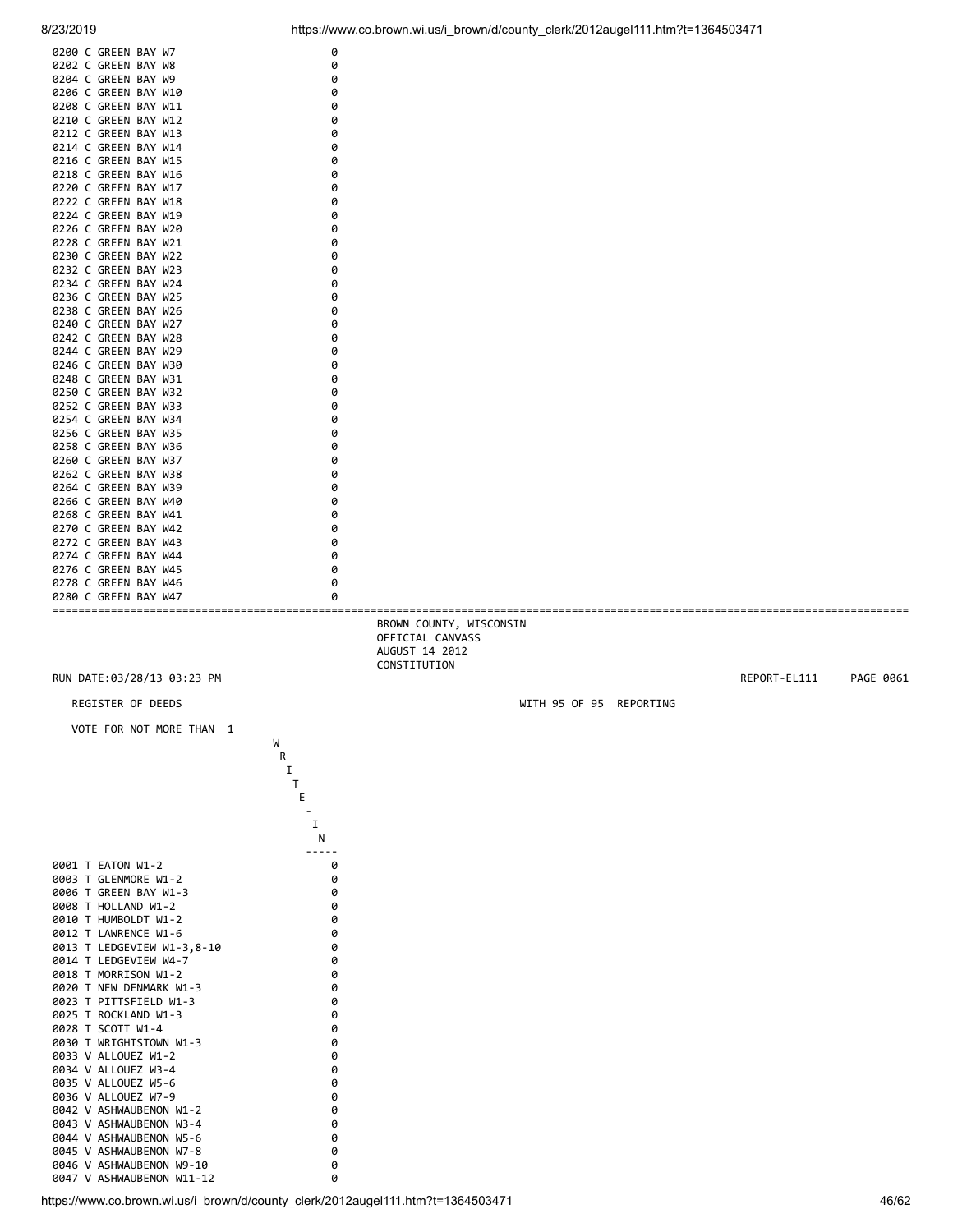![](_page_46_Figure_0.jpeg)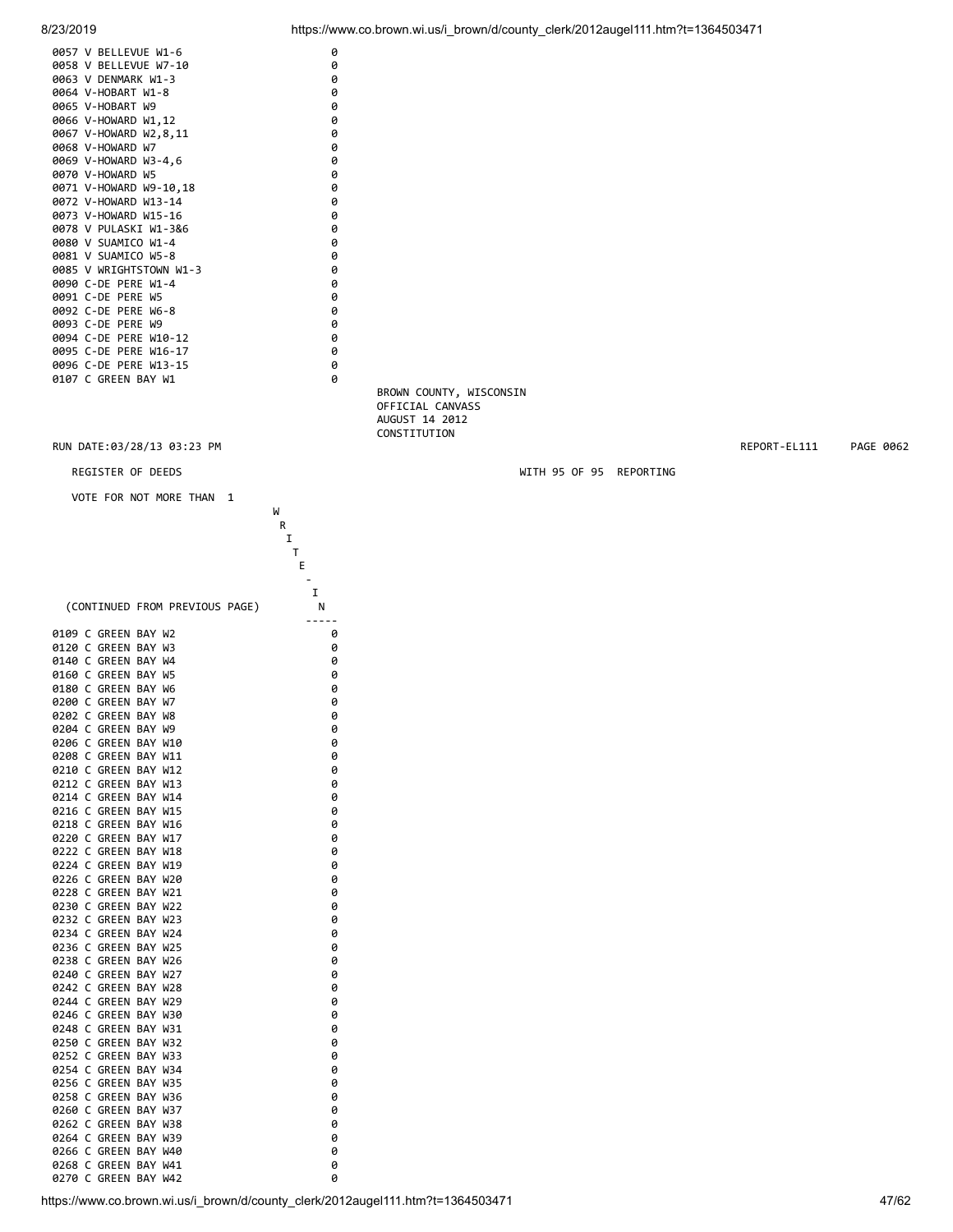| 8/23/2019                                                                                    |                  | https://www.co.brown.wi.us/i_brown/d/county_clerk/2012augel111.htm?t=1364503471 |                         |              |           |
|----------------------------------------------------------------------------------------------|------------------|---------------------------------------------------------------------------------|-------------------------|--------------|-----------|
| 0272 C GREEN BAY W43<br>0274 C GREEN BAY W44<br>0276 C GREEN BAY W45<br>0278 C GREEN BAY W46 | 0<br>0<br>0<br>0 |                                                                                 |                         |              |           |
| 0280 C GREEN BAY W47                                                                         | 0                |                                                                                 |                         |              |           |
|                                                                                              |                  | BROWN COUNTY, WISCONSIN<br>OFFICIAL CANVASS<br>AUGUST 14 2012                   |                         |              |           |
| RUN DATE:03/28/13 03:23 PM                                                                   |                  | AMERICANS ELECT                                                                 |                         | REPORT-EL111 | PAGE 0063 |
| UNITED STATES SENATOR                                                                        |                  |                                                                                 | WITH 95 OF 95 REPORTING |              |           |
| VOTE FOR NOT MORE THAN 1                                                                     |                  |                                                                                 |                         |              |           |
|                                                                                              | W<br>R           |                                                                                 |                         |              |           |
|                                                                                              | 1<br>T           |                                                                                 |                         |              |           |
|                                                                                              | Е                |                                                                                 |                         |              |           |
|                                                                                              | 1                |                                                                                 |                         |              |           |
|                                                                                              | N                |                                                                                 |                         |              |           |
| 0001 T EATON W1-2<br>0003 T GLENMORE W1-2                                                    | 1<br>0           |                                                                                 |                         |              |           |
| 0006 T GREEN BAY W1-3<br>0008 T HOLLAND W1-2                                                 | 0<br>0           |                                                                                 |                         |              |           |
| 0010 T HUMBOLDT W1-2                                                                         | 0                |                                                                                 |                         |              |           |
| 0012 T LAWRENCE W1-6<br>0013 T LEDGEVIEW W1-3,8-10                                           | 0<br>0           |                                                                                 |                         |              |           |
| 0014 T LEDGEVIEW W4-7<br>0018 T MORRISON W1-2                                                | 0<br>0           |                                                                                 |                         |              |           |
| 0020 T NEW DENMARK W1-3<br>0023 T PITTSFIELD W1-3                                            | 0<br>0           |                                                                                 |                         |              |           |
| 0025 T ROCKLAND W1-3                                                                         | 0                |                                                                                 |                         |              |           |
| 0028 T SCOTT W1-4<br>0030 T WRIGHTSTOWN W1-3                                                 | 1<br>0           |                                                                                 |                         |              |           |
| 0033 V ALLOUEZ W1-2<br>0034 V ALLOUEZ W3-4                                                   | 0<br>0           |                                                                                 |                         |              |           |
| 0035 V ALLOUEZ W5-6                                                                          | 0<br>0           |                                                                                 |                         |              |           |
| 0036 V ALLOUEZ W7-9<br>0042 V ASHWAUBENON W1-2                                               | 0                |                                                                                 |                         |              |           |
| 0043 V ASHWAUBENON W3-4<br>0044 V ASHWAUBENON W5-6                                           | 0<br>0           |                                                                                 |                         |              |           |
| 0045 V ASHWAUBENON W7-8<br>0046 V ASHWAUBENON W9-10                                          | 0<br>0           |                                                                                 |                         |              |           |
| 0047 V ASHWAUBENON W11-12                                                                    | 0<br>0           |                                                                                 |                         |              |           |
| 0057 V BELLEVUE W1-6<br>0058 V BELLEVUE W7-10                                                | 0                |                                                                                 |                         |              |           |
| 0063 V DENMARK W1-3<br>0064 V-HOBART W1-8                                                    | 0<br>0           |                                                                                 |                         |              |           |
| 0065 V-HOBART W9<br>0066 V-HOWARD W1,12                                                      | 0<br>0           |                                                                                 |                         |              |           |
| 0067 V-HOWARD W2,8,11                                                                        | 0<br>0           |                                                                                 |                         |              |           |
| 0068 V-HOWARD W7<br>0069 V-HOWARD W3-4,6                                                     | 0                |                                                                                 |                         |              |           |
| 0070 V-HOWARD W5<br>0071 V-HOWARD W9-10,18                                                   | 0<br>0           |                                                                                 |                         |              |           |
| 0072 V-HOWARD W13-14<br>0073 V-HOWARD W15-16                                                 | 0<br>0           |                                                                                 |                         |              |           |
| 0078 V PULASKI W1-3&6                                                                        | 0<br>0           |                                                                                 |                         |              |           |
| 0080 V SUAMICO W1-4<br>0081 V SUAMICO W5-8                                                   | 4                |                                                                                 |                         |              |           |
| 0085 V WRIGHTSTOWN W1-3<br>0090 C-DE PERE W1-4                                               | 0<br>0           |                                                                                 |                         |              |           |
| 0091 C-DE PERE W5<br>0092 C-DE PERE W6-8                                                     | 0<br>0           |                                                                                 |                         |              |           |
| 0093 C-DE PERE W9                                                                            | 1                |                                                                                 |                         |              |           |
| 0094 C-DE PERE W10-12<br>0095 C-DE PERE W16-17                                               | 2<br>0           |                                                                                 |                         |              |           |
| 0096 C-DE PERE W13-15<br>0107 C GREEN BAY W1                                                 | 0<br>0           |                                                                                 |                         |              |           |
|                                                                                              |                  | BROWN COUNTY, WISCONSIN<br>OFFICIAL CANVASS                                     |                         |              |           |
|                                                                                              |                  | AUGUST 14 2012                                                                  |                         |              |           |
| RUN DATE:03/28/13 03:23 PM                                                                   |                  | AMERICANS ELECT                                                                 |                         | REPORT-EL111 | PAGE 0064 |
| UNITED STATES SENATOR                                                                        |                  |                                                                                 | WITH 95 OF 95 REPORTING |              |           |
| VOTE FOR NOT MORE THAN 1                                                                     |                  |                                                                                 |                         |              |           |
|                                                                                              | W<br>R           |                                                                                 |                         |              |           |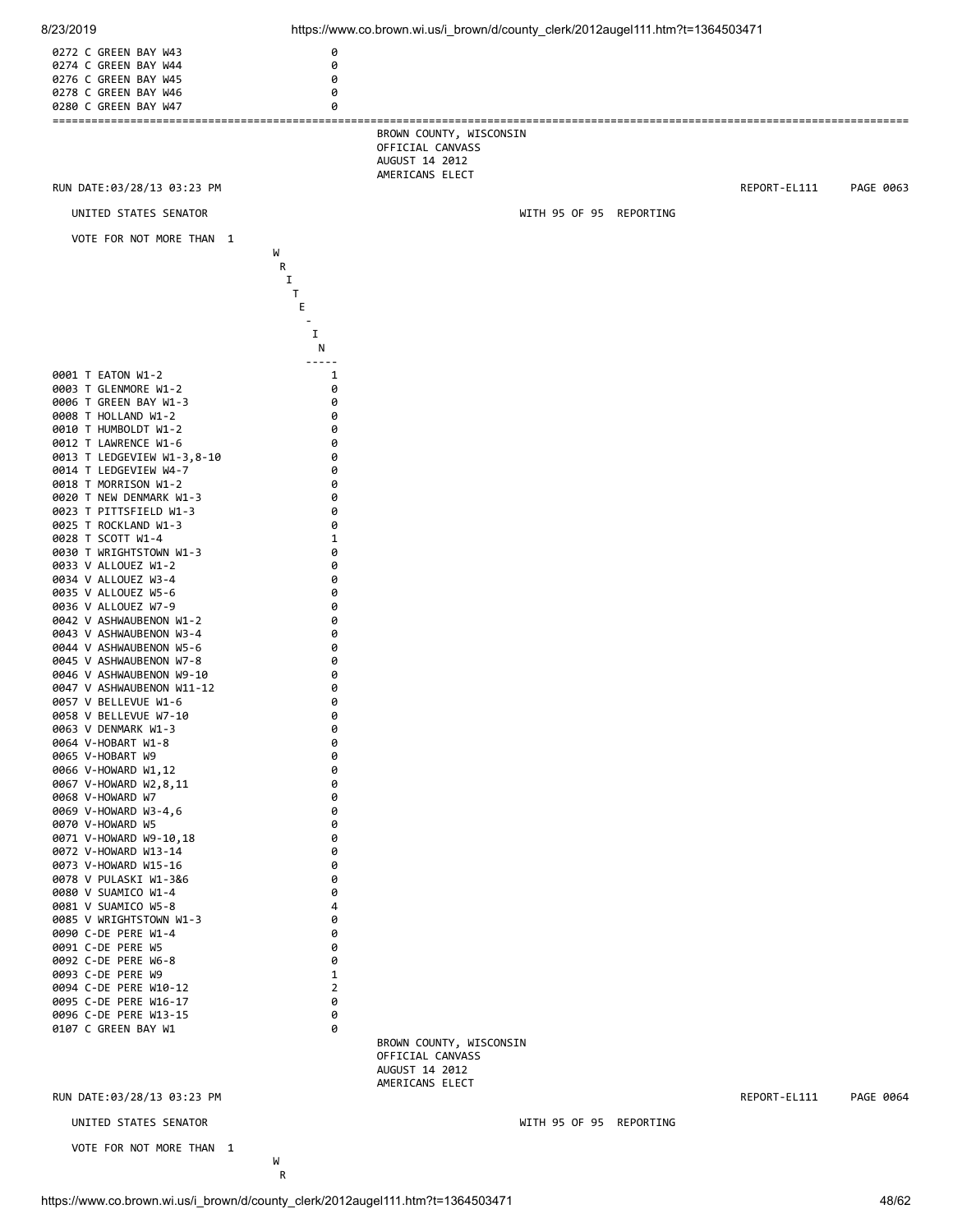![](_page_48_Figure_2.jpeg)

https://www.co.brown.wi.us/i\_brown/d/county\_clerk/2012augel111.htm?t=1364503471 49/62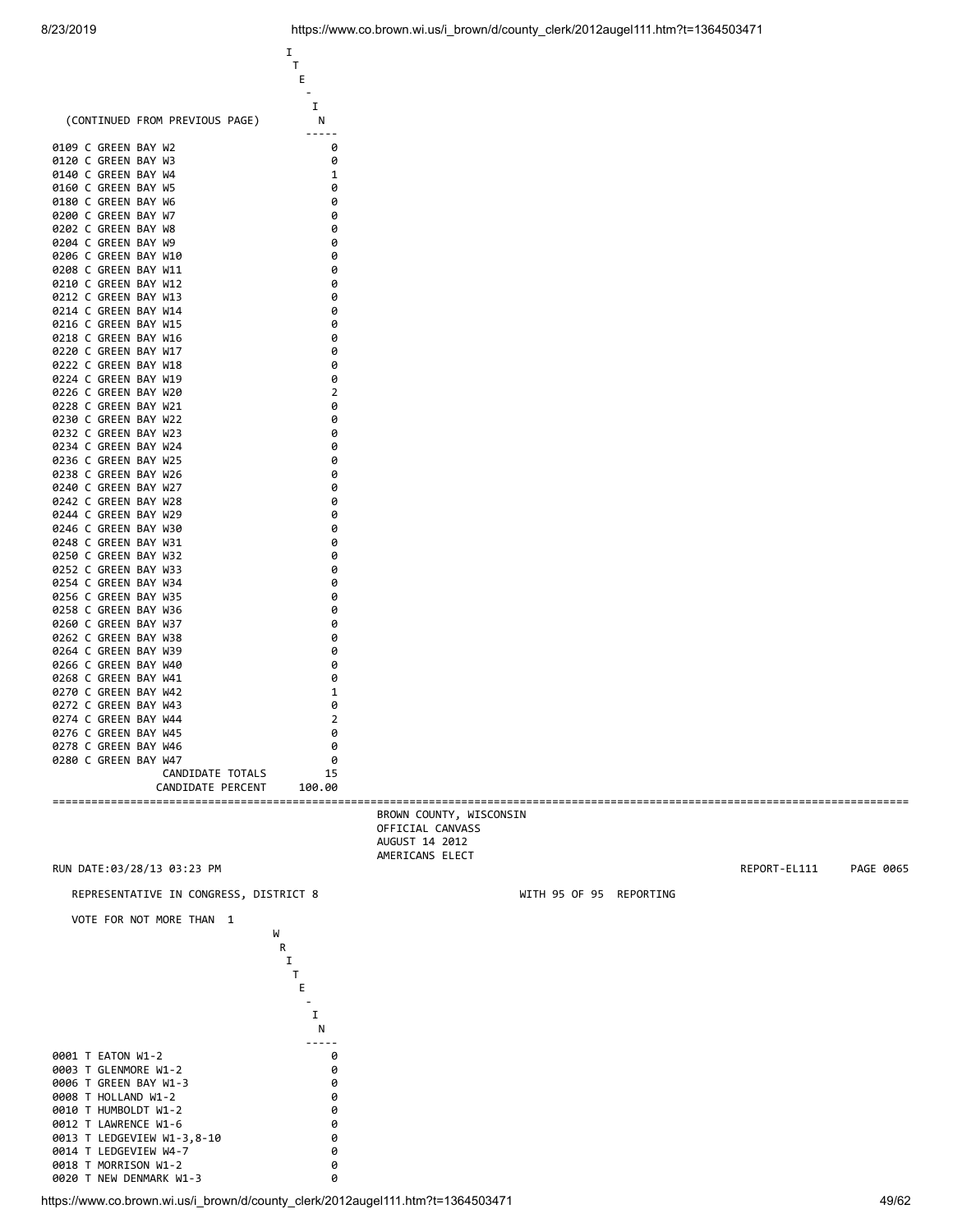| 0023 T PITTSFIELD W1-3                            | 0      |
|---------------------------------------------------|--------|
| 0025 T ROCKLAND W1-3                              | 0      |
| 0028 T SCOTT W1-4                                 | 0      |
| 0030 T WRIGHTSTOWN W1-3                           | 0      |
| 0033 V ALLOUEZ W1-2                               | 0      |
| 0034 V ALLOUEZ W3-4                               | 0      |
| 0035 V ALLOUEZ W5-6<br>0036 V ALLOUEZ W7-9        | 0<br>0 |
| 0042 V ASHWAUBENON W1-2                           | 0      |
| 0043 V ASHWAUBENON W3-4                           | 0      |
| 0044 V ASHWAUBENON W5-6                           | 0      |
| 0045 V ASHWAUBENON W7-8                           | 0      |
| 0046 V ASHWAUBENON W9-10                          | 0      |
|                                                   | 0      |
| 0047 V ASHWAUBENON W11-12<br>0057 V BELLEVUE W1-6 | 0      |
| 0058 V BELLEVUE W7-10                             |        |
| 0063 V DENMARK W1-3                               | 0<br>0 |
| 0064 V-HOBART W1-8                                | 0      |
| 0065 V-HOBART W9                                  | 0      |
| 0066 V-HOWARD W1,12                               |        |
| 0067 V-HOWARD W2,8,11                             | 0<br>0 |
| 0068 V-HOWARD W7                                  | 0      |
| 0069 V-HOWARD W3-4.6                              | 0      |
| 0070 V-HOWARD W5                                  | 0      |
| 0071 V-HOWARD W9-10.18                            | 0      |
| 0072 V-HOWARD W13-14                              | 0      |
| 0073 V-HOWARD W15-16                              | 0      |
| 0078 V PULASKI W1-3&6                             | 0      |
| 0080 V SUAMICO W1-4                               | 0      |
| 0081 V SUAMICO W5-8                               | 0      |
| 0085 V WRIGHTSTOWN W1-3                           | 0      |
| 0090 C-DE PERE W1-4                               | 0      |
| 0091 C-DE PERE W5                                 | 0      |
| 0092 C-DE PERE W6-8                               | 0      |
| 0093 C-DE PERE W9                                 | 0      |
| 0094 C-DE PERE W10-12                             | 0      |
| 0095 C-DE PERE W16-17                             | 0      |
| 0096 C-DE PERE W13-15                             | 0      |
| 0107 C GREEN BAY W1                               | 0      |
|                                                   |        |
|                                                   |        |
|                                                   |        |

 BROWN COUNTY, WISCONSIN OFFICIAL CANVASS AUGUST 14 2012 AMERICANS ELECT

REPRESENTATIVE IN CONGRESS, DISTRICT 8 WITH 95 OF 95 REPORTING

VOTE FOR NOT MORE THAN 1

|                                      |                                | W |
|--------------------------------------|--------------------------------|---|
|                                      |                                | R |
|                                      |                                | I |
|                                      |                                | т |
|                                      |                                | E |
|                                      |                                |   |
|                                      |                                | I |
|                                      | (CONTINUED FROM PREVIOUS PAGE) | N |
| 0109 C GREEN                         | BAY W2                         | 0 |
| 0120<br>C<br><b>GREEN</b>            | BAY W3                         | 0 |
| 0140<br>C<br><b>GREEN</b>            | BAY W4                         | 0 |
| 0160<br>C<br><b>GREEN</b>            | BAY<br>W <sub>5</sub>          | 0 |
| $\mathsf{C}$<br>GREEN<br>0180        | BAY<br>W <sub>6</sub>          | 0 |
| 0200<br>C<br>GREEN                   | BAY<br>W7                      | 0 |
| 0202<br>C<br><b>GREEN</b>            | BAY<br>W8                      | 0 |
| 0204<br>C<br>GREEN                   | BAY<br>W <sub>9</sub>          | 0 |
| 0206<br>C<br><b>GREEN</b>            | BAY W10                        | 0 |
| C<br><b>GREEN</b><br>0208            | BAY W11                        | 0 |
| 0210<br>C<br><b>GREEN</b>            | BAY<br>W <sub>12</sub>         | 0 |
| C<br>0212<br><b>GREEN</b>            | BAY<br>W13                     | 0 |
| C<br>0214<br><b>GREEN</b>            | BAY W14                        | 0 |
| C<br>0216<br><b>GREEN</b>            | BAY<br>W <sub>15</sub>         | 0 |
| 0218<br>$\mathsf{C}$<br><b>GREEN</b> | BAY W16                        | 0 |
| 0220<br>$\mathsf{C}$<br><b>GREEN</b> | BAY<br>W17                     | 0 |
| 0222<br><b>GREEN</b><br>r            | BAY<br>W <sub>18</sub>         | 0 |
| 0224<br>C<br><b>GREEN</b>            | BAY<br>W19                     | 0 |
| $\mathsf{C}$<br>0226<br>GREEN        | BAY<br>W20                     | 1 |
| 0228<br>C<br>GREEN                   | BAY<br>W <sub>21</sub>         | 0 |
| 0230<br>C<br><b>GREEN</b>            | BAY<br>W <sub>22</sub>         | 0 |
| 0232<br>C<br><b>GREEN</b>            | BAY<br>W <sub>23</sub>         | 0 |
| 0234<br>C<br><b>GREEN</b>            | BAY W24                        | 0 |
| 0236<br>C<br><b>GREEN</b>            | BAY<br>W <sub>25</sub>         | 0 |
| 0238<br>C<br><b>GREEN</b>            | BAY<br>W <sub>26</sub>         | 0 |
| C<br>0240<br>GREEN                   | BAY<br>W <sub>27</sub>         | 0 |
| C<br>0242<br><b>GREEN</b>            | BAY<br>W <sub>28</sub>         | 0 |

RUN DATE:03/28/13 03:23 PM REPORT-EL111 PAGE 0066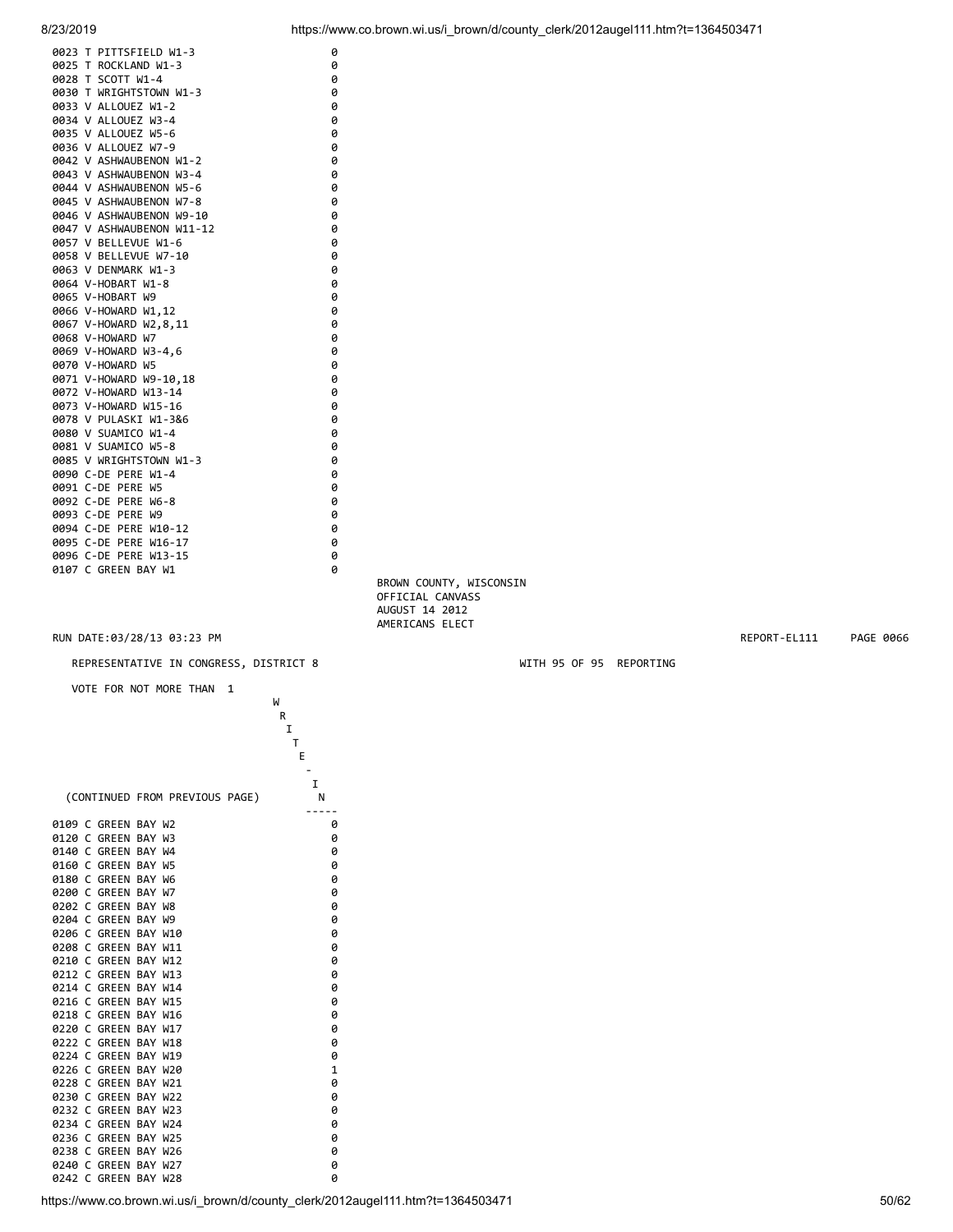![](_page_50_Figure_0.jpeg)

![](_page_50_Figure_2.jpeg)

-----

0003 T GLENMORE W1-2 0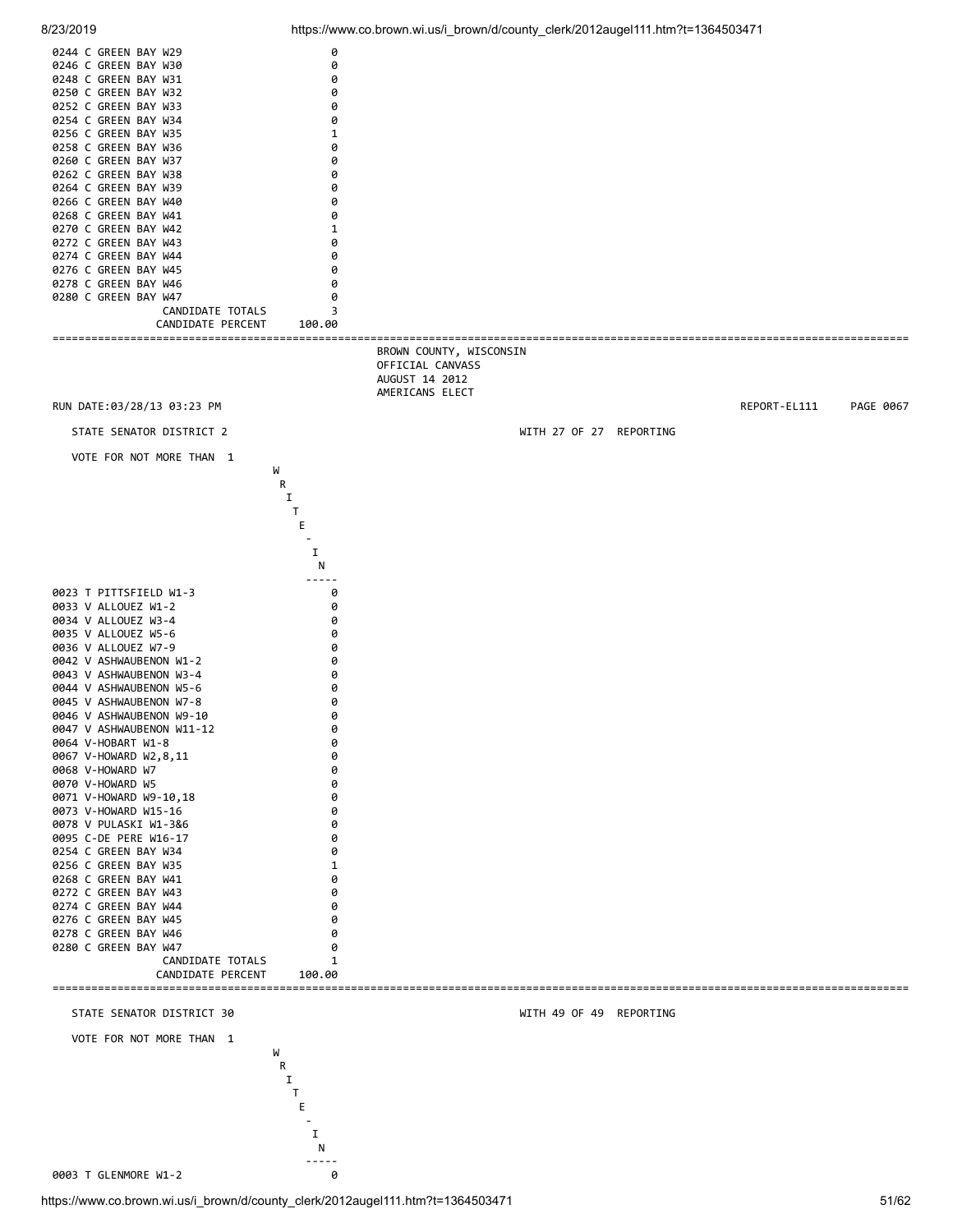![](_page_51_Figure_0.jpeg)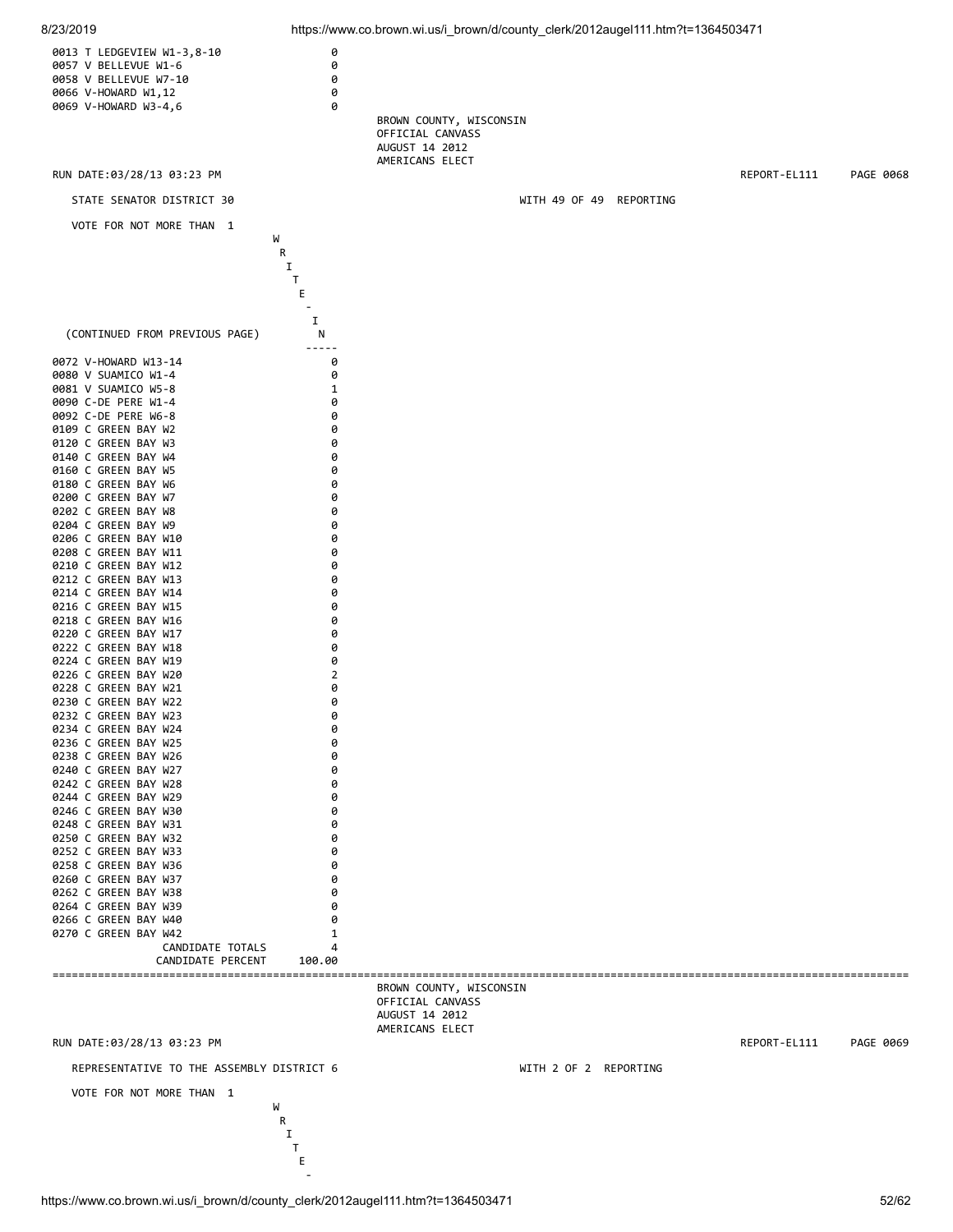![](_page_52_Figure_2.jpeg)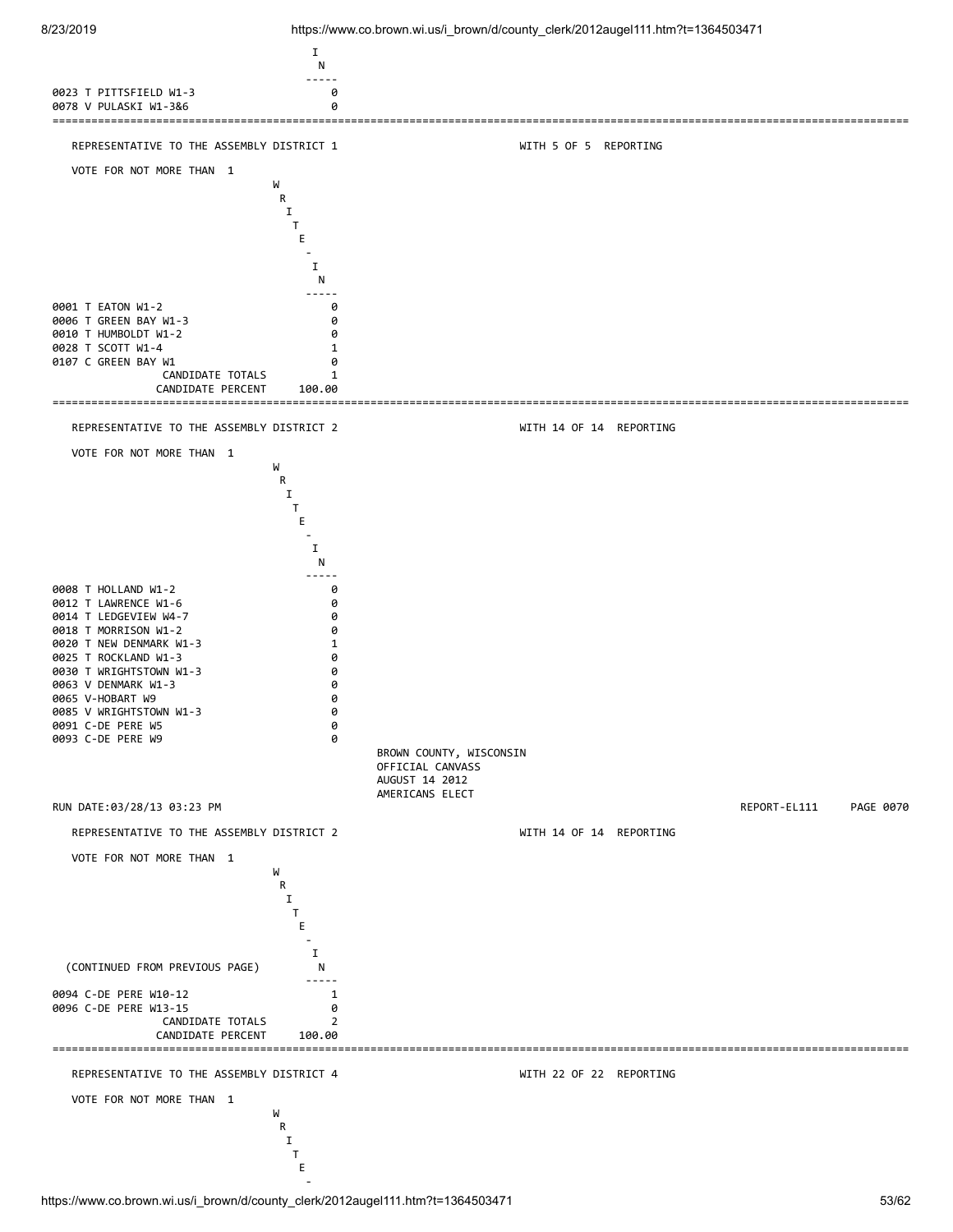![](_page_53_Figure_2.jpeg)

BROWN COUNTY, WISCONSIN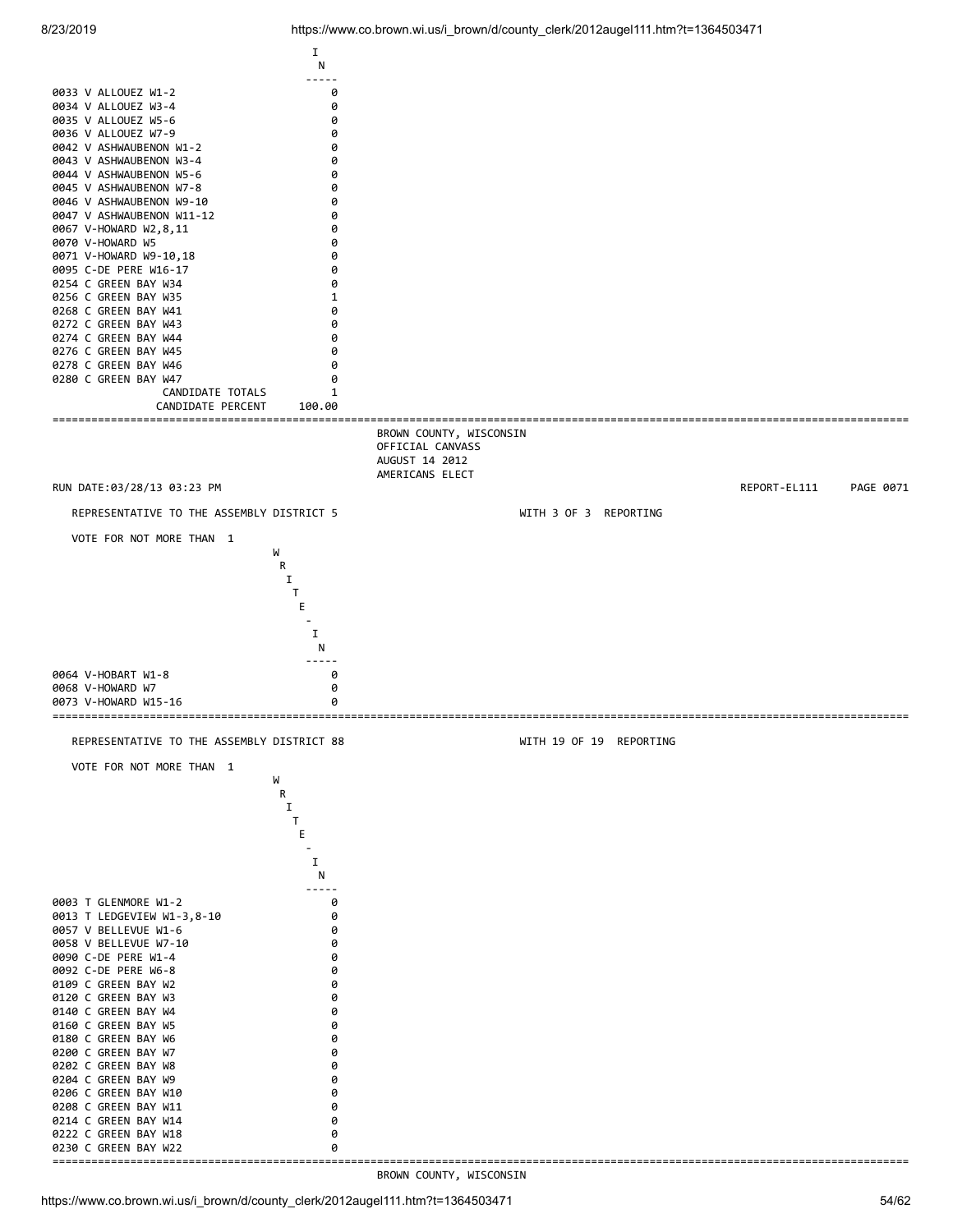OFFICIAL CANVASS AUGUST 14 2012 AMERICANS ELECT

![](_page_54_Figure_3.jpeg)

https://www.co.brown.wi.us/i\_brown/d/county\_clerk/2012augel111.htm?t=1364503471 55/62

0003 T GLENMORE W1-2 0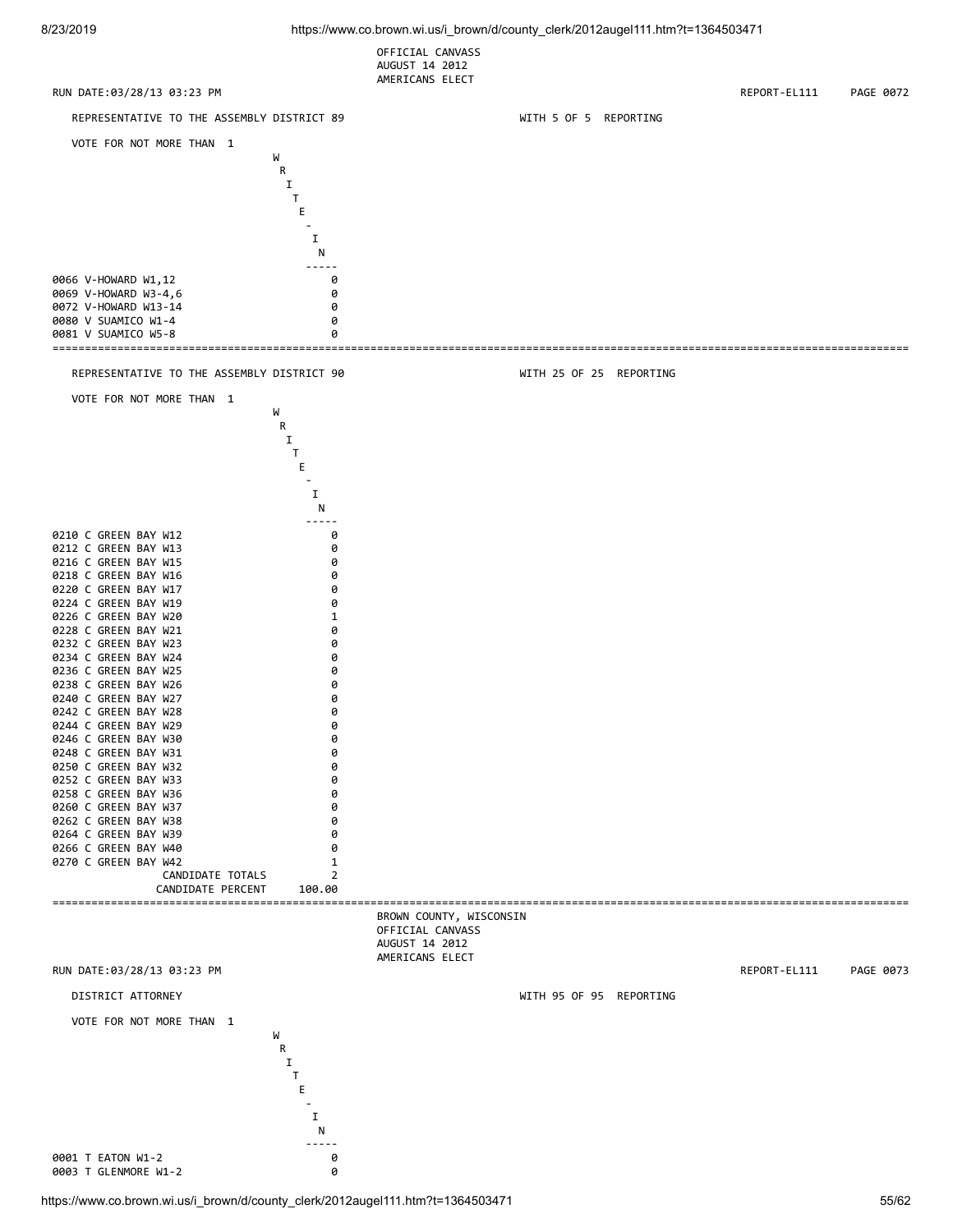![](_page_55_Figure_0.jpeg)

| 0006 T GREEN BAY W1-3                        |                                | 0            |                                                                                 |                         |              |           |
|----------------------------------------------|--------------------------------|--------------|---------------------------------------------------------------------------------|-------------------------|--------------|-----------|
| 0008 T HOLLAND W1-2                          |                                | 0            |                                                                                 |                         |              |           |
| 0010 T HUMBOLDT W1-2                         |                                | 0            |                                                                                 |                         |              |           |
| 0012 T LAWRENCE W1-6                         |                                | 0<br>0       |                                                                                 |                         |              |           |
| 0014 T LEDGEVIEW W4-7                        | 0013 T LEDGEVIEW W1-3,8-10     | 0            |                                                                                 |                         |              |           |
| 0018 T MORRISON W1-2                         |                                | 0            |                                                                                 |                         |              |           |
| 0020 T NEW DENMARK W1-3                      |                                | 0            |                                                                                 |                         |              |           |
| 0023 T PITTSFIELD W1-3                       |                                | 0            |                                                                                 |                         |              |           |
| 0025 T ROCKLAND W1-3                         |                                | 0            |                                                                                 |                         |              |           |
| 0028 T SCOTT W1-4                            |                                | 0            |                                                                                 |                         |              |           |
| 0030 T WRIGHTSTOWN W1-3                      |                                | 0            |                                                                                 |                         |              |           |
| 0033 V ALLOUEZ W1-2                          |                                | 0            |                                                                                 |                         |              |           |
| 0034 V ALLOUEZ W3-4                          |                                | 0            |                                                                                 |                         |              |           |
| 0035 V ALLOUEZ W5-6<br>0036 V ALLOUEZ W7-9   |                                | 0<br>0       |                                                                                 |                         |              |           |
| 0042 V ASHWAUBENON W1-2                      |                                | 0            |                                                                                 |                         |              |           |
| 0043 V ASHWAUBENON W3-4                      |                                | 0            |                                                                                 |                         |              |           |
| 0044 V ASHWAUBENON W5-6                      |                                | 0            |                                                                                 |                         |              |           |
| 0045 V ASHWAUBENON W7-8                      |                                | 0            |                                                                                 |                         |              |           |
|                                              | 0046 V ASHWAUBENON W9-10       | 0            |                                                                                 |                         |              |           |
|                                              | 0047 V ASHWAUBENON W11-12      | 0            |                                                                                 |                         |              |           |
| 0057 V BELLEVUE W1-6                         |                                | 0            |                                                                                 |                         |              |           |
| 0058 V BELLEVUE W7-10                        |                                | 0            |                                                                                 |                         |              |           |
| 0063 V DENMARK W1-3                          |                                | 0            |                                                                                 |                         |              |           |
| 0064 V-HOBART W1-8                           |                                | 0            |                                                                                 |                         |              |           |
| 0065 V-HOBART W9                             |                                | 0            |                                                                                 |                         |              |           |
| 0066 V-HOWARD W1,12                          |                                | 0<br>0       |                                                                                 |                         |              |           |
| 0067 V-HOWARD W2,8,11<br>0068 V-HOWARD W7    |                                | 0            |                                                                                 |                         |              |           |
| 0069 V-HOWARD W3-4,6                         |                                | 0            |                                                                                 |                         |              |           |
| 0070 V-HOWARD W5                             |                                | 0            |                                                                                 |                         |              |           |
| 0071 V-HOWARD W9-10,18                       |                                | 0            |                                                                                 |                         |              |           |
| 0072 V-HOWARD W13-14                         |                                | 0            |                                                                                 |                         |              |           |
| 0073 V-HOWARD W15-16                         |                                | 0            |                                                                                 |                         |              |           |
| 0078 V PULASKI W1-3&6                        |                                | 0            |                                                                                 |                         |              |           |
| 0080 V SUAMICO W1-4                          |                                | 0            |                                                                                 |                         |              |           |
| 0081 V SUAMICO W5-8                          |                                | 0            |                                                                                 |                         |              |           |
| 0085 V WRIGHTSTOWN W1-3                      |                                | 0            |                                                                                 |                         |              |           |
| 0090 C-DE PERE W1-4                          |                                | 0            |                                                                                 |                         |              |           |
| 0091 C-DE PERE W5<br>0092 C-DE PERE W6-8     |                                | 0<br>0       |                                                                                 |                         |              |           |
| 0093 C-DE PERE W9                            |                                | 0            |                                                                                 |                         |              |           |
| 0094 C-DE PERE W10-12                        |                                | 0            |                                                                                 |                         |              |           |
| 0095 C-DE PERE W16-17                        |                                | 0            |                                                                                 |                         |              |           |
| 0096 C-DE PERE W13-15                        |                                | 0            |                                                                                 |                         |              |           |
| 0107 C GREEN BAY W1                          |                                | 0            |                                                                                 |                         |              |           |
|                                              |                                |              | BROWN COUNTY, WISCONSIN                                                         |                         |              |           |
|                                              |                                |              | OFFICIAL CANVASS                                                                |                         |              |           |
|                                              |                                |              | AUGUST 14 2012                                                                  |                         |              |           |
|                                              |                                |              | AMERICANS ELECT                                                                 |                         |              |           |
|                                              | RUN DATE:03/28/13 03:23 PM     |              |                                                                                 |                         | REPORT-EL111 | PAGE 0074 |
| DISTRICT ATTORNEY                            |                                |              |                                                                                 | WITH 95 OF 95 REPORTING |              |           |
|                                              |                                |              |                                                                                 |                         |              |           |
|                                              | VOTE FOR NOT MORE THAN 1       |              |                                                                                 |                         |              |           |
|                                              |                                | W            |                                                                                 |                         |              |           |
|                                              |                                | R            |                                                                                 |                         |              |           |
|                                              |                                | I            |                                                                                 |                         |              |           |
|                                              |                                | T.<br>Е      |                                                                                 |                         |              |           |
|                                              |                                |              |                                                                                 |                         |              |           |
|                                              |                                | 1            |                                                                                 |                         |              |           |
|                                              | (CONTINUED FROM PREVIOUS PAGE) | N            |                                                                                 |                         |              |           |
|                                              |                                |              |                                                                                 |                         |              |           |
| 0109 C GREEN BAY W2                          |                                | 0            |                                                                                 |                         |              |           |
| 0120 C GREEN BAY W3                          |                                | 0            |                                                                                 |                         |              |           |
| 0140 C GREEN BAY W4                          |                                | 0            |                                                                                 |                         |              |           |
| 0160 C GREEN BAY W5                          |                                | 0            |                                                                                 |                         |              |           |
| 0180 C GREEN BAY W6                          |                                | 0            |                                                                                 |                         |              |           |
| 0200 C GREEN BAY W7                          |                                | 0            |                                                                                 |                         |              |           |
| 0202 C GREEN BAY W8                          |                                | 0            |                                                                                 |                         |              |           |
| 0204 C GREEN BAY W9                          |                                | 0            |                                                                                 |                         |              |           |
| 0206 C GREEN BAY W10<br>0208 C GREEN BAY W11 |                                | 0<br>0       |                                                                                 |                         |              |           |
| 0210 C GREEN BAY W12                         |                                | 0            |                                                                                 |                         |              |           |
| 0212 C GREEN BAY W13                         |                                | 0            |                                                                                 |                         |              |           |
| 0214 C GREEN BAY W14                         |                                | 0            |                                                                                 |                         |              |           |
| 0216 C GREEN BAY W15                         |                                | 0            |                                                                                 |                         |              |           |
| 0218 C GREEN BAY W16                         |                                | 0            |                                                                                 |                         |              |           |
| 0220 C GREEN BAY W17                         |                                | 0            |                                                                                 |                         |              |           |
| 0222 C GREEN BAY W18                         |                                | 0            |                                                                                 |                         |              |           |
| 0224 C GREEN BAY W19                         |                                | 0            |                                                                                 |                         |              |           |
| 0226 C GREEN BAY W20                         |                                | $\mathbf{1}$ |                                                                                 |                         |              |           |
|                                              |                                |              | https://www.co.brown.wi.us/i_brown/d/county_clerk/2012augel111.htm?t=1364503471 |                         |              | 56/62     |
|                                              |                                |              |                                                                                 |                         |              |           |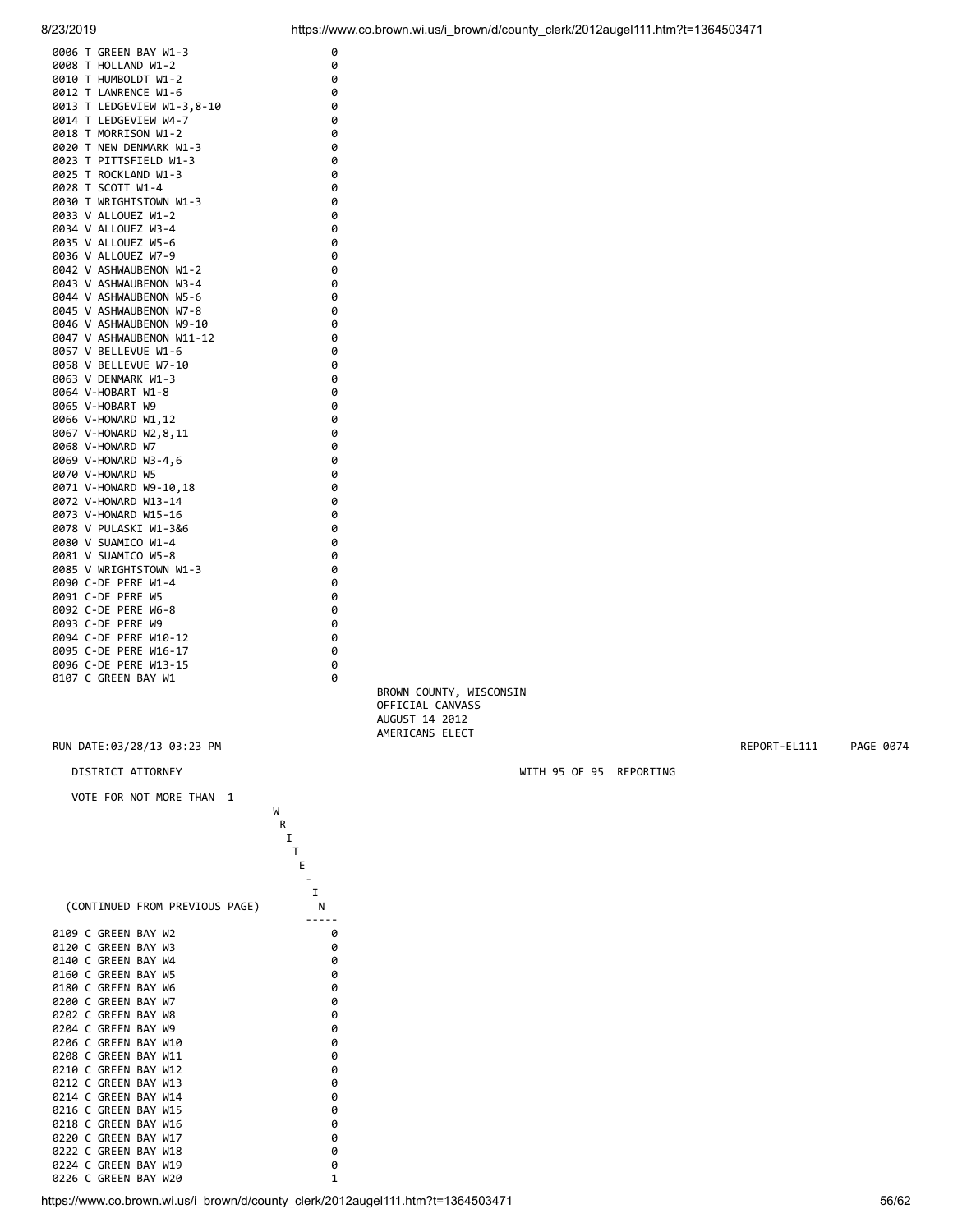![](_page_56_Figure_2.jpeg)

0072 V-HOWARD W13-14 0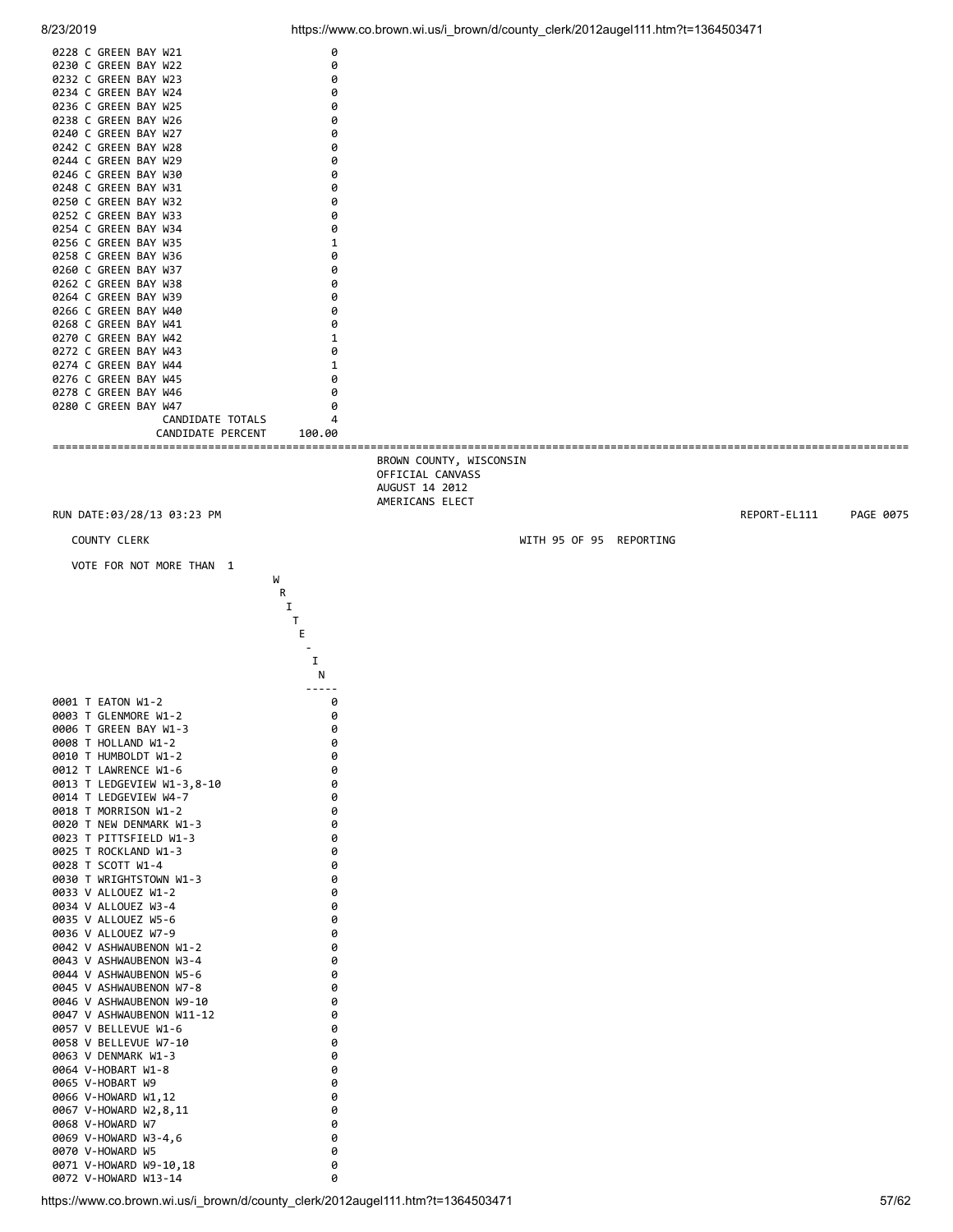![](_page_57_Figure_0.jpeg)

 OFFICIAL CANVASS AUGUST 14 2012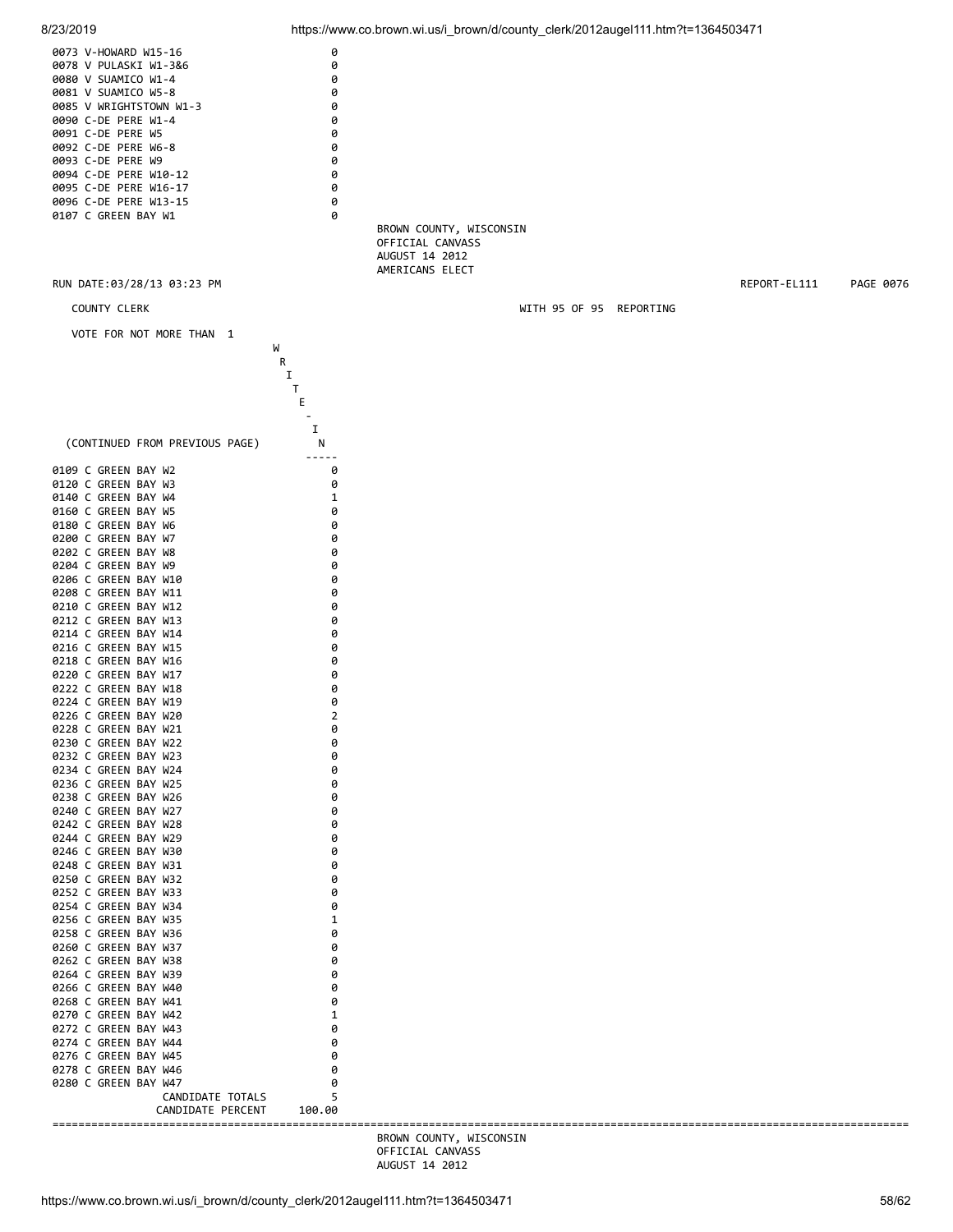![](_page_58_Figure_2.jpeg)

https://www.co.brown.wi.us/i\_brown/d/county\_clerk/2012augel111.htm?t=1364503471 59/62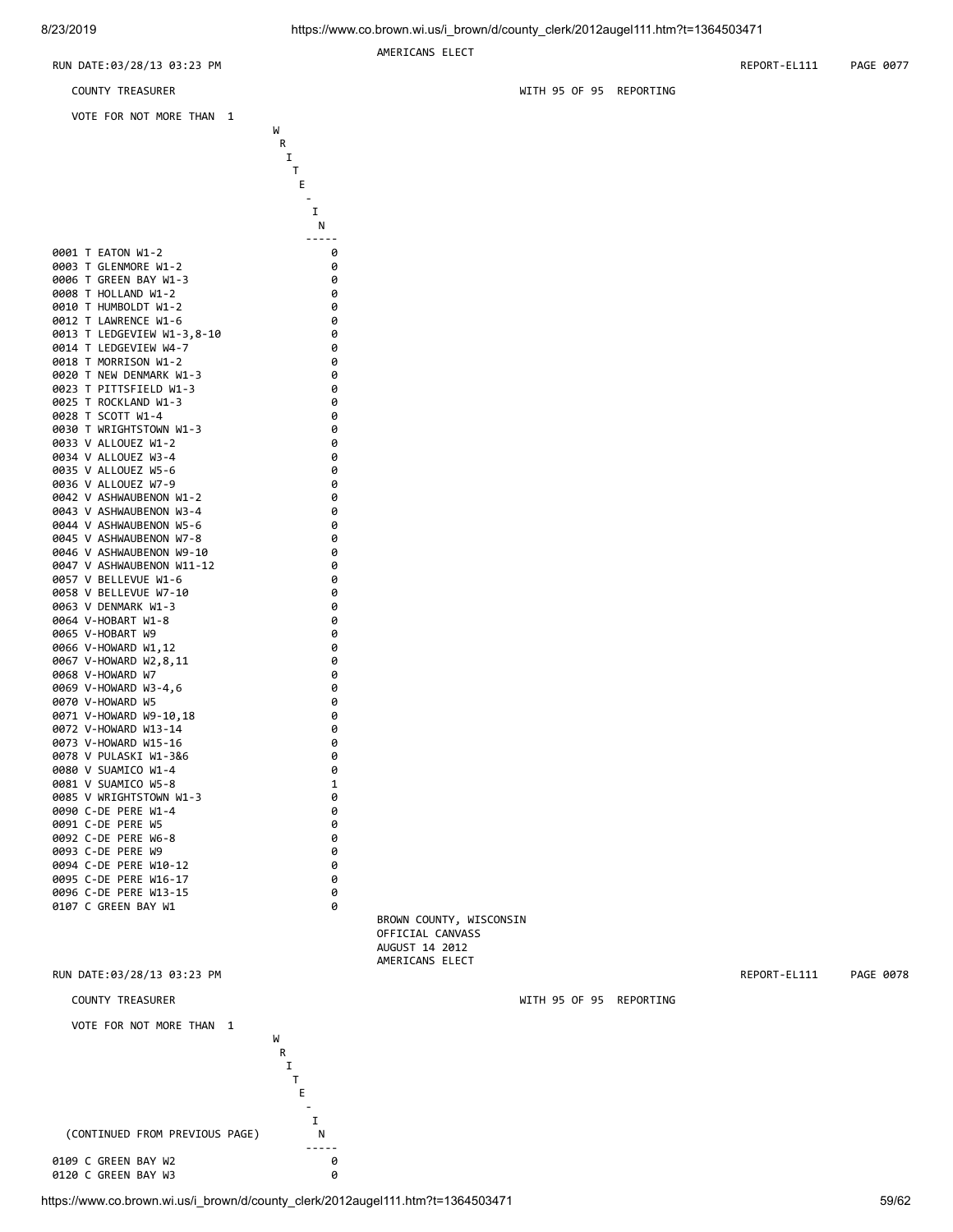![](_page_59_Figure_0.jpeg)

https://www.co.brown.wi.us/i\_brown/d/county\_clerk/2012augel111.htm?t=1364503471 60/62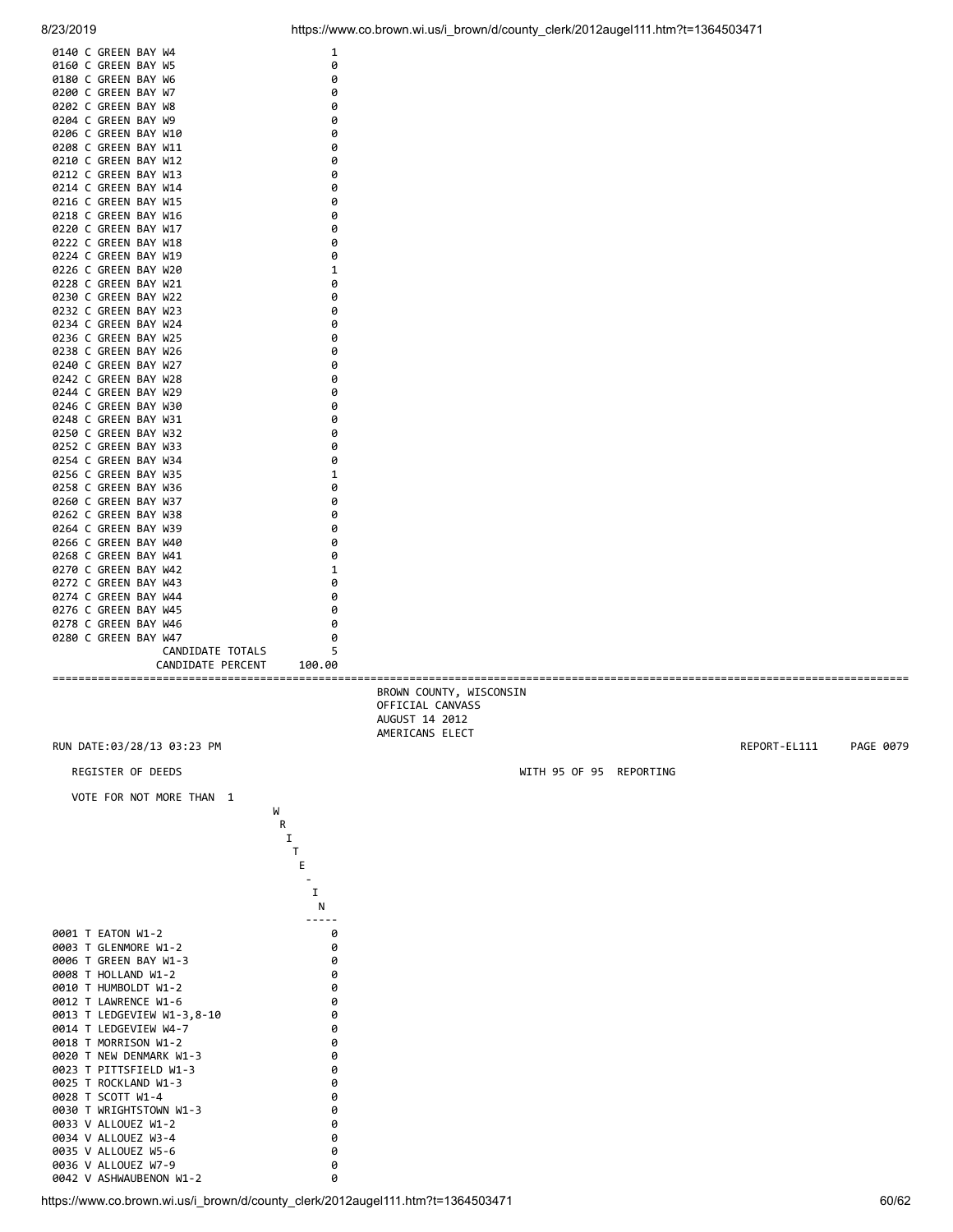![](_page_60_Figure_0.jpeg)